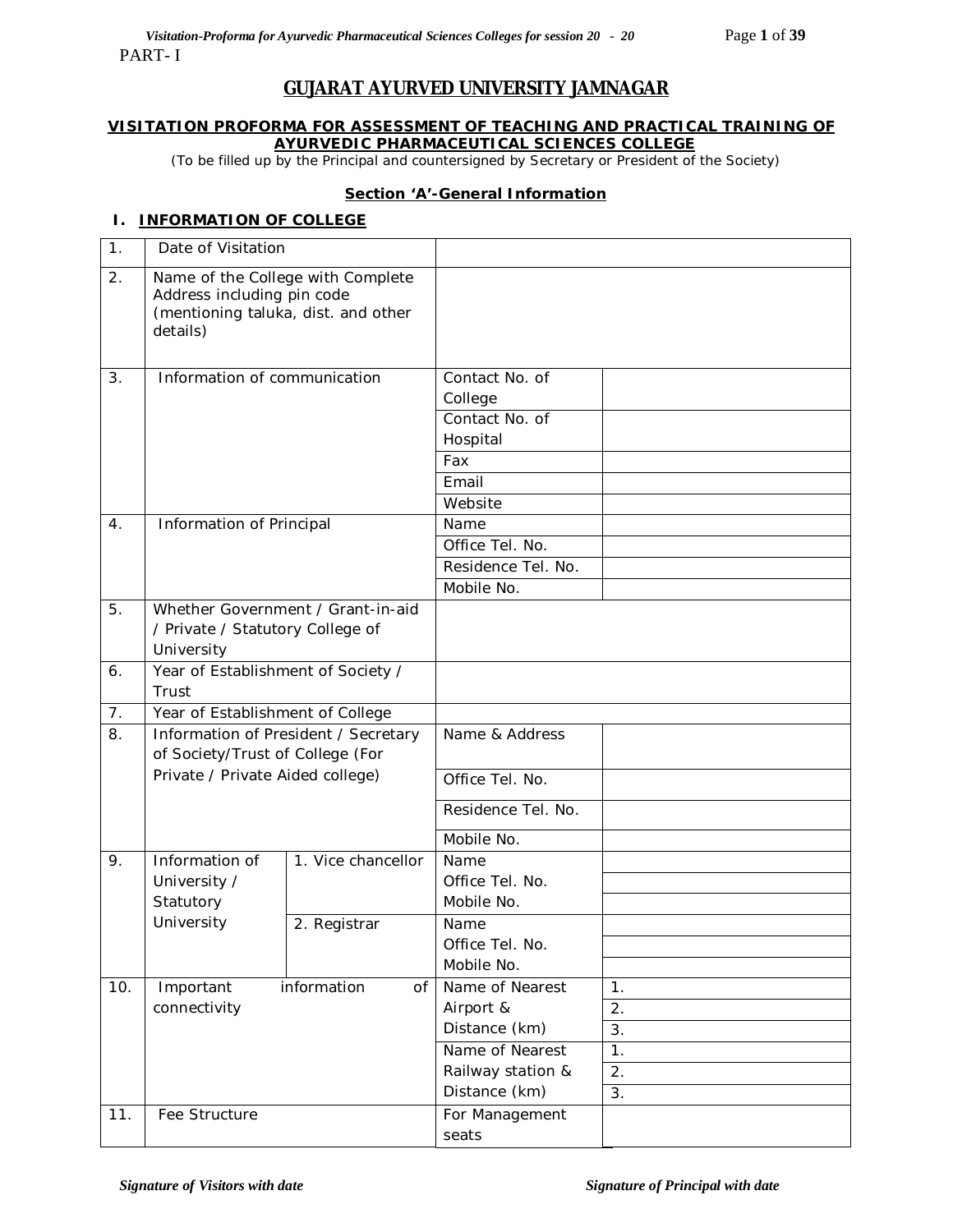*Visitation-Proforma for Ayurvedic Pharmaceutical Sciences Colleges for session 20 - 20* Page 2 of 39

|                                                   | For Government                      |                                                                                                               |
|---------------------------------------------------|-------------------------------------|---------------------------------------------------------------------------------------------------------------|
|                                                   | seats                               |                                                                                                               |
|                                                   | Name of the fee                     |                                                                                                               |
|                                                   | fixation authority                  |                                                                                                               |
| Year of 1 <sup>st</sup> permission of State Govt. |                                     |                                                                                                               |
|                                                   |                                     |                                                                                                               |
| Capacity                                          |                                     |                                                                                                               |
| 1 <sup>st</sup> affiliation of University.        | Name of University                  |                                                                                                               |
|                                                   |                                     |                                                                                                               |
|                                                   | Year of 1 <sup>st</sup> affiliation |                                                                                                               |
| At Present Intake Capacity                        | Course                              | Intake Capacity                                                                                               |
|                                                   | UG                                  |                                                                                                               |
| Name of nearest Police Station                    | Name & Address                      |                                                                                                               |
|                                                   | Telephone Number                    |                                                                                                               |
|                                                   |                                     |                                                                                                               |
| of 50 km                                          |                                     |                                                                                                               |
|                                                   |                                     | Date & Year of First Permission of GAU with Intake<br>Name of other Ayurvedic Pharmacy Colleges within radius |

# **II. DETAILS OF LAND**

| 1.             | Total area of land with Society/Trust (in acres)                      |           |
|----------------|-----------------------------------------------------------------------|-----------|
|                | Ownership of land (Own/Lease/Rented)                                  |           |
| 2 <sub>1</sub> | In the name of the Society/Trust                                      |           |
|                | In the name of President/Secretary                                    |           |
|                | Whether entire land is in one plot or more than one. If more than     |           |
| 3.             | one, then size and distance between these plots                       |           |
| 4.             | Whether the land available with the Society/Trust is entirely for     |           |
|                | Ayurvedic Pharmaceutical Sciences College and attached Hospital or    |           |
|                | for any other Institute also, if so, details thereof.                 |           |
| 5.             | Information regarding other institutions/colleges run by the same     |           |
|                | society/trust. Whether they are in same building/campus.              |           |
| 6.             | Whether College and Hospital building are in same premises            | Yes/No    |
|                | If no, distance between College and Hospital in km.                   |           |
| 7 <sub>1</sub> | Total area of land allotted to the Ayurvedic Pharmaceutical Sciences  |           |
|                | college (in acres)                                                    |           |
| 8.             | Total area of land allotted to the hostels (in acres)                 |           |
| 9.             | Name of other institutions running in the campus of Ayurvedic         |           |
|                | Pharmaceutical College                                                |           |
| 10.            | Whether the College and Hospital building have ever been shifted to   | Yes/No    |
|                | some other place since 2003.                                          |           |
|                | If yes, then how many times it has changed the place and whether all  |           |
|                | the necessary formalities/permission had taken place                  |           |
|                | (Please furnish a copy of relevant documents duly certified)          |           |
| 11.            | Whether the management/society of college (in case of private         | Yes/No    |
|                | College) has ever changed since 2003.                                 |           |
|                | If yes, whether all the necessary formalities/permission had taken    |           |
|                | place (Please furnish a copy of relevant documents duly certified)    |           |
| 12.            | Approval from state government for total no. of seats to be filled by | Yes / No* |
|                | the management / society of college for this course.                  |           |
| 13.            | Approval from GAU for total no. of seats to be filled by the          | Yes / No* |
|                | management / Society of college for this course.                      |           |
| 14.            | Whether the management/society of college has own Ayurved             | Yes / No  |
|                | Pharmacy.                                                             |           |
|                | If no, MoU's with other Ayurvedic Hospital                            |           |
|                | (Please furnish a copy of relevant documents duly certified)          |           |

**\*** Attach annexure of approval of seats for this course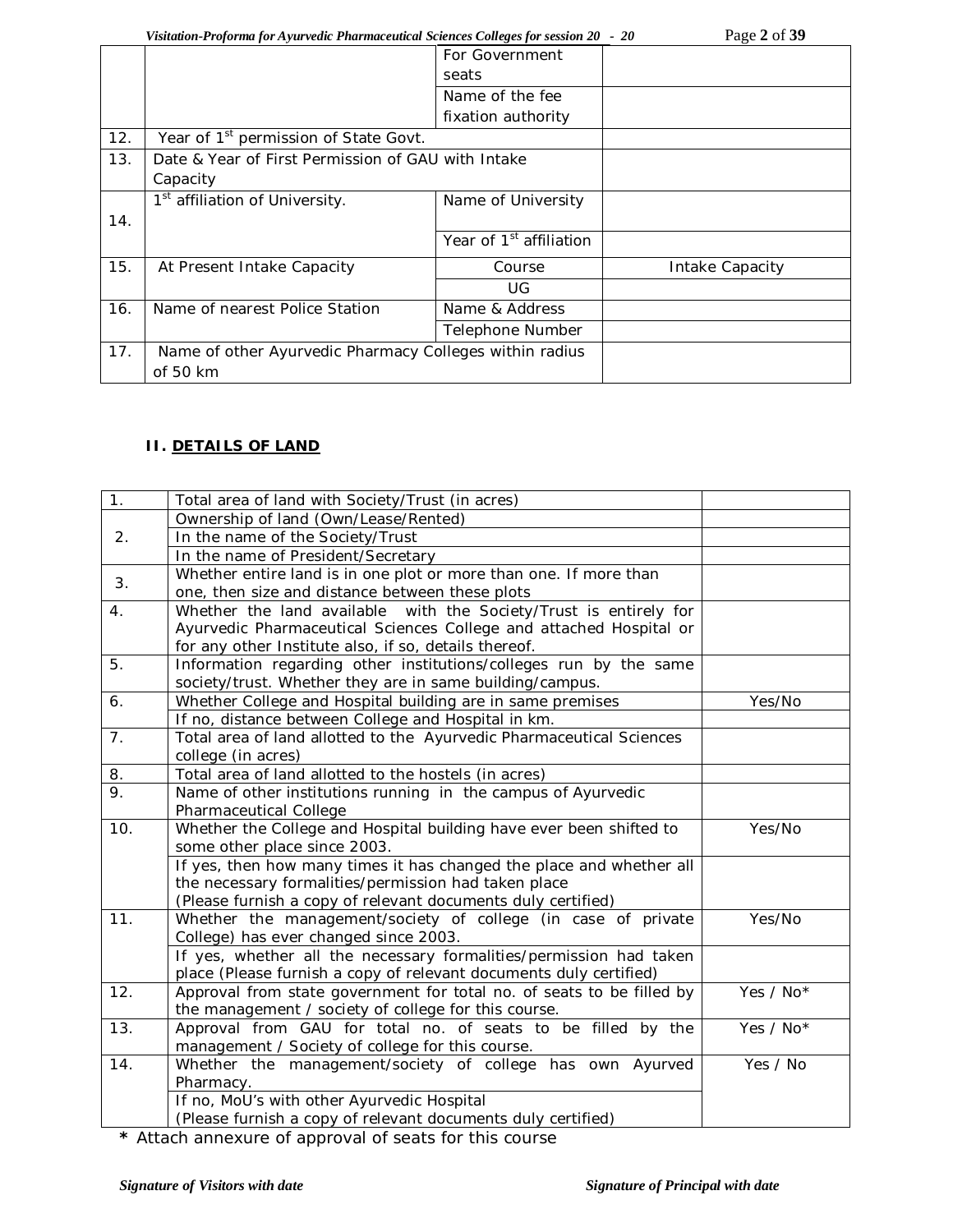# **SECTION B**

# **INFORMATION OF THE COLLEGE**

### **I. INFORMATION OF ADMITTED STUDENTS**

|                      | No. of Students admitted | <b>Students</b>  | Name and Date<br>of last                |  |
|----------------------|--------------------------|------------------|-----------------------------------------|--|
| Year of<br>Admission |                          | <b>UG Course</b> | admitted by<br>order of<br>Court order. |  |
|                      | Govt. quota              | Management quota |                                         |  |
| $20 - 20$            |                          |                  |                                         |  |
| $20 - 20$            |                          |                  |                                         |  |
| $20 - 20$            |                          |                  |                                         |  |

### **I. INFORMATION OF PASSED OUT STUDENTS.**

| Academic Year | <b>Final Year</b>                                           |  |  |
|---------------|-------------------------------------------------------------|--|--|
|               | No. of students appeared in exam No. of students passed out |  |  |
| $20 - 20$     |                                                             |  |  |
| $20 - 20$     |                                                             |  |  |
| $20 - 20$     |                                                             |  |  |

*Note:-* 

- *1. List of students in UG Course admitted in the Years 20 -20 be furnished as per ANNEXURE-I*
- *2. In case admissions done as per court order mention the W.P.No. and attach the copy of court order.*
- *3. If required additional sheet be attached in prescribed format regarding information of PG Course.*

# **II. AREA OF COLLEGE**

| Sr.No.           | <b>Particulars</b>                                                                                                                                                      | Required<br>Area<br>(in Sq.mt) upto<br>60 intake | Available<br>Area |
|------------------|-------------------------------------------------------------------------------------------------------------------------------------------------------------------------|--------------------------------------------------|-------------------|
|                  | TOTAL CONSTRUCTED AREA OF<br><b>COLLEGE</b>                                                                                                                             | 2830                                             |                   |
| 1 <sub>1</sub>   | Administrative wing Total<br>a. Principal's Chamber<br>b. Office $-1$ - Establishment<br>c. Office $-11 -$ Academics<br>d. Confidential Room<br>e. Meeting Hall (Staff) | 260<br>50<br>60<br>60<br>30<br>60                |                   |
| 2.               | Lecturer Hall                                                                                                                                                           | 30600<br>(4 classroom x<br>75)                   |                   |
| 3 <sub>1</sub>   | Seminar / Conference / Exam Hall                                                                                                                                        | 300                                              |                   |
| $\overline{4}$ . | Auditorium / Multi Purpose Hall<br>(Desirable)                                                                                                                          | 600<br>500 seating<br>capacity                   |                   |
| 5.               | Library                                                                                                                                                                 | 300                                              |                   |
| 6.               | <b>Teaching Departments</b>                                                                                                                                             | 1380                                             |                   |
|                  | a. Rasashastra & Bhaishajya Kalpana<br>Store room<br>$\mathbf{L}$<br>Ш.<br>Instrument room                                                                              | 100<br>30<br>30                                  |                   |
|                  | b. Dravyaguna                                                                                                                                                           | 100                                              |                   |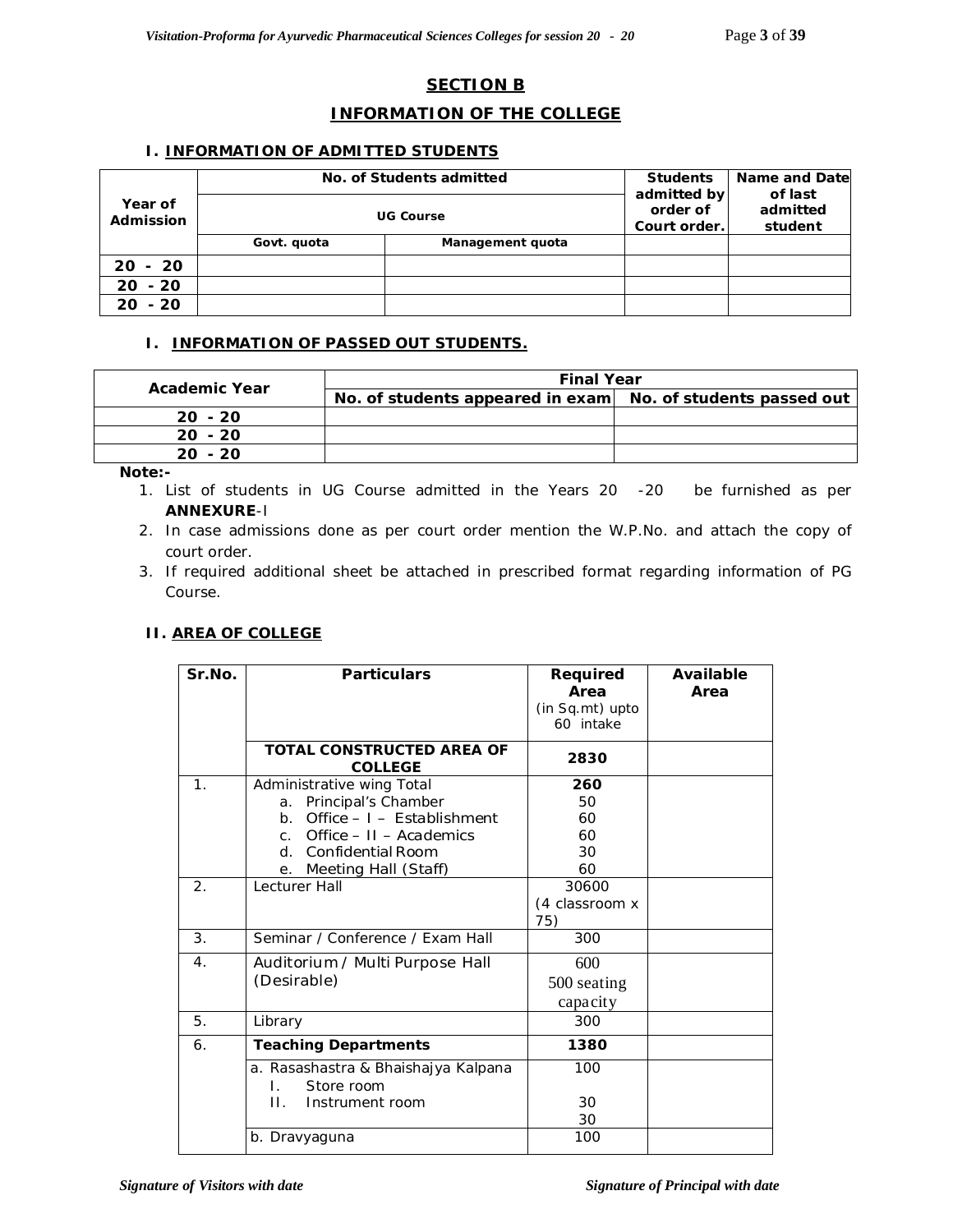*Visitation-Proforma for Ayurvedic Pharmaceutical Sciences Colleges for session 20 - 20* Page **4** of **39**

|                           | c. Pharmacognosy of Ayurvedic Drugs<br>I – Store Room | 100       |  |
|---------------------------|-------------------------------------------------------|-----------|--|
|                           |                                                       | 20        |  |
|                           | d. Pharmaceutical Analysis of                         | 100       |  |
|                           | <b>Ayurvedic Drugs</b>                                |           |  |
|                           | e. Pharmacology & Toxicology of                       | 100       |  |
|                           | Ayurvedic Drugs                                       |           |  |
|                           | f. Pharmaceutical Technology of                       | 100       |  |
|                           | Ayurvedic Drugs                                       |           |  |
|                           | <b>Instrument Room</b>                                | 20        |  |
|                           | g. Pharmaceutical Chemistry                           | 120       |  |
|                           | h. Sharir                                             | 100       |  |
|                           | i. Pharmaceutical Microbiology                        | 100       |  |
|                           | a. Sterile room for Laminar                           |           |  |
|                           | <b>Flow</b>                                           | 10        |  |
|                           | j. Pharmaceutical Biochemistry                        | 100       |  |
|                           | k. Computer                                           | 100       |  |
| ī.                        | Museum (Dravyaguna+Pharmacognosy)                     | 100       |  |
| $\overline{\mathbf{j}}$ . | Canteen                                               | 100       |  |
| k.                        | Herbal Garden                                         | Adequate  |  |
|                           |                                                       | Number of |  |
|                           |                                                       | Medicinal |  |
|                           |                                                       |           |  |
|                           |                                                       |           |  |

# **II – A. HERBAL GARDEN**

| Sr.No. | <b>Particulars</b>                            | Requirement | Available |
|--------|-----------------------------------------------|-------------|-----------|
|        | Area                                          | 1000 sa.mt  |           |
|        | Total number of Medicinal plants with name    | 200         |           |
|        | (List to be enclosed)                         |             |           |
|        | Irrigation facility - available/not available | Yes         |           |

# **III. STAFF FACILITIES:**

| Sr.<br>No. | Name of infrastructure                | Requirement<br>as per          | Requirement<br>as per                           | Available |                   | Remarks/<br><b>Deficiency</b> |
|------------|---------------------------------------|--------------------------------|-------------------------------------------------|-----------|-------------------|-------------------------------|
|            |                                       | Norms in<br>number             | Norms, in<br>area                               | No.       | Area in<br>Sq mts |                               |
|            | HODs for B. Pharm. Coursel            | Minimum 10                     | 20 Sq mts x 10                                  |           |                   |                               |
| 2          | Faculty Rooms for<br>B. Pharm. course |                                | 10 Sq mts $\times$ n<br>$(n=No of$<br>teachers) |           |                   |                               |
| 3.         | Library Staff                         | Librarian<br>Assist. Librarian | 10 Sq mts $\times$ 2                            |           |                   |                               |

# **IV. STUDENT FACILITIES:**

| Sr.<br>No. | Name of infrastructure            | Requirement as<br>per Norms, in | Available                  | Remarks/<br>Required |
|------------|-----------------------------------|---------------------------------|----------------------------|----------------------|
|            |                                   | area                            | Area in<br>No.<br>Sq. Mts. |                      |
|            | Girl's Common Room<br>(Essential) | 60 Sq. Mts.                     |                            |                      |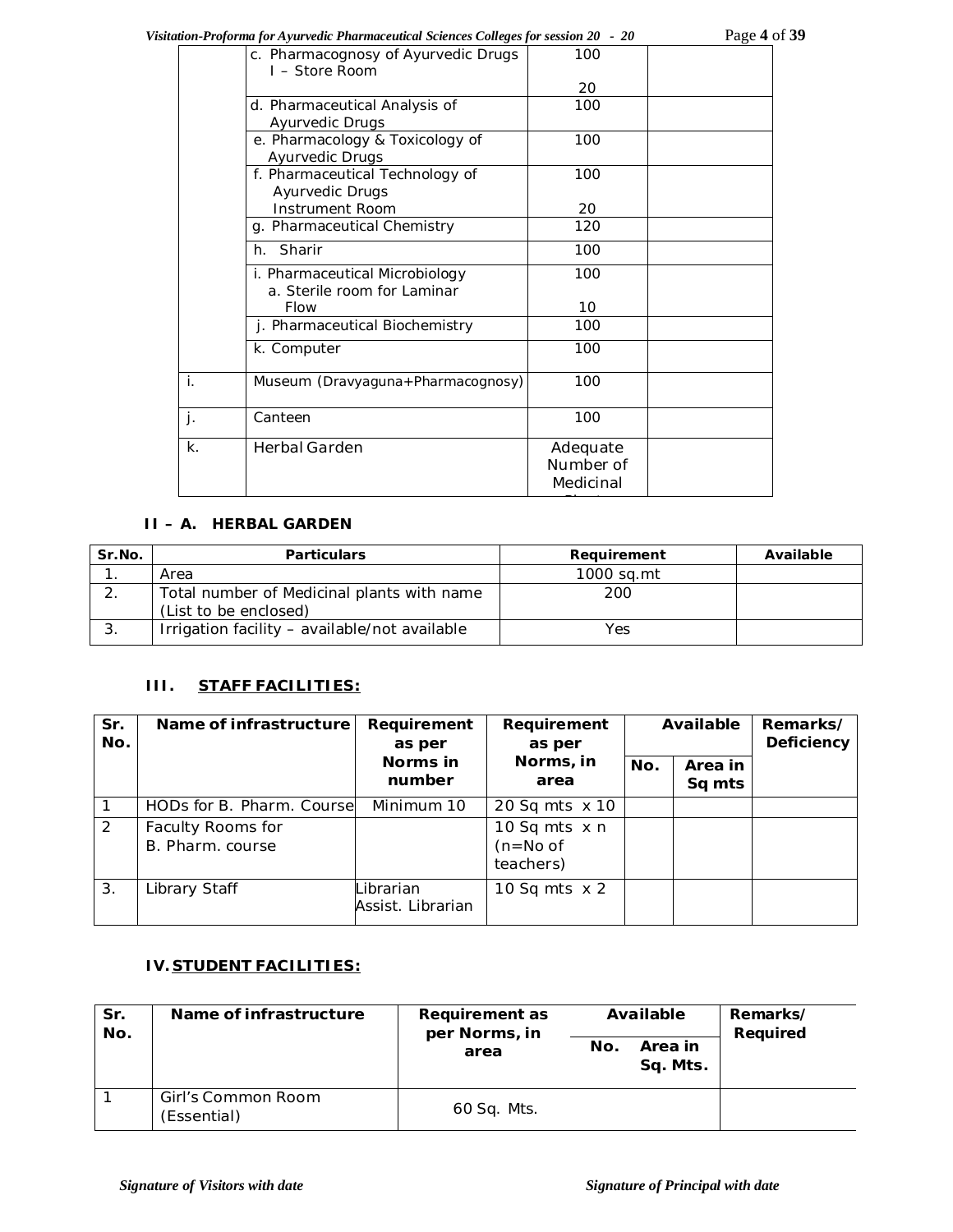*Visitation-Proforma for Ayurvedic Pharmaceutical Sciences Colleges for session 20 - 20* Page **5** of **39**

| 2              | Boy's Common Room<br>(Essential)                       | 60 Sq. Mts.                                                                        |  |
|----------------|--------------------------------------------------------|------------------------------------------------------------------------------------|--|
| 3              | <b>Toilet Blocks for Boys</b>                          | 24 Sq. Mts.                                                                        |  |
| $\overline{4}$ | <b>Toilet Blocks for Girls</b>                         | 24 Sq. Mts.                                                                        |  |
| 5              | Drinking Water facility -<br>Water Cooler (Essential). | 5 Sq. Mts., each floor                                                             |  |
| 6              | Boy's Hostel (Desirable)                               | Sq. Mts. / Room<br>9<br>Single<br>occupancy                                        |  |
| $\overline{7}$ | Girl's Hostel (Desirable)                              | 9 Sq. Mts. / Room<br>(single occupancy) 20<br>Sq Mts. / Room<br>(triple occupancy) |  |
| 8              | Power Backup Provision<br>(Desirable)                  |                                                                                    |  |

# **IV – A. DETAILS OF HOSTEL**

| <b>Hostel</b> | Area<br>(sq.mtr.) | Own /<br>Rented | No. of<br><b>Rooms</b> | Capacity | Mess facility<br>(available/not<br>available) | Warden<br>(available/not<br>available) |
|---------------|-------------------|-----------------|------------------------|----------|-----------------------------------------------|----------------------------------------|
| <b>Boys</b>   |                   |                 |                        |          |                                               |                                        |
| Girls         |                   |                 |                        |          |                                               |                                        |

# **V. AMENITIES**

| Sr. No. | <b>Name</b>                              | Requirement<br>as per Norms<br>in area | No. | Available<br>Area in<br>Sq. | <b>Not</b><br>Availa<br>ble | Remark<br>s/<br><b>Deficie</b> |
|---------|------------------------------------------|----------------------------------------|-----|-----------------------------|-----------------------------|--------------------------------|
| 1.      | Principal quarters                       | 80 Sq. Mts.                            |     |                             |                             |                                |
| 2.      | Staff quarters                           | 16 x 80 Sq. Mts.                       |     |                             |                             |                                |
| 3.      | Canteen                                  | 100 Sq. Mts.                           |     |                             |                             |                                |
| 4.      | Parking Area for staff and students      |                                        |     |                             |                             |                                |
| 5.      | <b>Bank Extension Counter</b>            |                                        |     |                             |                             |                                |
| 6.      | Co-operative Stores                      |                                        |     |                             |                             |                                |
| 7.      | <b>Guest House</b>                       | 80 Sq. Mts.                            |     |                             |                             |                                |
| 8.      | <b>Transport Facilities for students</b> |                                        |     |                             |                             |                                |
| 9.      | Medical Facility (First Aid)             |                                        |     |                             |                             |                                |

# **VI. DETAILS OF COLLEGE DEPARTMENTS / SUBJECTS**

| Sr.<br>No. | Department / Subject                              | No. of<br>Dept.<br>Library<br><b>Books</b> | No. of<br><b>Charts</b> | No. of<br><b>Models</b><br>/Specimen |        | No. of Proposed<br>Lectures / Practicals<br>carried out in the<br>Academic Year 20 - 20 |
|------------|---------------------------------------------------|--------------------------------------------|-------------------------|--------------------------------------|--------|-----------------------------------------------------------------------------------------|
|            |                                                   |                                            |                         |                                      | Theory | Practical                                                                               |
| 1.         | Rasashastra & Bhaishajya Kalpana                  |                                            |                         |                                      |        |                                                                                         |
| 2.         | Dravyaguna                                        |                                            |                         |                                      |        |                                                                                         |
| 3.         | Pharmacognosy of Ayurvedic Drugs                  |                                            |                         |                                      |        |                                                                                         |
| 4.         | Pharmaceutical Analysis of<br>Ayurvedic Drugs     |                                            |                         |                                      |        |                                                                                         |
| 5.         | Pharmacology and Toxicology of<br>Ayurvedic Drugs |                                            |                         |                                      |        |                                                                                         |
| 6.         | Pharmaceutical Technology of                      |                                            |                         |                                      |        |                                                                                         |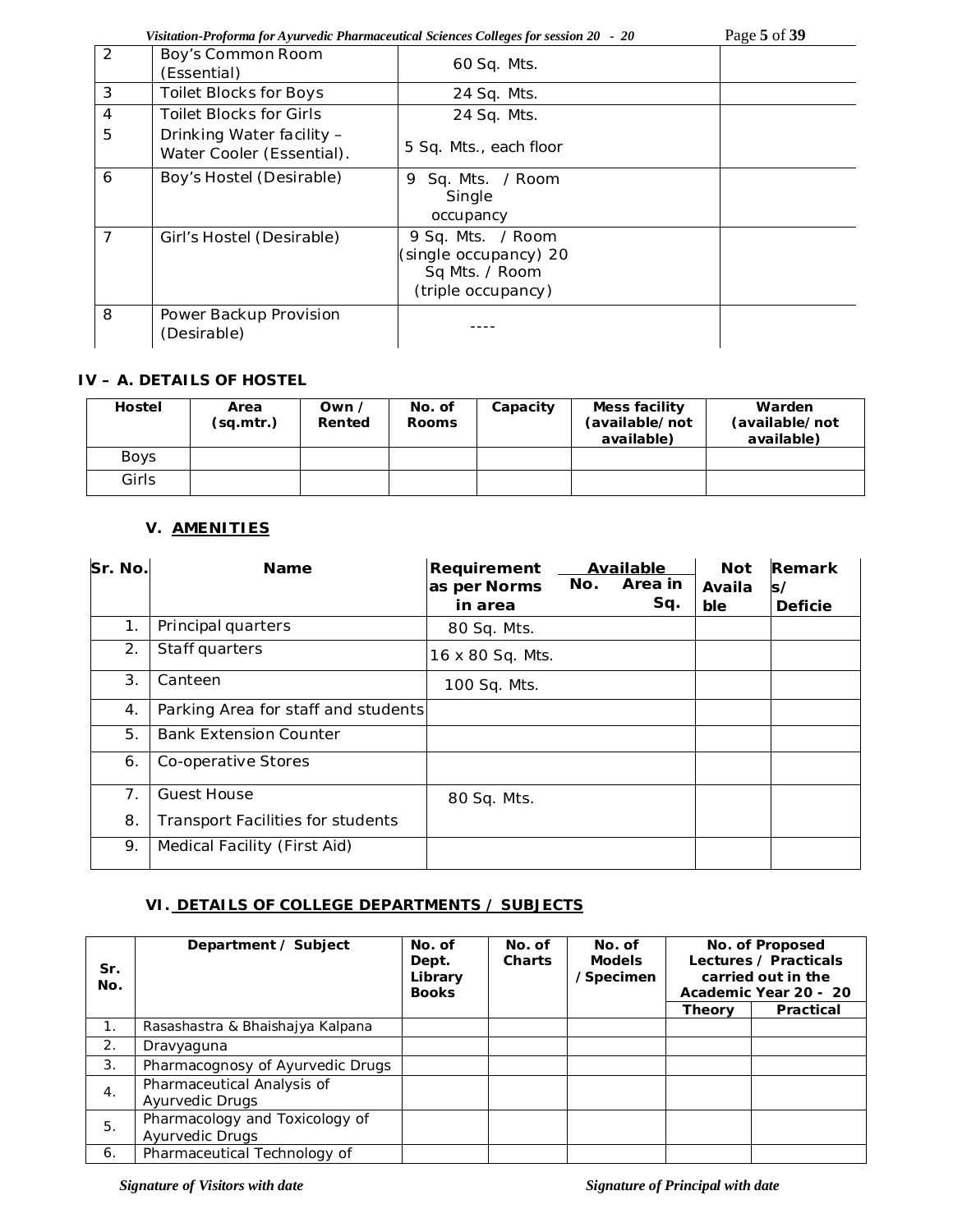|     | <b>Ayurvedic Drugs</b>                       |          |  |  |
|-----|----------------------------------------------|----------|--|--|
| 7.  | Pharmaceutical Chemistry                     |          |  |  |
| 8.  | Sharir                                       |          |  |  |
| 9.  | Pharmaceutical Microbiology                  |          |  |  |
| 10. | Pharmaceutical Biochemistry                  |          |  |  |
| 11. | Dispensing, Community & Hospital<br>Pharmacy |          |  |  |
| 12. | Fundamentals of Ayurved                      |          |  |  |
| 13. | Physical Pharmacy & Pharmaceutics            |          |  |  |
| 14. | Pharmaceutical Engineering                   |          |  |  |
| 15. | Forensic Pharmacy & Pharmaceutical           |          |  |  |
|     | Management                                   |          |  |  |
| 16. | Pharmaceutical Jurisprudence & Drug          |          |  |  |
|     | House Management                             |          |  |  |
| 17. | <b>Environmental Studies</b>                 |          |  |  |
| 18. | Computer                                     |          |  |  |
| 19. | English                                      |          |  |  |
| 20. | Sanskrit                                     |          |  |  |
|     | $\cdot$                                      | $\sim$ 1 |  |  |

\* Detail list of instruments and equipments attach separately.

# **VII.DETAILS OF VARIOUS SECTIONS**

# **LIBRARY**

| Sr.No.         | <b>Details</b>                                                                                           | Number of<br><b>Books</b><br>available |
|----------------|----------------------------------------------------------------------------------------------------------|----------------------------------------|
| $\mathbf{1}$ . | Number of books                                                                                          |                                        |
| (i)            | Subjective Books                                                                                         |                                        |
| (i)            | Medical Journals / Pharma Journals                                                                       |                                        |
| (iii)          | Others (Unani / Siddha, etc.)                                                                            |                                        |
| (iv)           | Total number of books                                                                                    |                                        |
| 2.             | Number of seats available in reading room (At least 50 Seats for 60 Intake<br>& 80 Seats for 100 Intake) |                                        |
| 3.             | Number of computers with internet facility                                                               |                                        |

# **VIII. INFORMATION OF TEACHING STAFF**

| Sr.<br>No. | Department / Subject                                 | <b>Number of Teachers</b><br>required as per GAU<br><b>Norms</b> |                          |                                       | Number of Existing<br><b>Teachers</b> |                                       |                                       | Total |
|------------|------------------------------------------------------|------------------------------------------------------------------|--------------------------|---------------------------------------|---------------------------------------|---------------------------------------|---------------------------------------|-------|
|            |                                                      | <b>Profes</b><br>sor                                             | Associa<br>te<br>profess | <b>Assis</b><br>tant<br>Profe<br>ssor | Profe<br>ssor                         | <b>Assoc</b><br>iate<br>profe<br>ssor | <b>Assis</b><br>tant<br>Profe<br>ssor |       |
| 1.         | Rasashastra & Bhaishajya<br>Kalpana                  | 1                                                                | 1                        |                                       |                                       |                                       |                                       |       |
| 2.         | Dravyaguna                                           | 1                                                                | $\mathbf{1}$             | 1                                     |                                       |                                       |                                       |       |
| 3.         | Pharmacognosy of<br>Ayurvedic Drugs                  | 1                                                                | 1                        | 1                                     |                                       |                                       |                                       |       |
| 4.         | Pharmaceutical Analysis<br>of Ayurvedic Drugs        | 1                                                                | $\mathbf{1}$             | 1                                     |                                       |                                       |                                       |       |
| 5.         | Pharmacology and<br>Toxicology of Ayurvedic<br>Drugs | Either 1                                                         |                          | 1                                     |                                       |                                       |                                       |       |
| 6.         | Pharmaceutical<br>Technology of Ayurvedic<br>Drugs   | 1                                                                | 1                        | 1                                     |                                       |                                       |                                       |       |
| 7.         | Pharmaceutical<br>Chemistry                          |                                                                  |                          | 1                                     |                                       |                                       |                                       |       |
| 8.         | Sharir                                               |                                                                  |                          | 1                                     |                                       |                                       |                                       |       |
| 9.         | Pharmaceutical                                       |                                                                  |                          | 1                                     |                                       |                                       |                                       |       |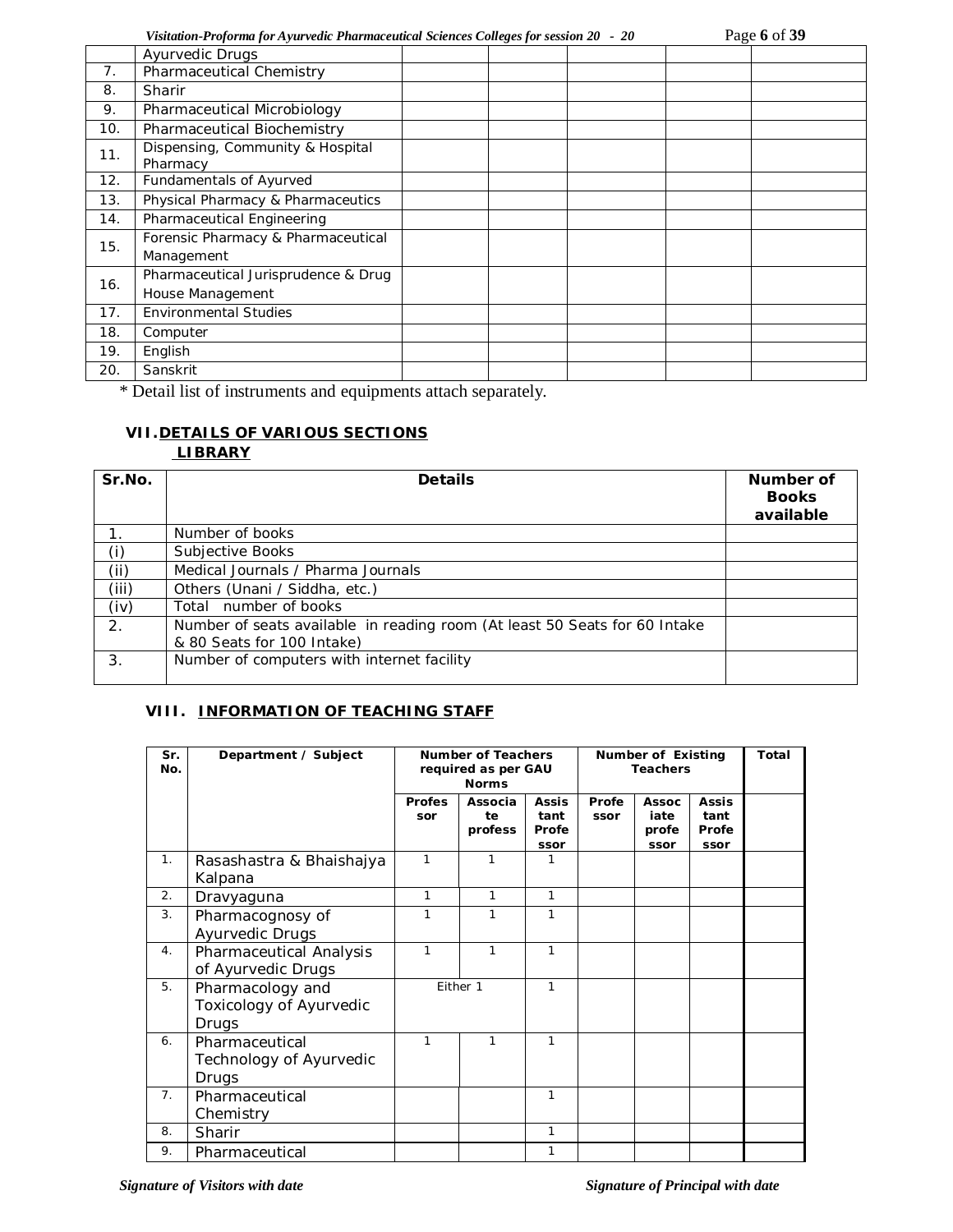*Visitation-Proforma for Ayurvedic Pharmaceutical Sciences Colleges for session 20 - 20* Page **7** of **39**

|     | Microbiology            |        |        |    |  |  |  |
|-----|-------------------------|--------|--------|----|--|--|--|
| 10. | Pharmaceutical          |        |        |    |  |  |  |
|     | Biochemistry            |        |        |    |  |  |  |
| 11. | Fundamentals of Ayurved |        |        |    |  |  |  |
| 12. | Computer                |        |        |    |  |  |  |
|     | <b>TOTAL</b>            | 5 or 6 | 5 or 6 | 12 |  |  |  |

Note:- Detailed information of teaching staff be furnished as per Annexure-II

# **IX. INFORMATION OF VISITING FACULTIES**

| Sr.<br>No. | Subject | <b>Faculty Name</b> |
|------------|---------|---------------------|
|            |         |                     |
|            |         |                     |
|            |         |                     |
|            |         |                     |

Note:- Attach Separate sheet of Details of Visiting Faculties Annexure - III

# **X. DETAILS OF TECHNICAL & OTHER STAFF**

| Sr.No.           | Department                | Post                              | <b>Desirable</b> | <b>Available</b> |
|------------------|---------------------------|-----------------------------------|------------------|------------------|
| 1.               | Library                   | Librarian                         |                  |                  |
|                  |                           | Assistant Librarian               | 1                |                  |
|                  |                           | Library Attendant or Peon         | $\overline{2}$   |                  |
| 2.               | College Office            | Clerical staff for administrative | 4                |                  |
|                  |                           | and accounts services             |                  |                  |
|                  |                           | Office Superintendent             |                  |                  |
|                  |                           | Computer Data operator            |                  |                  |
|                  |                           | Store keeper & Peon               | 3                |                  |
| 3.               | Rasa Shastra & Bhaishajya | Laboratory Technician             | 1                |                  |
|                  | Kalpana                   | Laboratory Attenders              |                  |                  |
| $\overline{4}$ . | Dravyaguna                | Laboratory Technician             |                  |                  |
|                  |                           | Laboratory Attenders              |                  |                  |
| $\overline{5}$ . | Pharmacognosy of          | Laboratory Technician             |                  |                  |
|                  | Ayurvedic Drugs           | Laboratory Attenders              |                  |                  |
| 6.               | Pharmaceutical Analysis   | Laboratory Technician             |                  |                  |
|                  | of Ayurvedic Drugs        | Laboratory Attenders              |                  |                  |
| 7 <sub>1</sub>   | Pharmacology and          | Laboratory Technician             | 1                |                  |
|                  | Toxicology of Ayurvedic   | Laboratory Attenders              |                  |                  |
|                  | Drugs                     |                                   |                  |                  |
| 8.               | Pharmaceutical Technology | Laboratory Technician             |                  |                  |
|                  | of Ayurvedic Drugs        | Laboratory Attenders              |                  |                  |
| 9.               | Pharmaceutical            | Laboratory Technician             |                  |                  |
|                  | Chemistry                 | Laboratory Attenders              |                  |                  |
| 10.              | Sharir                    | Laboratory Technician             |                  |                  |
|                  |                           | Laboratory Attenders              |                  |                  |
| 11.              | Pharmaceutical            | Laboratory Technician             |                  |                  |
|                  | Microbiology              | Laboratory Attenders              |                  |                  |
| 12.              | Pharmaceutical            | Laboratory Technician             |                  |                  |
|                  | Biochemistry              | Laboratory Attenders              |                  |                  |
| 13.              |                           | Gardener                          | 1                |                  |
| 14.              |                           | <b>Cleaning Personal</b>          | 1 for Each Floor |                  |
| <b>TOTAL</b>     |                           |                                   | 34               |                  |

Note:- Detailed information of technical & other staff be furnished as per Annexure-IV Laboratory Assistant to be appointed 1 for 2 departments

# **XI.ADDITIONAL REQUIREMENTS**

Available / Not Available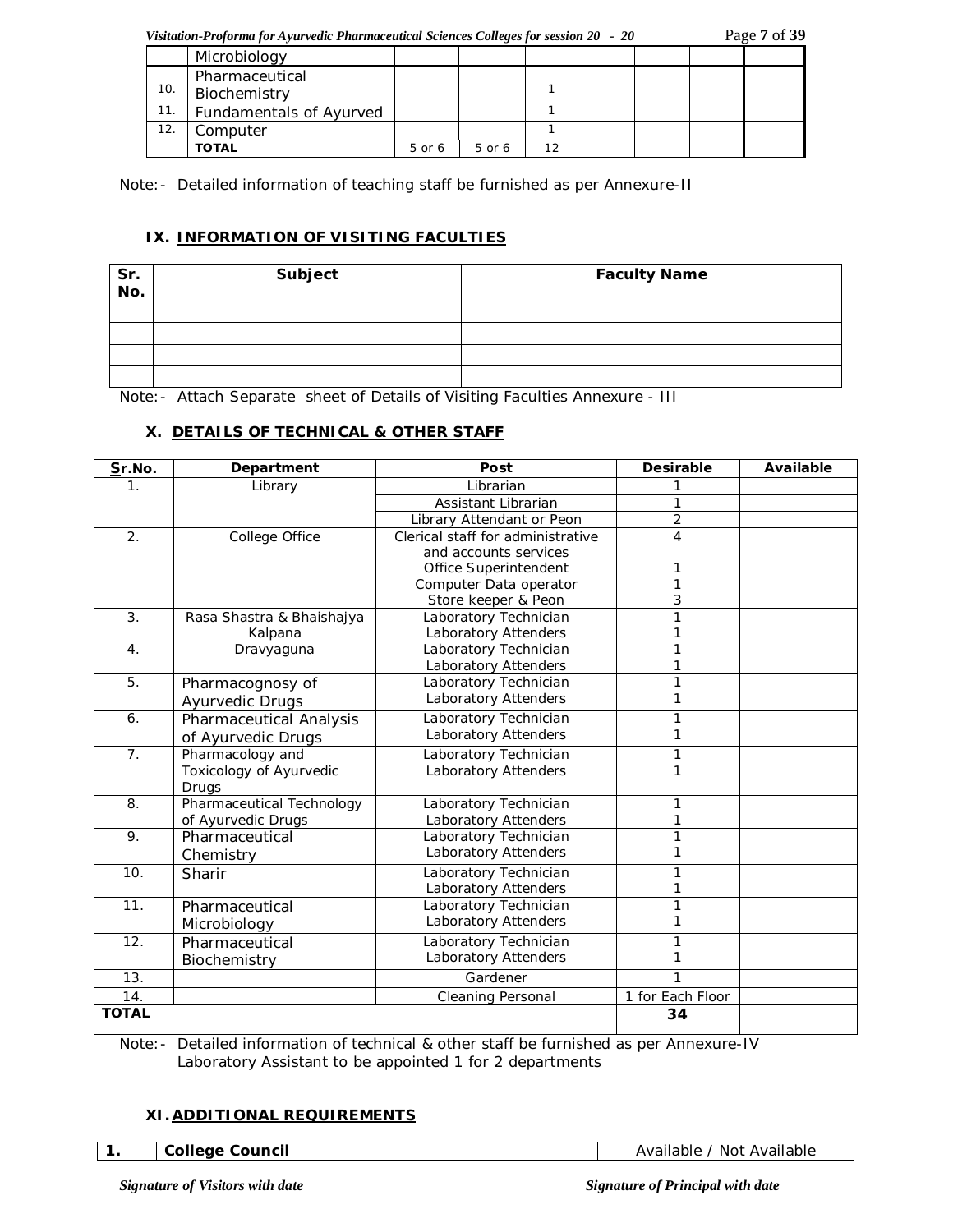|     | No. of Members                                                                      |                                                                                                           |
|-----|-------------------------------------------------------------------------------------|-----------------------------------------------------------------------------------------------------------|
| ii. | Name of Members (Attach List)                                                       |                                                                                                           |
| ji. | Yearly No. of Meetings                                                              |                                                                                                           |
| 2.  | Information regarding college website as per<br>norms (Mention the website address) | Yes/No Please furnish the<br>details of information uploaded<br>on College Website as per 9(3)<br>of MSR. |

# **XII. SALARY INFORMATION OF TEACHERS**

| Sr.No.      | Pay Scale + Grade pay                | Tick whichever applicable    | <b>Remarks</b> |
|-------------|--------------------------------------|------------------------------|----------------|
| $1_{\cdot}$ | Mode of payment through Bank         | Yes/No (If no please mention |                |
|             |                                      | reason thereof)              |                |
| 2.          | Pay Scale + Grade pay                | Pay Scale + Grade pay of     |                |
|             |                                      | Professor                    |                |
|             |                                      | Pay Scale + Grade pay of     |                |
|             |                                      | Associate Professor          |                |
|             |                                      | Pay Scale + Grade pay of     |                |
|             |                                      | Assistant Professor          |                |
| 3.          | Existing pay scale of teaching staff | State Govt./UGC/others       |                |
| 4.          | Teachers promotion policy as per     | Yes/No (If no please mention |                |
|             | norms of GAU                         | reason thereof)              |                |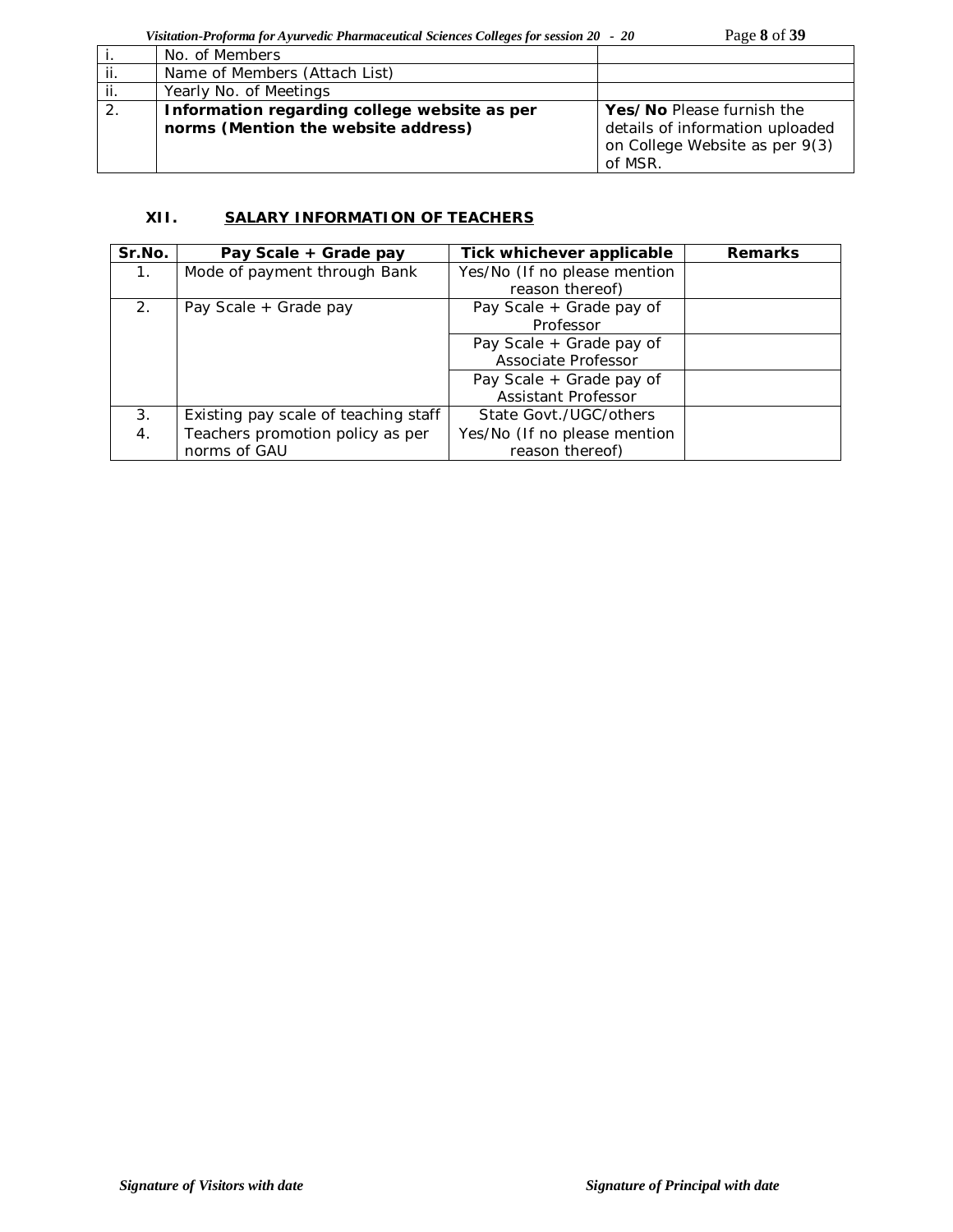# **IX. FINANCIAL INFORMATION**

|                                          |                                   |              |                     | MONTH WISE EXPENDITURE FROM 1ST JAN 20 TO 31ST DEC 20 |                |              |                       |                |                   |
|------------------------------------------|-----------------------------------|--------------|---------------------|-------------------------------------------------------|----------------|--------------|-----------------------|----------------|-------------------|
| Sr. No                                   | Month                             | Total salary | <b>Total salary</b> | Total                                                 | Total          | <b>Total</b> | <b>Total purchase</b> | Total purchase | <b>Building</b>   |
|                                          |                                   | of teaching  | of non              | expenditure on                                        | expenditure    | expenditure  | of raw drugs          | of Lab         | construction and  |
|                                          |                                   | staff        | teaching            | purchase of                                           | on furniture & | on           |                       | chemicals      | other expenditure |
|                                          |                                   |              | staff               | new books                                             | fixtures       | equipments   |                       |                |                   |
|                                          |                                   |              |                     |                                                       |                | &            |                       |                |                   |
|                                          |                                   |              |                     |                                                       |                | instruments  |                       |                |                   |
| 1.                                       | January                           |              |                     |                                                       |                |              |                       |                |                   |
| $\overline{2}$                           | February                          |              |                     |                                                       |                |              |                       |                |                   |
| 3                                        | <b>March</b>                      |              |                     |                                                       |                |              |                       |                |                   |
| 4                                        | April                             |              |                     |                                                       |                |              |                       |                |                   |
| 5                                        | May                               |              |                     |                                                       |                |              |                       |                |                   |
| 6                                        | June                              |              |                     |                                                       |                |              |                       |                |                   |
| $\overline{ }$                           | July                              |              |                     |                                                       |                |              |                       |                |                   |
| 8                                        | August                            |              |                     |                                                       |                |              |                       |                |                   |
| 9                                        | September                         |              |                     |                                                       |                |              |                       |                |                   |
| 10 <sub>1</sub>                          | October                           |              |                     |                                                       |                |              |                       |                |                   |
| 11                                       | November                          |              |                     |                                                       |                |              |                       |                |                   |
| 12                                       | December                          |              |                     |                                                       |                |              |                       |                |                   |
|                                          | <b>Total</b>                      |              |                     |                                                       |                |              |                       |                |                   |
|                                          | <b>GRAND TOTAL OF EXPENDITURE</b> |              |                     |                                                       |                |              |                       |                |                   |
| from $1st$ Jan 20 to $31st$ Dec          |                                   |              |                     |                                                       |                |              |                       |                |                   |
| 20                                       |                                   |              |                     |                                                       |                |              |                       |                |                   |
| TOTAL INCOME from 1 <sup>st</sup> Jan 20 |                                   |              |                     |                                                       |                |              |                       |                |                   |
| to $31st$ Dec 20                         |                                   |              |                     |                                                       |                |              |                       |                |                   |
|                                          |                                   |              |                     |                                                       |                |              |                       |                |                   |
|                                          |                                   |              |                     |                                                       |                |              |                       |                |                   |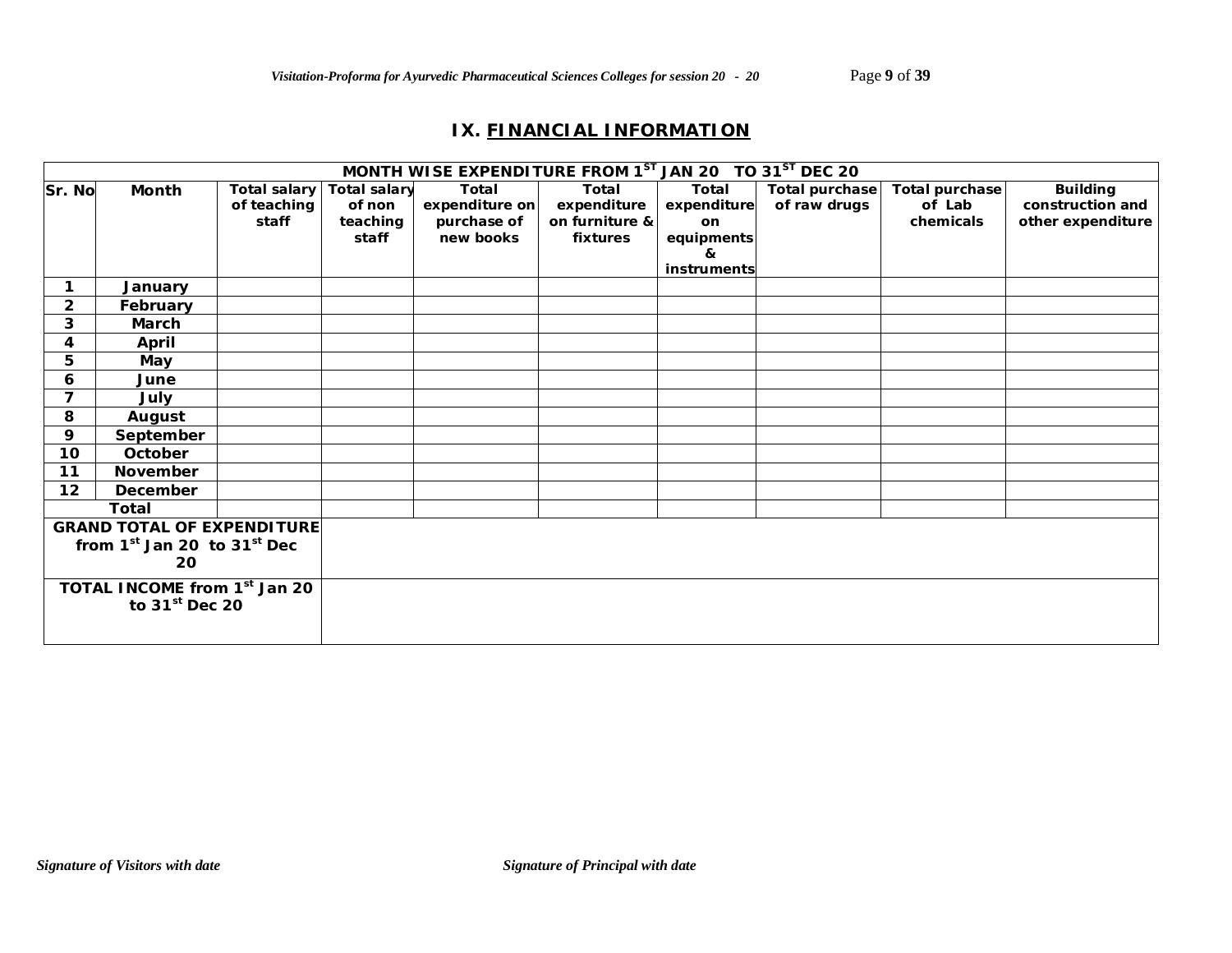# **SECTION C OTHER ALLIED & INFRASTRUCTURE REQUIREMENTS**

### **I. SPORTS AND GAMES FACILITY**

| Sports and Games Facility - available / not available |  |
|-------------------------------------------------------|--|

# **II. TRANSPORT FACILITY**

Transport facility – available/not available

### **III. PROGRESS MADE BY THE INSTITUTION IN LAST TWO YEARS ON SALIENT POINTS**

| S.<br>No. | <b>Important Information of College</b>                       | Progress made by college |
|-----------|---------------------------------------------------------------|--------------------------|
| 1.        | Construction of college building                              |                          |
| 2.        | Appointment of Teaching staff                                 |                          |
| 3.        | Appointment of Non-Teaching staff                             |                          |
| 4.        | Expansion of various departments of college                   |                          |
| 5.        | Expansion of Herbal Garden, Plantation of<br>New Plants       |                          |
| 6.        | Any national/international/state level<br>seminars, ROTP etc. |                          |
| 7.        | Publication by college and teaching staff                     |                          |
| 8.        | Research activities if any                                    |                          |
| 9.        | Awards won by teaching staffs and students                    |                          |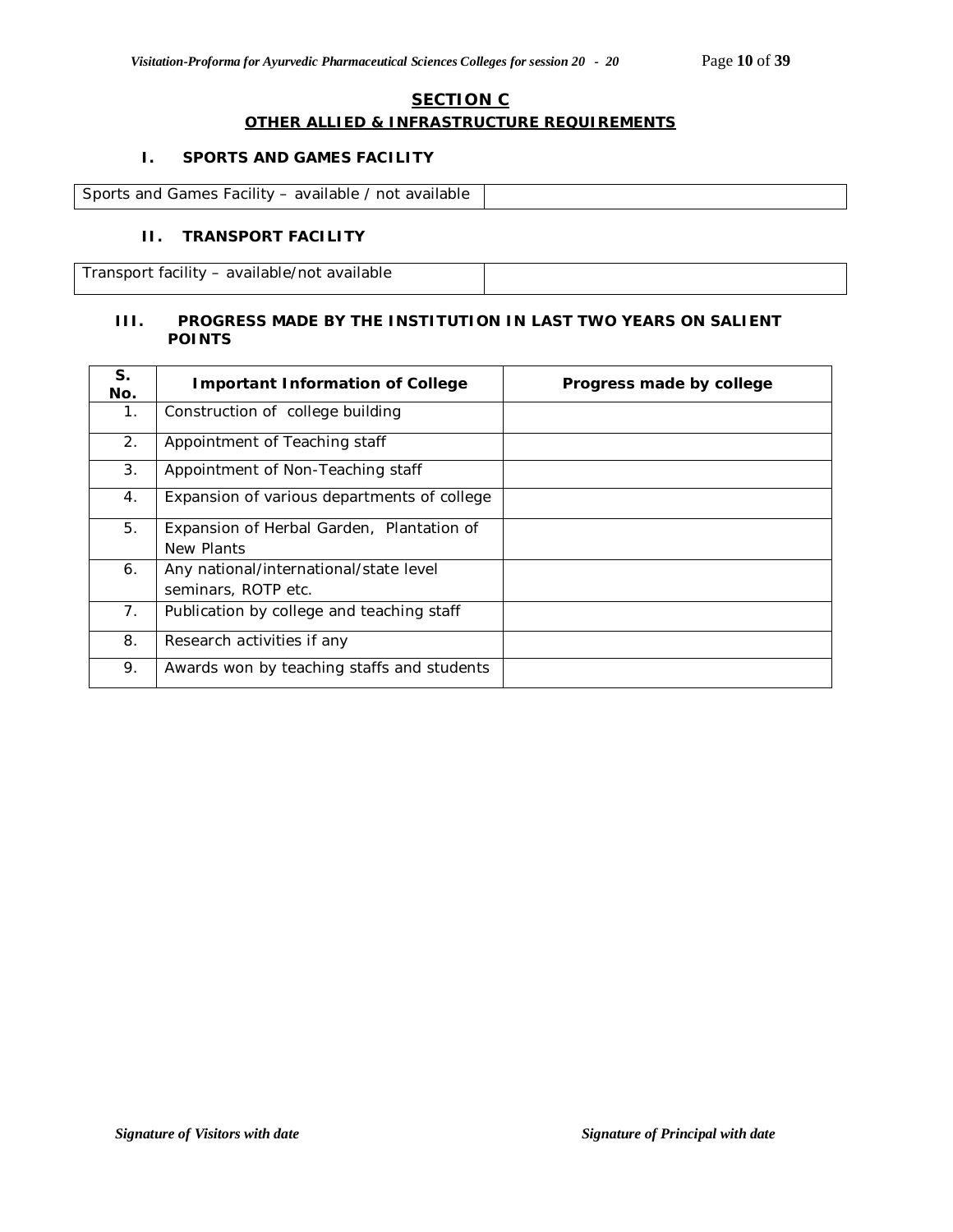#### **IV. Declaration of Principal of the College**

|                                                                                                                                                                                                                                | l, __________________________________s/o Shri ___________________________________Principal, ______________ |
|--------------------------------------------------------------------------------------------------------------------------------------------------------------------------------------------------------------------------------|------------------------------------------------------------------------------------------------------------|
|                                                                                                                                                                                                                                | _ (name of the College) solemnly writing that if any information provided by me in Proforma and            |
| action is taken by the GAU against me.                                                                                                                                                                                         | Annexures found false, I shall be held responsible in the matter. I shall have no objection if any legal   |
|                                                                                                                                                                                                                                |                                                                                                            |
|                                                                                                                                                                                                                                | Signature of Principal                                                                                     |
| Dated <sub>1</sub>                                                                                                                                                                                                             |                                                                                                            |
|                                                                                                                                                                                                                                |                                                                                                            |
| Place: and the planet of the planet of the planet of the planet of the planet of the planet of the planet of the planet of the planet of the planet of the planet of the planet of the planet of the planet of the planet of t | Name with Stamp                                                                                            |
|                                                                                                                                                                                                                                |                                                                                                            |
|                                                                                                                                                                                                                                | V. Declaration of Secretary/President of the Trust / Society of the College                                |
|                                                                                                                                                                                                                                |                                                                                                            |
|                                                                                                                                                                                                                                | (name of the Society) solemnly state that, looking                                                         |

after the management of the college & hospital. The information provided by the Principal in the Proforma and **Annexures** are true. If any information provided by the Principal found false the undersigned has no objection for any legal action initiated by the GAU against the Principal and me.

Signature of Secretary/President

Dated\_\_\_\_\_\_\_

Place:\_\_\_\_\_\_\_\_\_\_\_\_ Name with Stamp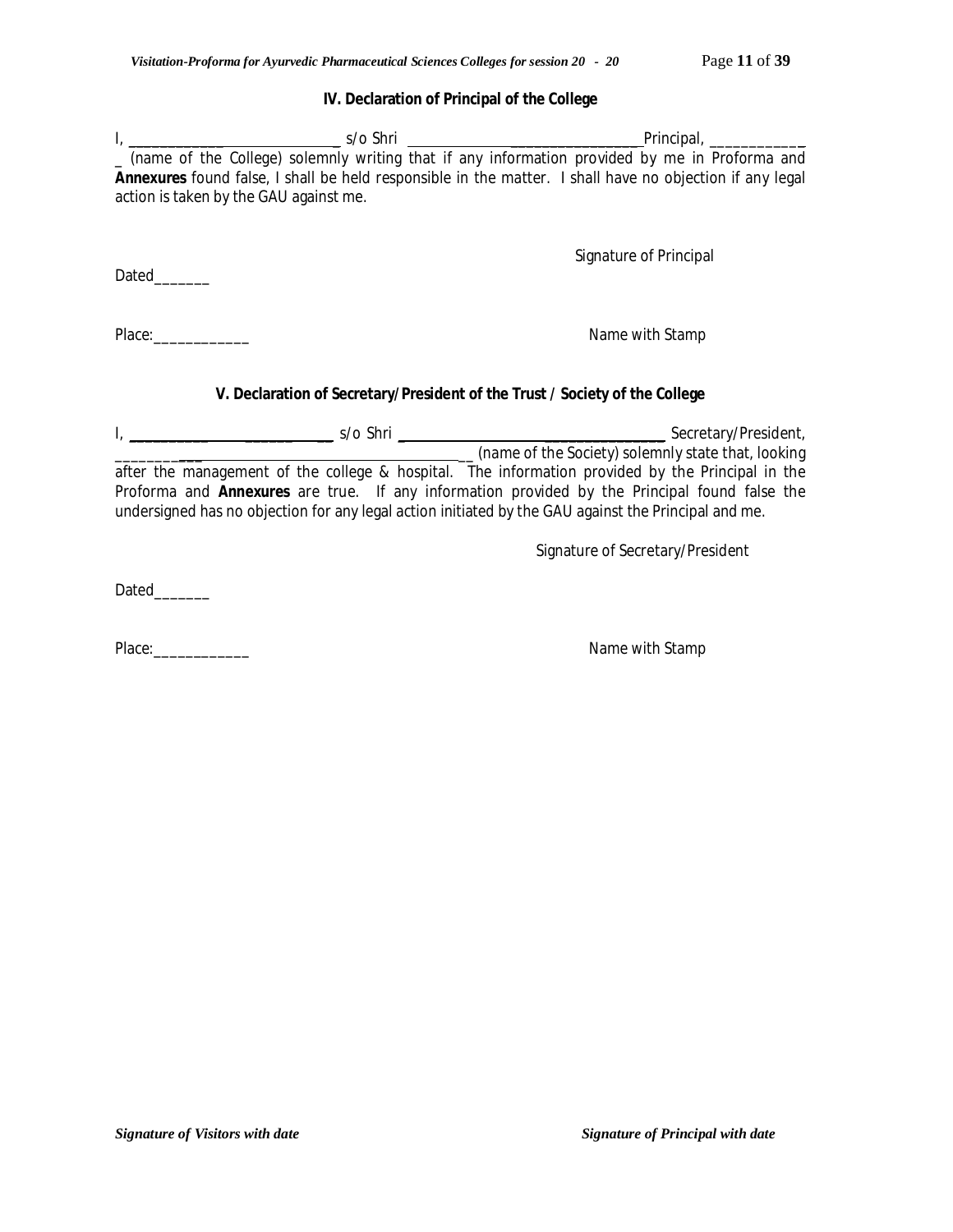| Sr.No.         | Annexure<br><b>Number</b> | Name of the Annexure                                                  |
|----------------|---------------------------|-----------------------------------------------------------------------|
| 1 <sub>1</sub> | Annexure-I                | Details of students admitted in Under Graduate course for the year 20 |
|                |                           | $-$ , 20 $-$ & 20 $-$ .                                               |
| 2.             | Annexure-II               | Proforma to furnish the details of Teaching Staff                     |
| 3.             | Annexure-III              | Details of Visiting Faculties                                         |
| 4.             | Annexure-IV               | Proforma to furnish the details of Technical & Other Staff            |
| 5.             | Annexure - V              | Details of Equipment & Instruments for various sections of College    |
|                | A)                        | Rasashastra and Bhaishajya Kalpana Laboratory (Teaching)              |
|                | B)                        | Dravyaguna                                                            |
|                | C)                        | Pharmacognosy of Ayurvedic Drugs                                      |
|                | D)                        | Pharmaceutical Analysis of Ayurvedic Drugs                            |
|                | E)                        | Pharmacology and Toxicology of Ayurvedic Drugs                        |
|                | F)                        | Pharmaceutical Technology of Ayurvedic Drugs                          |
|                | G)                        | Pharmaceutical Chemistry                                              |
|                | H)                        | Sharir                                                                |
|                | $\vert$ )                 | Pharmaceutical Microbiology                                           |
|                | J)                        | Pharmaceutical Biochemistry                                           |
|                | K)                        | Physical Pharmacy & Pharmaceutics                                     |
| 6 <sub>1</sub> | Annexure-VI               | Notarized Affidavit to be filled up by Newly Appointed Teachers after |
|                |                           | last visitation in the given format                                   |
|                | Annexure-VII              | Soft copy (in CD/DVD) and hard copy group photographs with            |
| 7.             |                           | Teaching staff and non-teaching staff of College and the visiting     |
|                |                           | faculties separately. The name of each staff member should be         |
|                |                           | mentioned on the bottom of the photograph.                            |
| 8.             | Annexure-VIII             | Soft copy (in CD/DVD) of Annexure-II (Details of Teaching Staff &     |
|                |                           | Visiting Faculties) in MS Excel (.xls or .xlsx) format                |

### **LIST OF ANNEXURES TO BE SUBMITTED BY COLLEGE**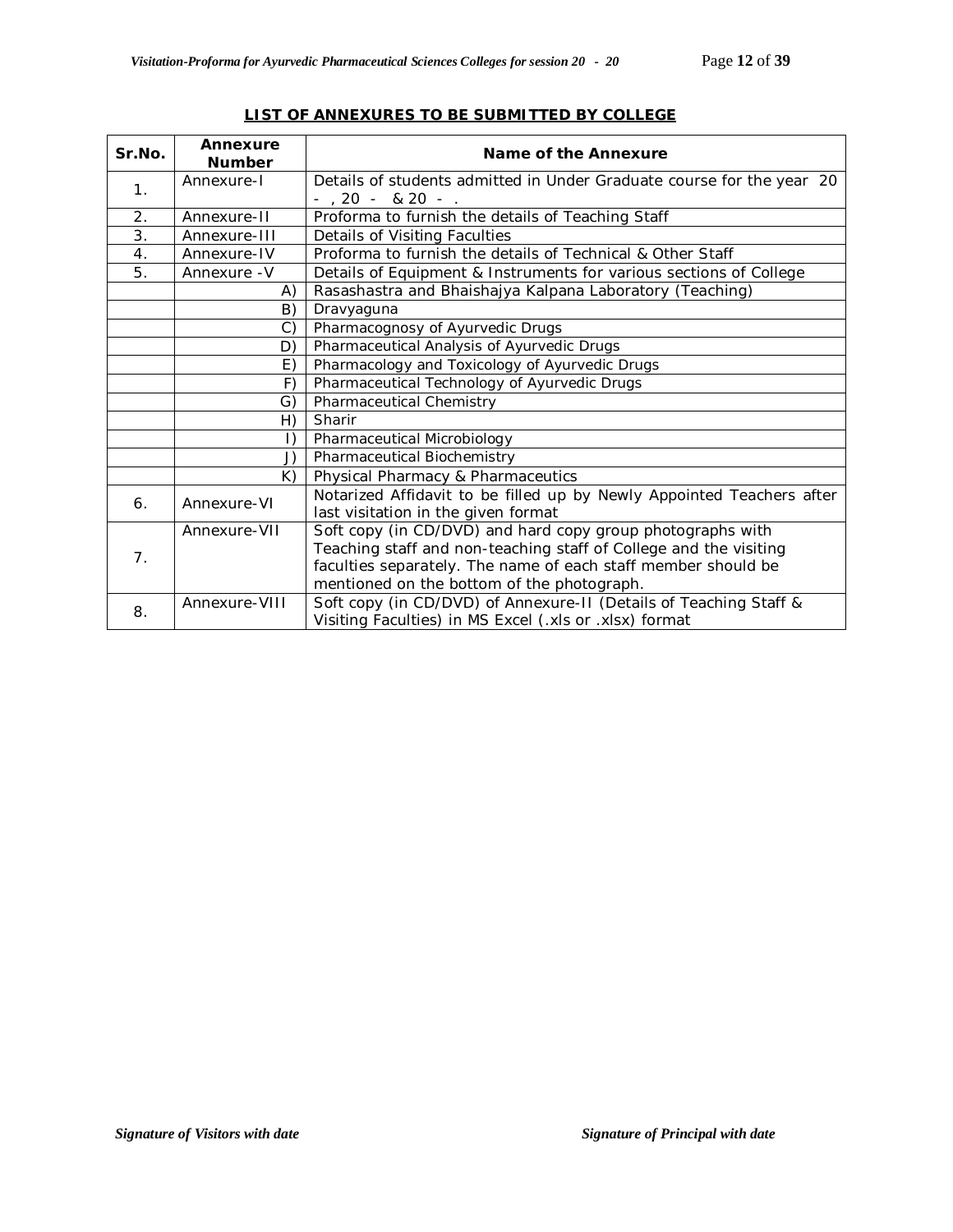#### **DETAILS OF UNDER GRADUATE STUDENTS ADMITTED IN THE YEAR 20 - , 20 - & 20 -**

| S. Nol | Student | <b>Name</b> | <b>Birth</b> | Name of   Father's   Date of   Fee Receipt   Residential<br>number and<br>date | address | Govt./<br>Quota | % of<br>$10+2$ | Category (Gen./SC/<br>Management   PCB in   ST/OBC/others) |
|--------|---------|-------------|--------------|--------------------------------------------------------------------------------|---------|-----------------|----------------|------------------------------------------------------------|
|        |         |             |              |                                                                                |         |                 |                |                                                            |
|        |         |             |              |                                                                                |         |                 |                |                                                            |
|        |         |             |              |                                                                                |         |                 |                |                                                            |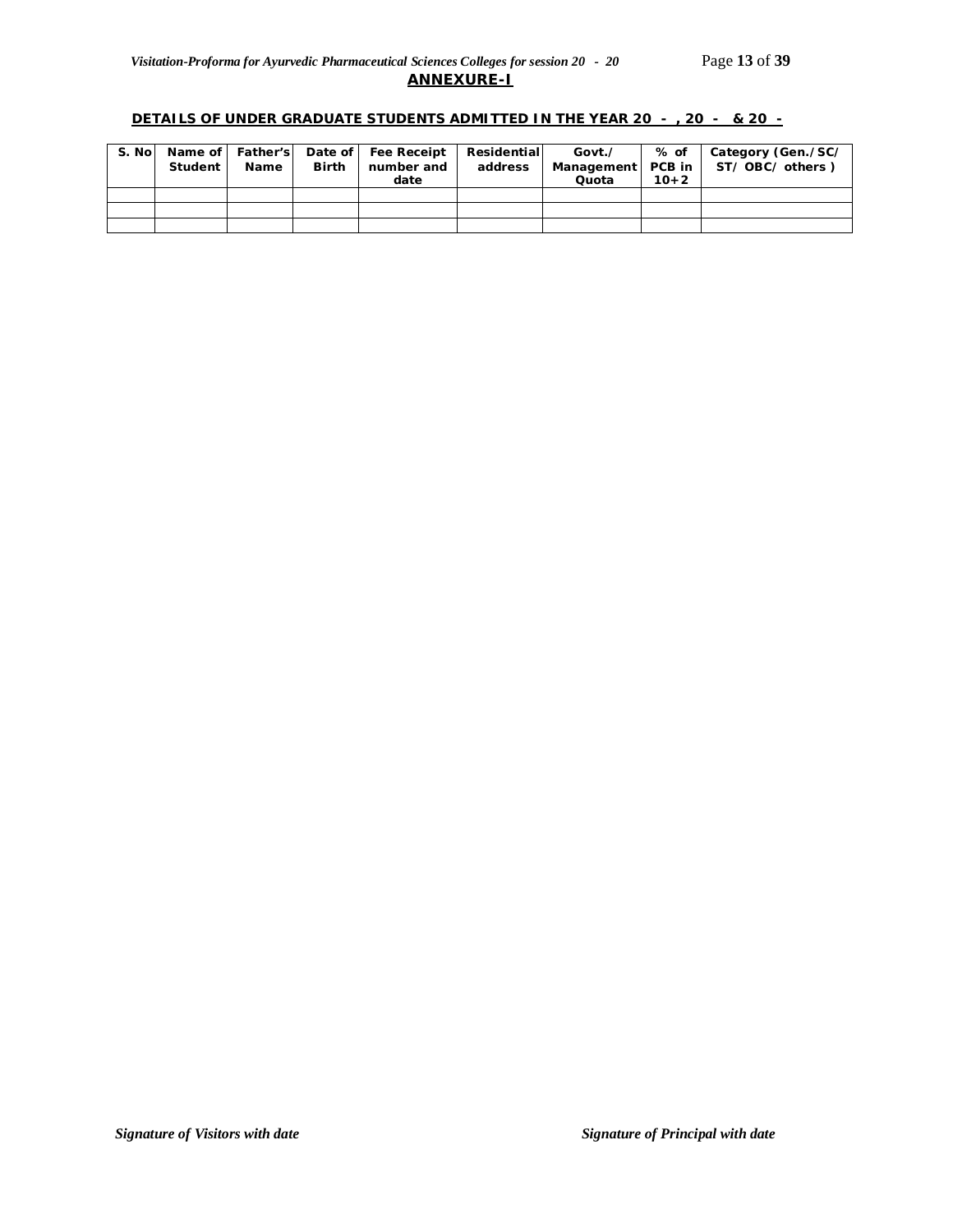#### **ANNEXURE-II**

#### *PROFORMA TO FURNISH THE DETAILS OF TEACHING STAFF*

| Sr.<br>No. | Ф<br>ā۳<br>z<br>w | Name of the<br>Teacher<br>Ф<br>٤<br>ω<br>۵ŗ<br>⊆<br>g<br>Φ<br>$\ddot{\bar{\sigma}}$<br>n<br>훈<br>mid<br>Ni | €<br><b>G</b><br>ட | ≞<br>ä<br>٥ŕ<br>₽<br>å | ⌒<br>ë<br>ര చ<br>ت<br>><br>÷<br>-<br>ø<br>O<br>¢<br>ပ<br>≂<br>ぅ<br>$\check{ }$ | ₽<br>تة:<br>ication<br>Univer;<br>ר)<br>∾⊡<br>မိ<br>5<br>ပ<br>ō<br>主 | ⊂<br>⋗<br>t<br>c<br>(dd/m<br>≏ | chronological<br>order (1 <sup>st</sup><br>till date)<br>atior<br>Š,<br>esi | Date wise details<br>of Experience in<br>appointment to<br>ඉ<br>ð<br>-<br>은 ㅎ<br>z | $\frac{1}{6}$<br>C.<br>4<br>ది లే | Ξ<br>٠<br>രേ | n<br>۹è<br>ಸ | SS<br>τ<br>۹ | త<br>ਹ<br>≃<br>ത<br>ທ ±<br>৳<br>ರಾ<br>ᇢᄙ | Jumber<br>Branch<br><b>Bank&amp;</b><br>ΪŢ,<br>९<br>१०<br>ialary<br>Name | ≗<br>Mobil<br>৳<br>∞ ರ<br>ā<br>par<br>FTeë<br>৳<br>nur<br>Nur<br>ত্ৰ<br>Ф<br>ڡٟ<br>Telephon<br>Num | Photograph<br>of Teacher<br>(Attested<br>by the<br>Principal) | Signature<br>of Teacher<br>(At the<br>time of<br>visitation) |
|------------|-------------------|------------------------------------------------------------------------------------------------------------|--------------------|------------------------|--------------------------------------------------------------------------------|----------------------------------------------------------------------|--------------------------------|-----------------------------------------------------------------------------|------------------------------------------------------------------------------------|-----------------------------------|--------------|--------------|--------------|------------------------------------------|--------------------------------------------------------------------------|----------------------------------------------------------------------------------------------------|---------------------------------------------------------------|--------------------------------------------------------------|
|            |                   |                                                                                                            |                    |                        |                                                                                |                                                                      |                                |                                                                             |                                                                                    |                                   |              |              |              |                                          |                                                                          |                                                                                                    |                                                               |                                                              |

**Note: Please download a copy of Annexure II in MS Excel Format (.xls) from the university Website www.ayurveduniversity.edu.in and**  fill up the details and annex the same as softcopy in the form of CD/DVD as Annexure VIII. Enclose a Printed / hard copy of the same as **ANNEXURE II** and attach the certified copies of UG Registration Certificates, experience certificates, joining Report, Relieving Order, Form No. 16 and all other relevant documents and original notarized affidavit.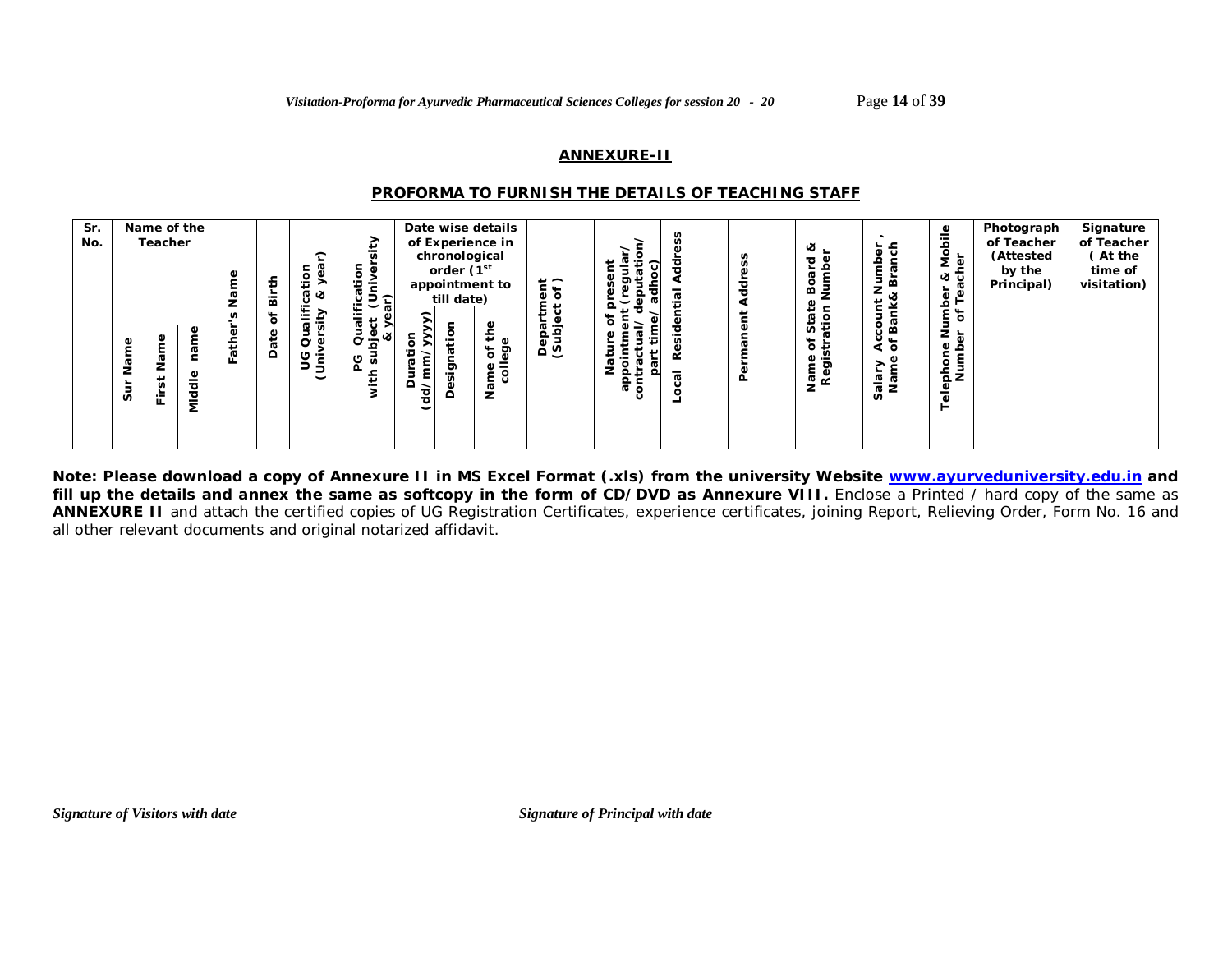#### **ANNEXURE-III** *DETAILS OF VISITING FACULTIES*

| Sr.<br>No. |                      | Name of the<br>Teacher |                             | Φ        | £<br>∸<br>$\mathbf{a}$<br>৳ | $\hat{\phantom{1}}$<br>tio<br>↗<br>∝<br>ത<br>٤<br>↗ | ₽<br>÷<br>ica.<br>Univer<br>$\bar{\phantom{0}}$<br>$-$<br>æ<br>G<br>ౖ |                               | chronological<br>order (1 <sup>st</sup><br>till date) | Date wise details<br>of Experience in<br>appointment to | $\frac{1}{6}$          |          | à<br>ರ | ≪<br>ਠ<br>≃<br>w           | lumber<br>Branch<br>count l'<br>Bank& | ≗<br>ㅎ<br>ē<br>έ<br>∞ ರ<br>t<br>Tea<br>e پر           | Photograph<br>of Teacher<br>(Attested<br>by the<br>Principal) | Signature<br>of Teacher<br>(At the<br>time of<br>visitation) |
|------------|----------------------|------------------------|-----------------------------|----------|-----------------------------|-----------------------------------------------------|-----------------------------------------------------------------------|-------------------------------|-------------------------------------------------------|---------------------------------------------------------|------------------------|----------|--------|----------------------------|---------------------------------------|-------------------------------------------------------|---------------------------------------------------------------|--------------------------------------------------------------|
|            | Φ<br>nen<br>N<br>sur | ౚ<br>n<br>훈            | ٥<br>Ф<br>Φ<br>-<br>공<br>Ξ. | ath<br>ш | Ф<br>흓<br>$\Omega$          | đ<br>S<br>≂<br>$\frac{1}{2}$                        | Ф<br>ಸ<br>∝<br>7<br>ט<br>ದ<br>Ξ                                       | ↗<br>ى<br>≏<br>$\overline{g}$ | ċ٥<br>$\sigma$<br>ත<br><br>۵<br>≏                     | ٥<br>≖<br>C)<br>ē9<br>৳<br>e ai<br>z                    | <u>ន្ត ខ្នុ</u><br>ధ ღ | å<br>움 물 | ٩      | ದ ≑<br>৳<br>Φ<br>ъ.<br>同 盛 | र्थ 'ठ<br>alary<br>Name<br>n          | z<br>놂<br>$\mathbf \omega$<br>흐<br>Tephor<br>Num<br>ق |                                                               |                                                              |
|            |                      |                        |                             |          |                             |                                                     |                                                                       |                               |                                                       |                                                         |                        |          |        |                            |                                       |                                                       |                                                               |                                                              |

**Note: Please download a copy of Annexure III in MS Excel Format (.xls) from the university Website www.ayurveduniversity.edu.in and**  fill up the details and annex the same as softcopy in the form of CD/DVD as Annexure VIII. Enclose a Printed / hard copy of the same as **ANNEXURE III** and attach the certified copies of UG Registration Certificates, experience certificates, joining Report, Relieving Order, Form No. 16 and all other relevant documents and original notarized affidavit.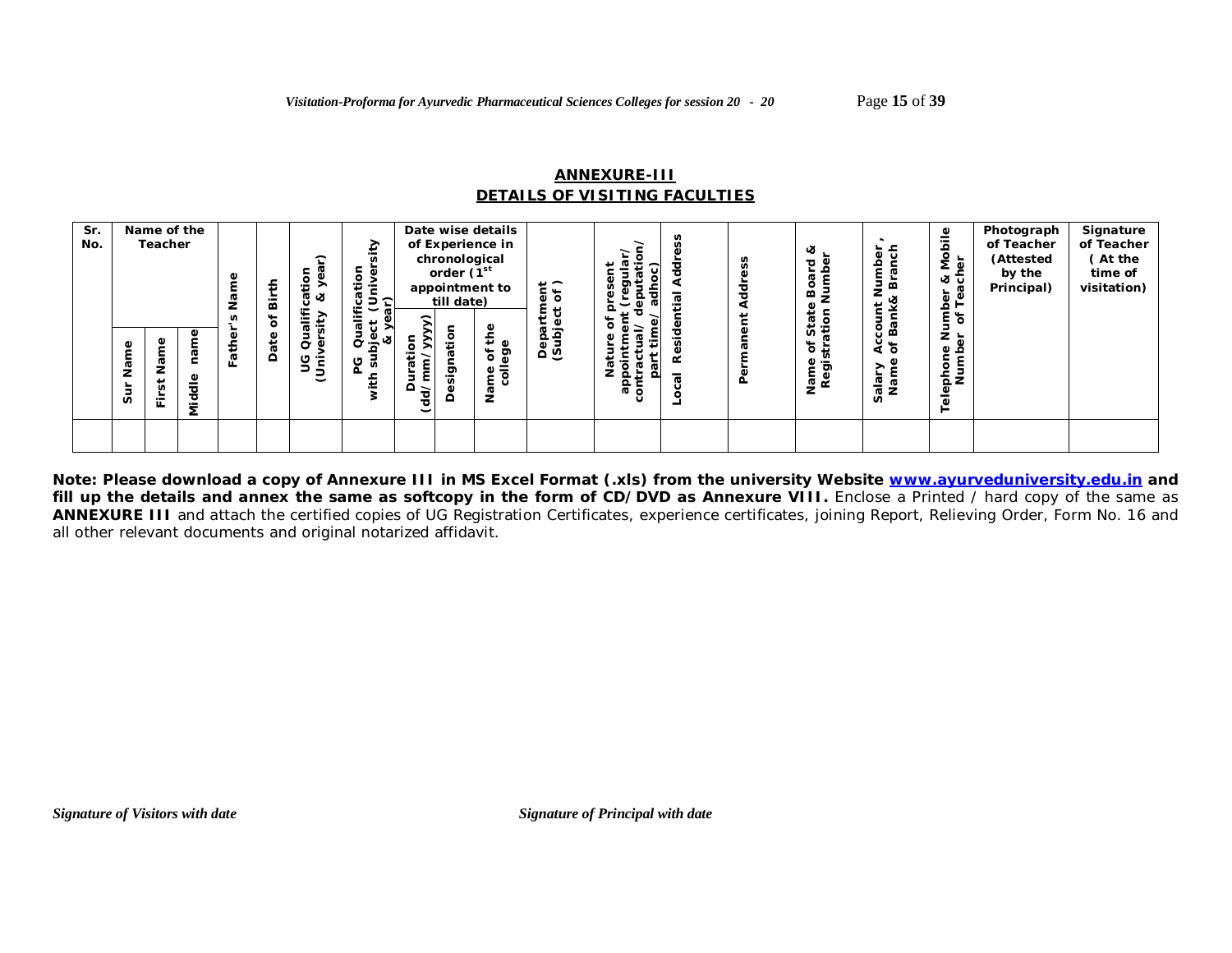### **ANNEXURE-IV**

### **PROFORMA TO FURNISH THE DETAILS OF TEACHNICAL & OTHER STAFF**

| Sr.No. | Name of<br>Employee | <b>Father's</b><br>Name | Qualification | Date of<br>Appointment | Nature of<br>Appointment<br>(regular/<br>contractual/<br>Part time) | Designation | Name of<br>working<br>department | Pay<br><b>Scale</b> |
|--------|---------------------|-------------------------|---------------|------------------------|---------------------------------------------------------------------|-------------|----------------------------------|---------------------|
|        |                     |                         |               |                        |                                                                     |             |                                  |                     |

# **ANNEXURE - V**

# **DETAILS OF EQUIPMENT AND INSTRUMENTS FOR VARIOUS SECTIONS OF COLLEGE**

#### **A) RASASHASTRA & BHAISHAJYA KALPANA DEPARTMENT**

# **Essential Requirement**

| Sr.<br>No. | <b>Name</b>                                                                                                                                    | <b>Minimum</b><br>Requirement | Number of<br><b>Instrument</b><br>s and<br><b>Equipments</b><br>available |
|------------|------------------------------------------------------------------------------------------------------------------------------------------------|-------------------------------|---------------------------------------------------------------------------|
| 1.         | Khalva Yantra                                                                                                                                  |                               |                                                                           |
|            | <b>Granite/Stone</b><br>(Ardhachandrakara -boat shape) Length<br>35.5cm (upper part), 25.5 cm (base),<br>Breadth $-21$ cm,<br>$Height - 12$ cm | 05                            |                                                                           |
|            | <b>Iron</b><br>(Ardhachandrakara -boat shape) Length<br>35.5cm (upper part), 25.5 cm (base),<br>Breadth $-21$ cm,<br>$Height - 12$ cm          | 15                            |                                                                           |
|            | Porcelain<br>Vartula – (round shape) Big (Int. Dia. 18.5<br>cm),<br>Medium (Int. Dia.16.5 cm),<br>Small (Int. Dia. 13.5 cm)                    | 05<br>15<br>15                |                                                                           |
| 2.         | Udukhal yantra                                                                                                                                 | 10                            |                                                                           |
| 3.         | <b>Gas Stove</b><br>Single<br>Big                                                                                                              | $20+01$<br>02                 |                                                                           |
| 4.         | Chullika (Charcoal)                                                                                                                            | 01                            |                                                                           |
| 5.         | Wire mesh                                                                                                                                      | 02                            |                                                                           |
| 6.         | Hot plate                                                                                                                                      | 02                            |                                                                           |
| 7.         | <b>Utensils</b><br>S.S. pateela-                                                                                                               |                               |                                                                           |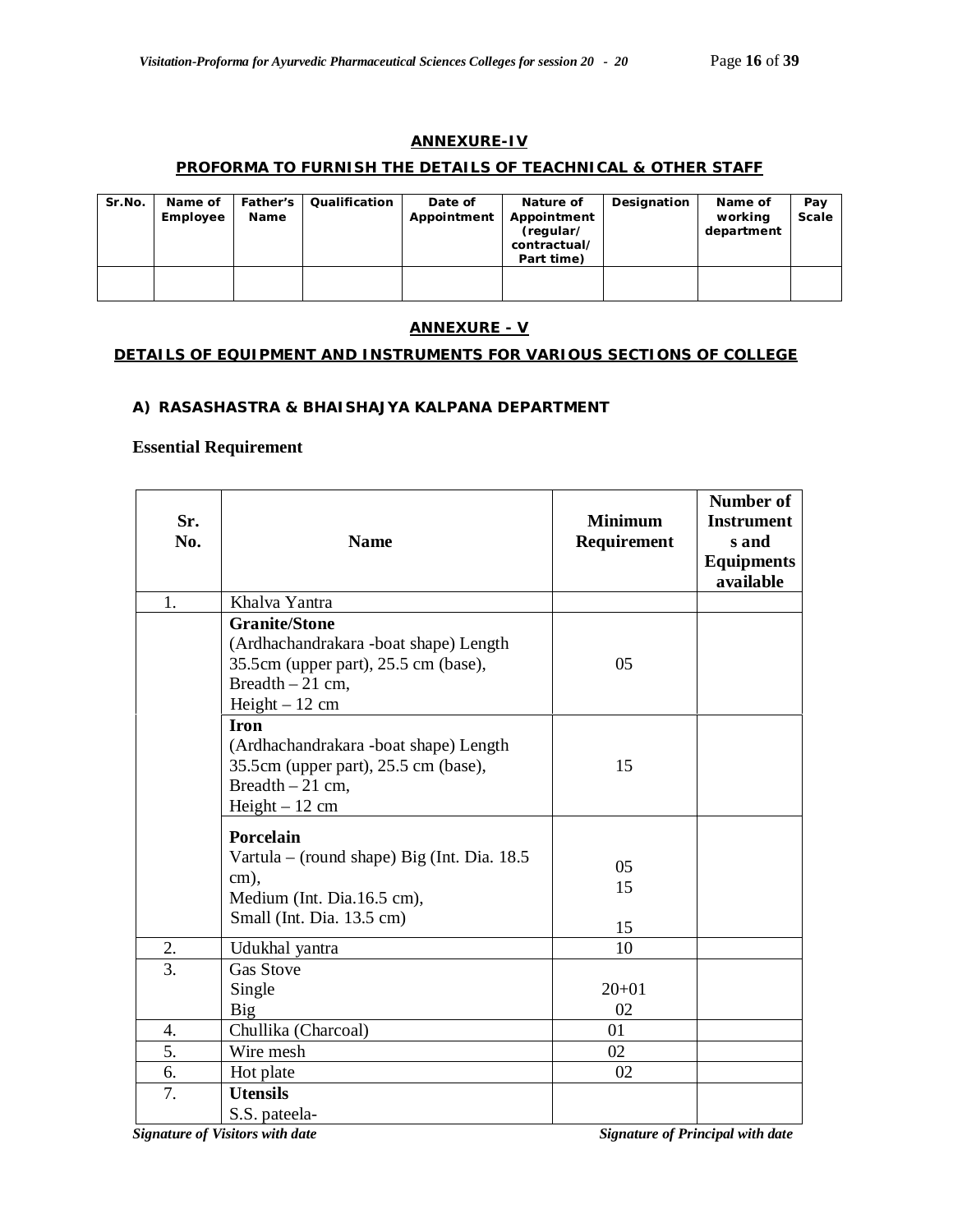|     | $\frac{1}{2}$ lt.                           | 10       |  |
|-----|---------------------------------------------|----------|--|
|     | $1$ lt.                                     | 10       |  |
|     | $1 - 1/2$ lt.                               | 10       |  |
|     | $2$ lt.                                     | 10       |  |
|     | 3 <sub>lt</sub>                             | 10       |  |
|     | 5 lt.                                       | 05       |  |
|     | S.S. Dishes (tras)                          | 08       |  |
|     | S.S. bowls (katori)-                        | 01 dozen |  |
|     | Medium size                                 |          |  |
|     | S.S. flat dishes (Lids for                  | 20       |  |
|     | pateela) various sizes                      |          |  |
|     | S.S. Glass-                                 | 01 dozen |  |
|     |                                             |          |  |
|     | Medium size                                 |          |  |
|     | S.S. spoons-                                | 02 dozen |  |
|     | Medium size                                 |          |  |
|     | S.S. strainer (jara)-                       | 05       |  |
|     | Medium size                                 |          |  |
|     | S.S. tavitha-                               |          |  |
|     | Medium size                                 | 10       |  |
|     | S.S. ladle (Chammach)                       | 01 dozen |  |
|     | Samdansha yantra                            | 01 dozen |  |
|     | Knives                                      | 01 dozen |  |
|     | S.S. Cutter                                 | 02       |  |
|     | Gas lighter                                 | 10       |  |
|     | Axe                                         | 01       |  |
|     | Darvi(For Parpati)                          | 07       |  |
|     | Plastic sieves                              | 05       |  |
|     | Iron kadai                                  |          |  |
|     | <b>Big</b>                                  | 02       |  |
|     | Iron kadai (small)                          | 04       |  |
| 8.  | Blender-                                    |          |  |
|     | Electric                                    | 01       |  |
|     | Simple                                      | 01       |  |
| 9.  |                                             |          |  |
|     | <b>Measuring Equipments Different Sizes</b> |          |  |
|     | Glass - 50 ml.                              | 10       |  |
|     | 100 ml.                                     | 10       |  |
|     | 500 ml.                                     | 01       |  |
|     | Plastic-500 ml.                             | 05       |  |
|     | 1000 ml.                                    | 03       |  |
| 10. | Glass rod                                   | 01       |  |
| 11. | Electronic weighing machine                 | 01       |  |
| 12. | Physical balance                            | 01       |  |
| 13. | Sieves (Assorted Nos. & Size)               | 02 sets  |  |
| 14. | Mixture Grinder                             | 03       |  |
| 15. | Juice Extractor                             | 01       |  |
| 16. | Pyrometer                                   | 02       |  |
| 17. | Thermometer                                 | 05       |  |
| 18. | Musha (Crucible)                            | 01       |  |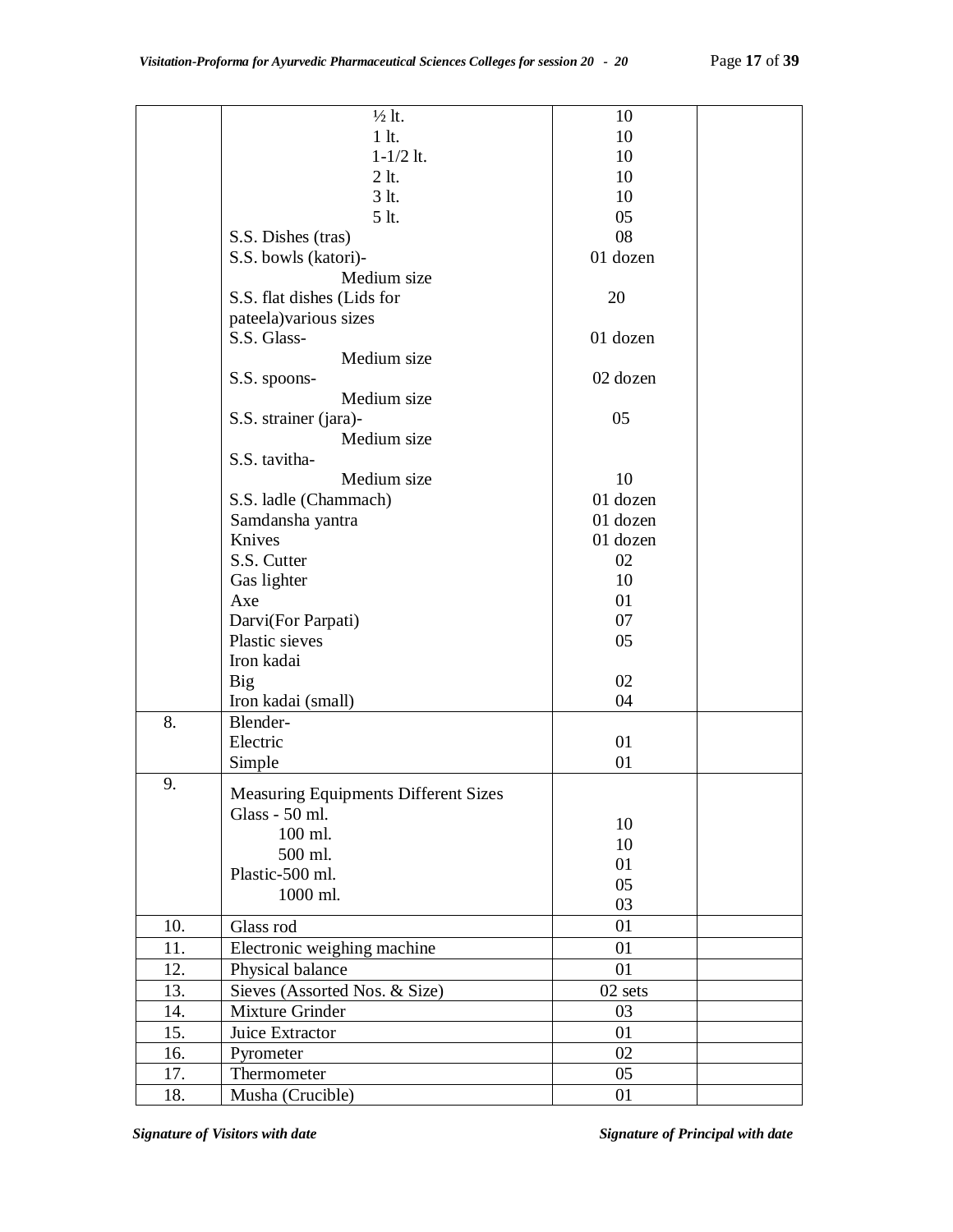| 19. | <b>YANTRAS</b>                            |          |  |
|-----|-------------------------------------------|----------|--|
|     | Dola Yantra-                              |          |  |
|     | rods required                             | 10       |  |
|     | Pithara Yantra-                           |          |  |
|     | Sarava with hole                          | 05       |  |
|     | Urdhva patana                             | 01       |  |
|     | Adhaha patana                             | 01       |  |
|     | Tiryaka patana                            | 01       |  |
|     | Putas (Different kind)                    | 01       |  |
| 20. | Gaja puta                                 | 01       |  |
|     | Varaha puta                               | 01       |  |
| 21. | Distillation apparatus                    | 01       |  |
|     | Earthen vessel-                           |          |  |
|     | Sarava                                    | 02 dozen |  |
| 22. | Pots (For patana)                         | 06       |  |
|     | Nand                                      | 01       |  |
|     | Lamp (Clay Diya-For Sveta parpati)        | 01 dozen |  |
|     |                                           |          |  |
| 23. | Enamel Trays (Medium size)                | 16       |  |
| 24. | Jute bag (Sack)                           | 01       |  |
| 25. | Cupboard                                  | 01       |  |
|     | Jars (For storage)                        |          |  |
| 26. | $\frac{1}{2}$ lt.                         | 02 dozen |  |
|     | $1$ lt.                                   | 02 dozen |  |
|     | 2lt.                                      | 01 dozen |  |
| 27. | Pulverizer                                | 01       |  |
|     | (Lab. scale)                              |          |  |
| 28. | Tablet punching machine (Lab. scale)      | 01       |  |
| 29. | Oven (Lab. scale)                         | 01       |  |
| 30. | Muffle furnace-Vertical                   | 01       |  |
| 31. | Muffle furnace- Horizontal                | 01       |  |
| 32. | Kupi                                      | 08       |  |
|     | Valuka yantra with Bhatthi (for Kupipakva | 01       |  |
| 33. | rasayana)                                 |          |  |
| 34. | Racks with shelves                        | 02       |  |
| 35. | Electric Khalva                           | 01       |  |
| 36. | pH Strips                                 | 01 Set   |  |
| 37. | Refrigerator                              | 01       |  |

# **Desirable Requirement**

| Sr.<br>No. | <b>Name</b>                       | <b>Minimum</b><br><b>Requirement</b> | Number of<br><b>Instruments and</b><br><b>Equipments</b><br>available |
|------------|-----------------------------------|--------------------------------------|-----------------------------------------------------------------------|
|            | Stick making machine (Lab. scale) |                                      |                                                                       |
| 2.         | Pill cutting machine (Lab. scale) |                                      |                                                                       |
| 3.         | Granulator                        |                                      |                                                                       |
|            | (Lab. scale)                      | O1                                   |                                                                       |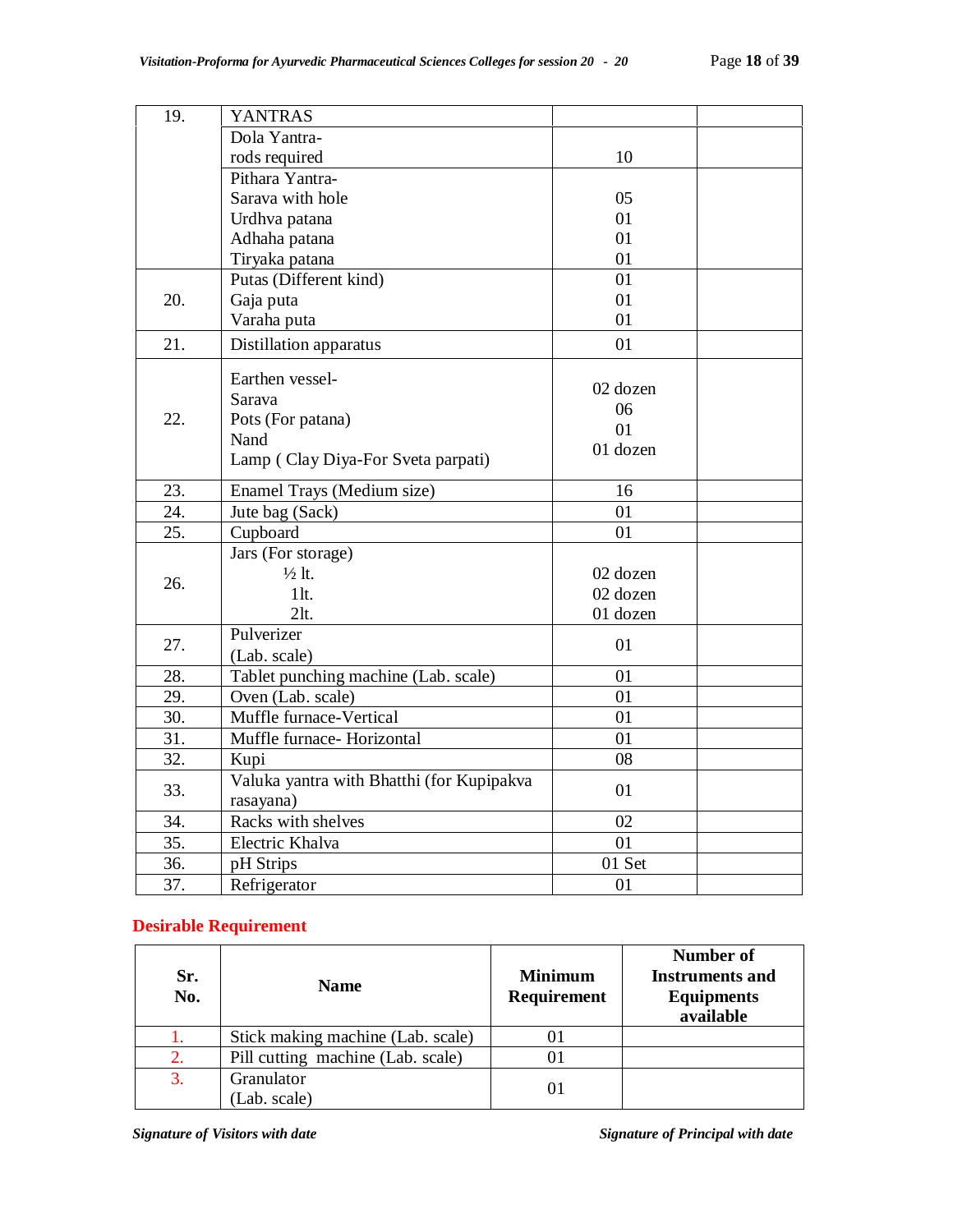| <b>Melting Point Detector</b> |  |
|-------------------------------|--|
| Audio-Visual equipments       |  |
| Digital Camera                |  |

### **B) DRAVYAGUNA DEPARTMENT**

# **LIST OF GLASSWARES**

| Sr.No.         | <b>Name</b>              | Requirement | Available<br><b>Number</b> |
|----------------|--------------------------|-------------|----------------------------|
| 1 <sub>1</sub> | Plastic jar              | 250         |                            |
| 2.             | Glass jar with glass lid | 30          |                            |
| 3.             | Glass jar                | 30          |                            |
| 4.             | Spatula                  | As per need |                            |
| 5.             | Crucible                 | 60          |                            |
| 6.             | <b>Blotting paper</b>    | As per need |                            |
| 7.             | Watch glass              | 75          |                            |
| 8.             | Beaker                   | 5           |                            |
| 9.             | Petri dish               | 10          |                            |
| 10             | Slide boxes              | 2 boxes     |                            |
| 11.            | Cover slip               | 4 boxes     |                            |

### **LIST OF INSTRUMENTS**

| Sr. No. | <b>Essential Equipment and</b> | <b>Available Number</b> | Remarks /       |
|---------|--------------------------------|-------------------------|-----------------|
|         | <b>Instruments</b>             |                         | <b>Required</b> |
| 1.      | Field magnifier                |                         |                 |
| 2.      | Compound microscope            |                         |                 |
| 3.      | <b>Dissecting Microscope</b>   |                         |                 |
| 4.      | Vasculam                       |                         |                 |
| 5.      | Herbarium press                |                         |                 |
| 6.      | Hot plate                      |                         |                 |
| 7.      | Test tube with stand           |                         |                 |
| 8.      | Weighing Balance               |                         |                 |
| 9.      | Mortar pastel                  |                         |                 |
| 10.     | Mixture grinder                |                         |                 |
| 11.     | Spatula                        |                         |                 |
| 12.     | Crucible                       |                         |                 |
| 13.     | Blotting/ filter paper         |                         |                 |
| 14.     | Watch glass                    |                         |                 |
| 15.     | Hot air oven                   |                         |                 |

#### **C) PHARMACOGNOSY DEPARTMENT**

### **LIST OF GLASSWARE**

| Sr. No. | <b>Name</b>        | Capacity | <b>Requirements</b> |
|---------|--------------------|----------|---------------------|
|         | Separating Funnel  | 250ml    | 20                  |
| 2       | Beaker             | 50 ml    | 20                  |
| 3       | Beaker             | 100 ml   | 20                  |
| 4       | Beaker             | 250 ml   | 20                  |
| 5       | Beaker             | 500 ml   | 20                  |
| 6       | Measuring cylinder | 100 ml   | 40                  |
|         | Measuring cylinder | 50 ml    | 40                  |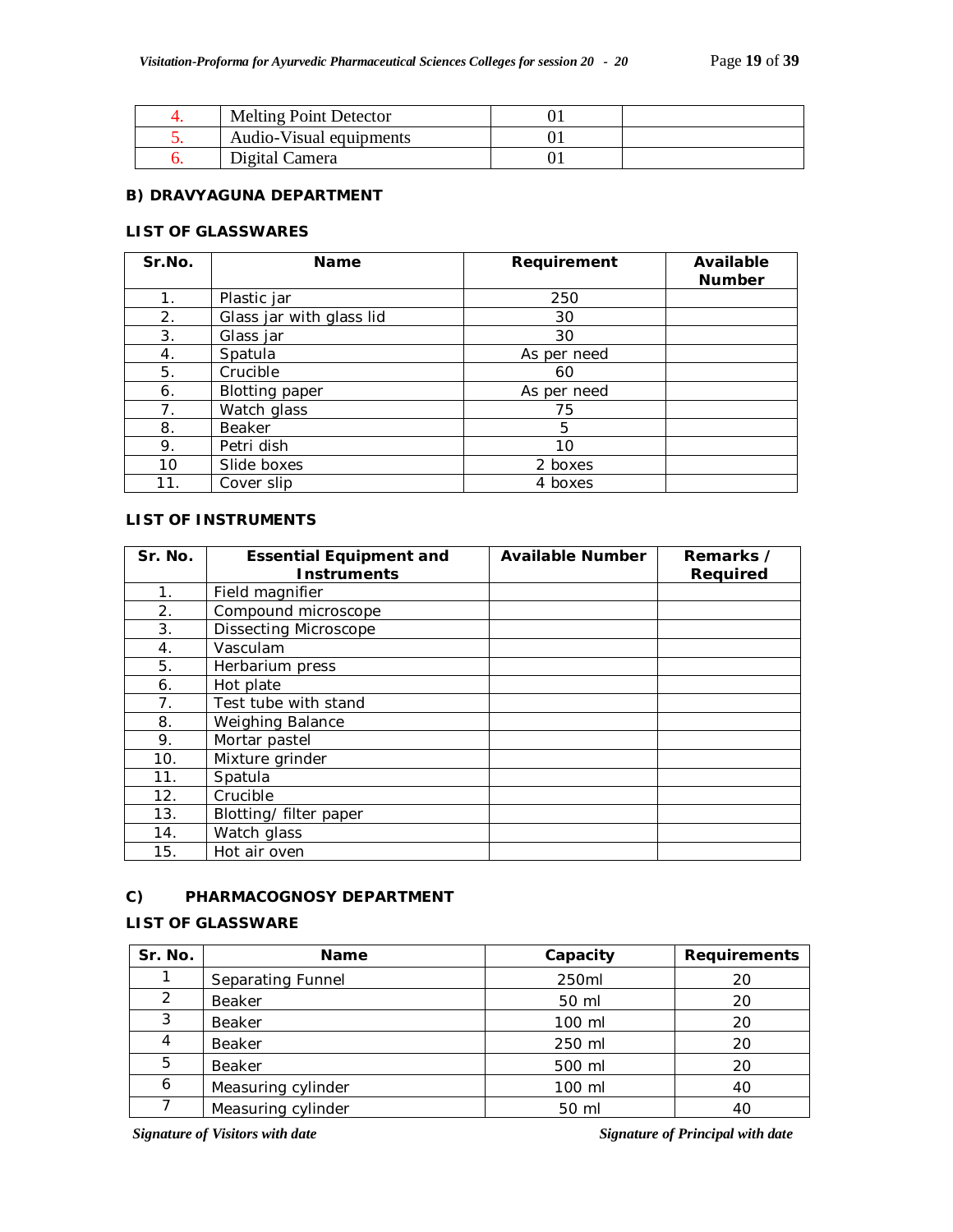| 8  | Measuring cylinder      | 10 ml           | 40  |
|----|-------------------------|-----------------|-----|
| 9  | Spatula                 |                 | 40  |
| 10 | Tripod stand            | 8 inch          | 40  |
| 11 | Funnel                  | 6 inch          | 40  |
| 12 | Funnel                  | 4 inch          | 40  |
| 13 | Evaporating disc        | 4 inch          | 40  |
| 14 | Pipette                 | $1 \,$ ml       | 10  |
| 15 | Pipette                 | $2 \,$ ml       | 10  |
| 16 | Pipette                 | 5 ml            | 10  |
| 17 | Pipette                 | 10 ml           | 10  |
| 18 | Pipette                 | 25 ml           | 80  |
| 19 | Dropper                 | $10 \mathrm{m}$ | 20  |
| 20 | Capillaries             |                 | 400 |
| 21 | Pair of Tongs           |                 | 10  |
| 22 | <b>Test Tubes</b>       | 20 ml           | 400 |
| 23 | Test Tube Holder        |                 | 40  |
| 24 | <b>Test Tube Stand</b>  |                 | 20  |
| 25 | Pipette stand           |                 | 04  |
| 26 | <b>Conical Flask</b>    | 250 ml          | 20  |
| 27 | <b>Volumetric Flask</b> | 250 ml          | 10  |
| 28 | <b>Volumetric Flask</b> | 100 ml          | 10  |
| 29 | Wash Botteles           | 250 ml          | 40  |
| 30 | Spray Bottle for T.L.C. | 50 ml           | 20  |
| 31 | <b>Burette</b>          | 50 ml           | 20  |
| 32 | <b>Burette Stand</b>    |                 | 04  |
| 33 | Glass Mortar Pestle     | 5 inch D.M.     | 10  |

# **LIST OF INSTRUMENTS**

| Sr.<br>No.     | Instrument                   | <b>Minimum</b><br>Requirement<br>s | Available<br>Nos. | <b>Remarks</b><br>Required |
|----------------|------------------------------|------------------------------------|-------------------|----------------------------|
| 1              | Dissecting Microscope        | 25                                 |                   |                            |
| $\mathcal{P}$  | Compound<br>Microscope with  | 25                                 |                   |                            |
| 3              | Magnifying Lens              | 25                                 |                   |                            |
| 4              | Refrigerator                 | 01                                 |                   |                            |
| 5              | Mixer Grinder                | 01                                 |                   |                            |
| 6              | Mortar & Pastel<br>(Iron)    | 05                                 |                   |                            |
| $\overline{7}$ | Mortar & Pastel<br>Porcelain | 05                                 |                   |                            |
| 8              | Projection<br>Microscope     | O <sub>1</sub>                     |                   |                            |
| 9              | Water bath                   | 01                                 |                   |                            |
| 10             | <b>Slides</b>                | 3 Boxes                            |                   |                            |
| 11             | Cover Slips                  | 3 Boxes                            |                   |                            |
| 12             | <b>Watch Glass</b>           | 20 Small                           |                   |                            |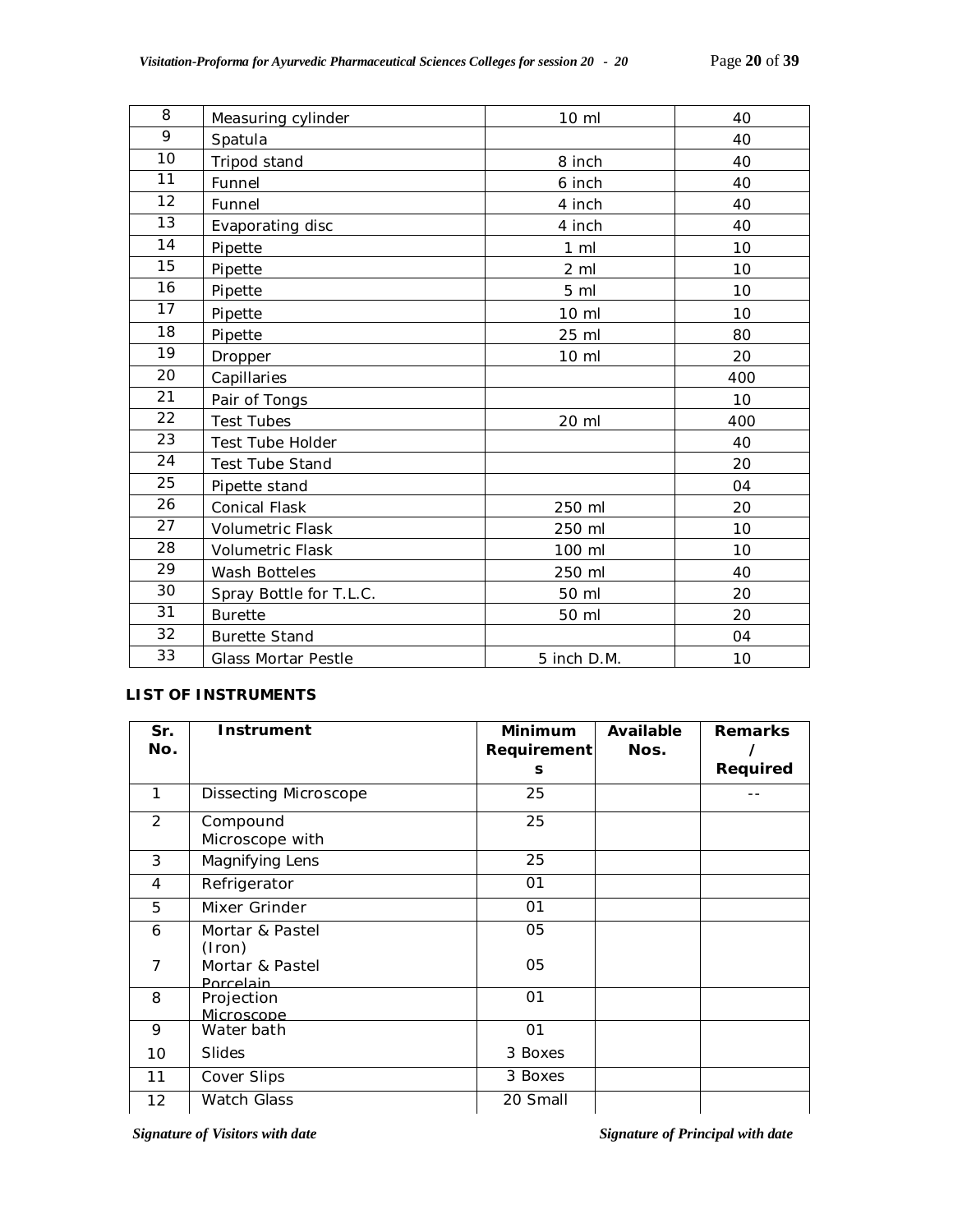| 13 | <b>Watch Glass</b>      | 20 Medium     |
|----|-------------------------|---------------|
| 14 | <b>Watch Glass</b>      | 20 Large      |
| 15 | <b>Needles</b>          | 50            |
| 16 | Forceps                 | 20 Small      |
| 17 | Forceps                 | 20 Large      |
| 18 | Beaker                  | 20 - 50 ml    |
| 19 | Beaker                  | $20 - 100$ ml |
| 20 | Petri Dish              | 25 - Medium   |
| 21 | Microscope with         | 01            |
| 22 | Slide                   | 2 Boxes       |
| 23 | <b>Cover Slips</b>      | 2 Boxes       |
| 24 | Soxhlet apparatus       | 02            |
| 25 | <b>Water Bath</b>       | 01            |
| 26 | TLC chamber and         | 05            |
| 27 | Clavengers              | 02            |
| 28 | Hot Air Oven            | 01            |
| 29 | Incubator               | 01            |
| 30 | <b>Stage Micrometer</b> | 05            |
| 31 | Eye piece               | 05            |
| 32 | <b>Magnetic Stirrer</b> | 05            |
| 33 | <b>Test Sieve</b>       | 1 set         |
| 34 | Rotary Microtome        | $\mathbf{1}$  |
| 35 | <b>Automatic Knife</b>  | $\mathbf{1}$  |
| 36 | <b>UV</b> Chamber       | $\mathbf{1}$  |
| 37 | Digital Balance         | 1             |
| 38 | Digital pH meter        | $\mathbf{1}$  |
| 39 | Distillation Unit       | 1             |

#### **D) PHARMACEUTICAL ANALYSIS DEPARTMENT**

# **LIST OF GLASSWARES**

| Sr. No. | <b>Name</b>        | Capacity        | Requirement |
|---------|--------------------|-----------------|-------------|
|         | Separating Funnel  | 250ml           | 40          |
| 2       | <b>Beaker</b>      | 50 ml           | 50          |
| 3       | <b>Beaker</b>      | 100 ml          | 50          |
| 4       | <b>Beaker</b>      | 250 ml          | 50          |
| 5       | <b>Beaker</b>      | 500 ml          | 40          |
| 6       | Measuring cylinder | 100 ml          | 50          |
| 7       | Measuring cylinder | 50 ml           | 50          |
| 8       | Measuring cylinder | $10 \mathrm{m}$ | 50          |
| 9       | Spatula            |                 | 60          |
| 10      | Tripod stand       | 8 inch          | 50          |
| 11      | Funnel             | 6 inch          | 50          |
| 12      | Funnel             | 4 inch          | 50          |
| 13      | Evaporating disc   | 4 inch          | 50          |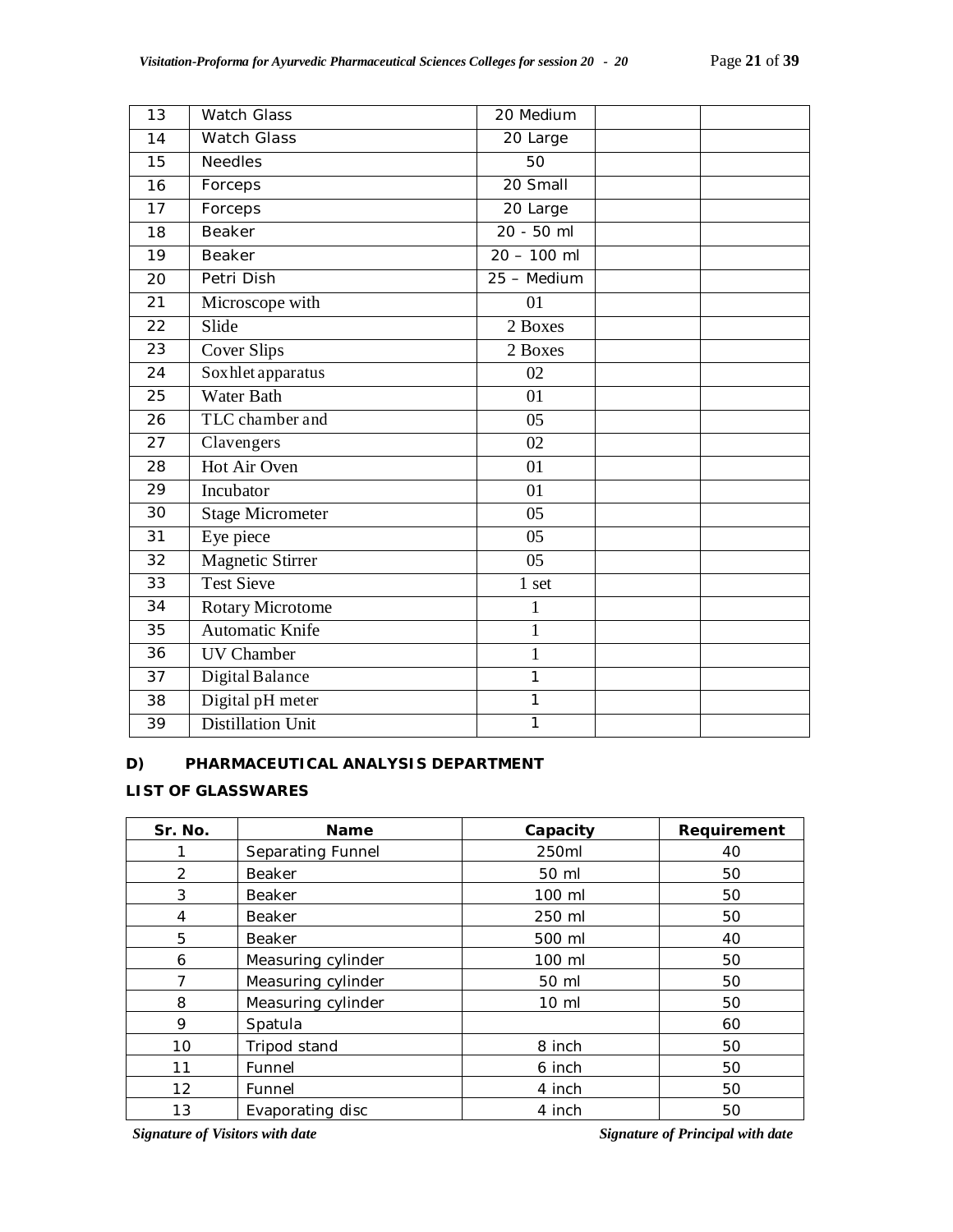| 14 | Pipette                    | $1 \,$ ml       | 40             |
|----|----------------------------|-----------------|----------------|
| 15 | Pipette                    | 2 <sub>m</sub>  | 40             |
| 16 | Pipette                    | 5 <sub>m</sub>  | 40             |
| 17 | Pipette                    | $10 \mathrm{m}$ | 40             |
| 18 | Pipette                    | 25 ml           | 40             |
| 19 | Pipette                    | 50 ml           | 40             |
| 20 | Pipette Bulk               | 25 ml           | 40             |
| 21 | Pipette Bulk               | 50 ml           | 40             |
| 22 | Cruicible porceline        | $10 \mathrm{m}$ | 50             |
| 23 | <b>Burette</b>             | 50 ml           | 50             |
| 24 | Dropper                    | 10 ml           | 40             |
| 25 | <b>Watch Glass</b>         |                 | 40             |
| 26 | Petri dish                 | 8 cm.           | 40             |
| 27 | Glass slides               |                 | 80             |
| 28 | Glass plates for T.L.C.    | 10x10 c.m.      | 40             |
| 29 | Glass Chamber for T.L.C.   |                 | 20             |
| 30 | Capillaries                |                 | 200            |
| 31 | Pair of Tongs              |                 | 40             |
| 32 | <b>Test Tubes</b>          | 20 ml           | 200            |
| 33 | Test Tube Holder           |                 | 50             |
| 34 | Test Tube Stand            |                 | 40             |
| 35 | Pipette stand              |                 | 10             |
| 36 | Iodine Flask               | 250 ml          | 80             |
| 37 | Air Condensor              |                 | 40             |
| 38 | Clevenger assembly         |                 | $\overline{4}$ |
| 39 | Soxhelet apparatus         |                 | $\overline{4}$ |
| 40 | Conical Flask              | 250 ml          | 80             |
| 41 | <b>Volumetric Flask</b>    | 250 ml          | 40             |
| 42 | <b>Volumetric Flask</b>    | 100 ml          | 40             |
| 43 | Wash Botteles              | 250 ml          | 40             |
| 44 | Spray Bottle for T.L.C.    | 50 ml           | 30             |
| 45 | <b>Burette Stand</b>       |                 | 50             |
| 46 | <b>Glass Mortar Pestle</b> | 5 inch D.M.     | 10             |

### **LIST OF INSTRUMENT**

# **Essential Requirement**

| Sr. No. | <b>Name</b>             | Requirement |
|---------|-------------------------|-------------|
|         | Water Bath- 12 Holes    |             |
| っ       | Hot Air Oven            |             |
| 3       | Muffle Furnace          |             |
|         | <b>Bunsen Burner</b>    | 10          |
| 5       | Hot Plate               | 10          |
| 6       | Digital Balance         |             |
|         | pH Meter                |             |
| 8       | Abbe's Refrectometer    | 10          |
|         | Hand held Refrectometer | 20          |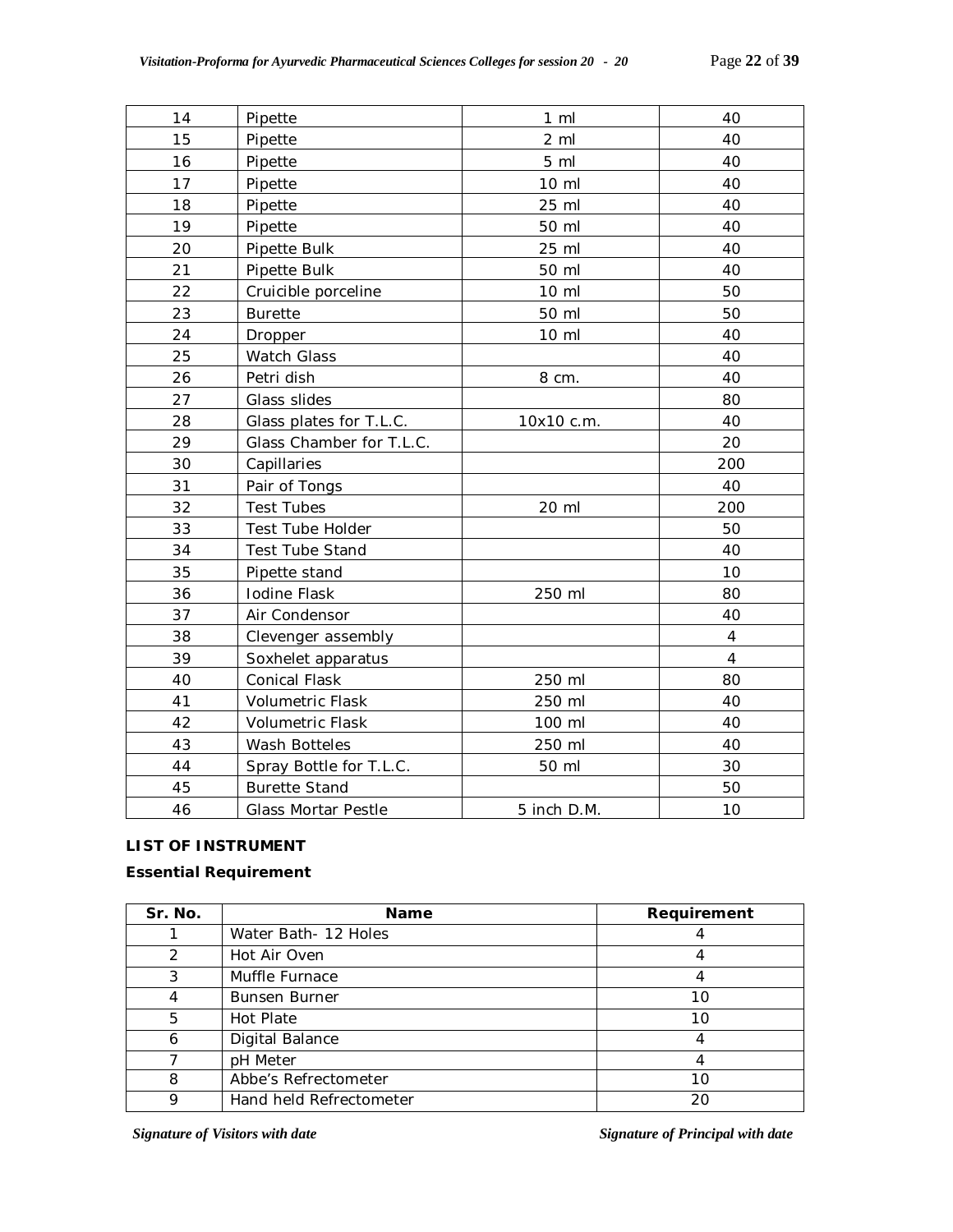|    | Polarimeter                     |  |
|----|---------------------------------|--|
| 11 | Flame Photometer                |  |
| 12 | U.V. Spectrophoto meter         |  |
| 13 | Tablet Disintegration apparatus |  |
| 14 | Friability Test Apparatus       |  |
| 15 | U.V.Chamber                     |  |
|    | <b>Burner</b>                   |  |

#### **Desirable Requirement**

| Sr. No. | <b>Name</b>           | Requirement |
|---------|-----------------------|-------------|
|         | Ultra Sonicator       |             |
|         | I.R. Moisture Balance |             |
|         | Glassware Washer      |             |
|         | H.P.L.C.              |             |
|         | H.P.T.L.C.            |             |
|         | Gas Chromatograph     |             |

## **E) PHARMACOLOGY DEPARTMENT**

# **LIST OF GLASSWARES**

| Sr. No.        | Name                                                  | Requirement |
|----------------|-------------------------------------------------------|-------------|
| 1.             | Plastic Jar                                           | 5           |
| 2.             | Animal cage plastic                                   | 6           |
| 3.             | Water bottle for animals                              | 6           |
| 4.             | Pipettes                                              | 5 each      |
|                | $[0.1$ ml, 0.2ml, 0.5ml, 1ml, 2ml, 5ml, 10ml, 20, ml. |             |
| 5.             | Micropipettes 0.1, 0.2, 05, 1, 2, 3 ml                | 5 each      |
| 6.             | Beakers 10, 20, 50, 100, 200, 500, 1000,              | 5 each      |
|                | 2000ml                                                |             |
| 7 <sub>1</sub> | Test tubes 10ml                                       | 100         |
| 8.             | Artery forceps                                        | 15          |
| 9.             | Claps                                                 | 15          |
| 10.            | L.V. infusion sets                                    | 10          |
| 11.            | Plastic beakers 100, 200, 500, 1000, 2000ml           | 5 each      |

# **LIST OF INSTRUMENTS**

| Sr. No.        | <b>Name</b>                        | Required |
|----------------|------------------------------------|----------|
|                |                                    |          |
|                | Electro-convulsiometer             |          |
| 2.             | Cook's pole climbing apparatus     |          |
| 3.             | Open-field behaviour apparatus     |          |
| 4.             | Elevated Plus maze for Rat & Mice  |          |
| 5.             | Tunnel board apparatus             |          |
| 6.             | Plethymometer                      |          |
| 7 <sub>1</sub> | Tele thermometer                   |          |
| 8.             | Eddy's hot plate (Analgesiometer)  |          |
| 9.             | Analgesiometer (Radient heat type) |          |
| 10.            | Actophotometer                     |          |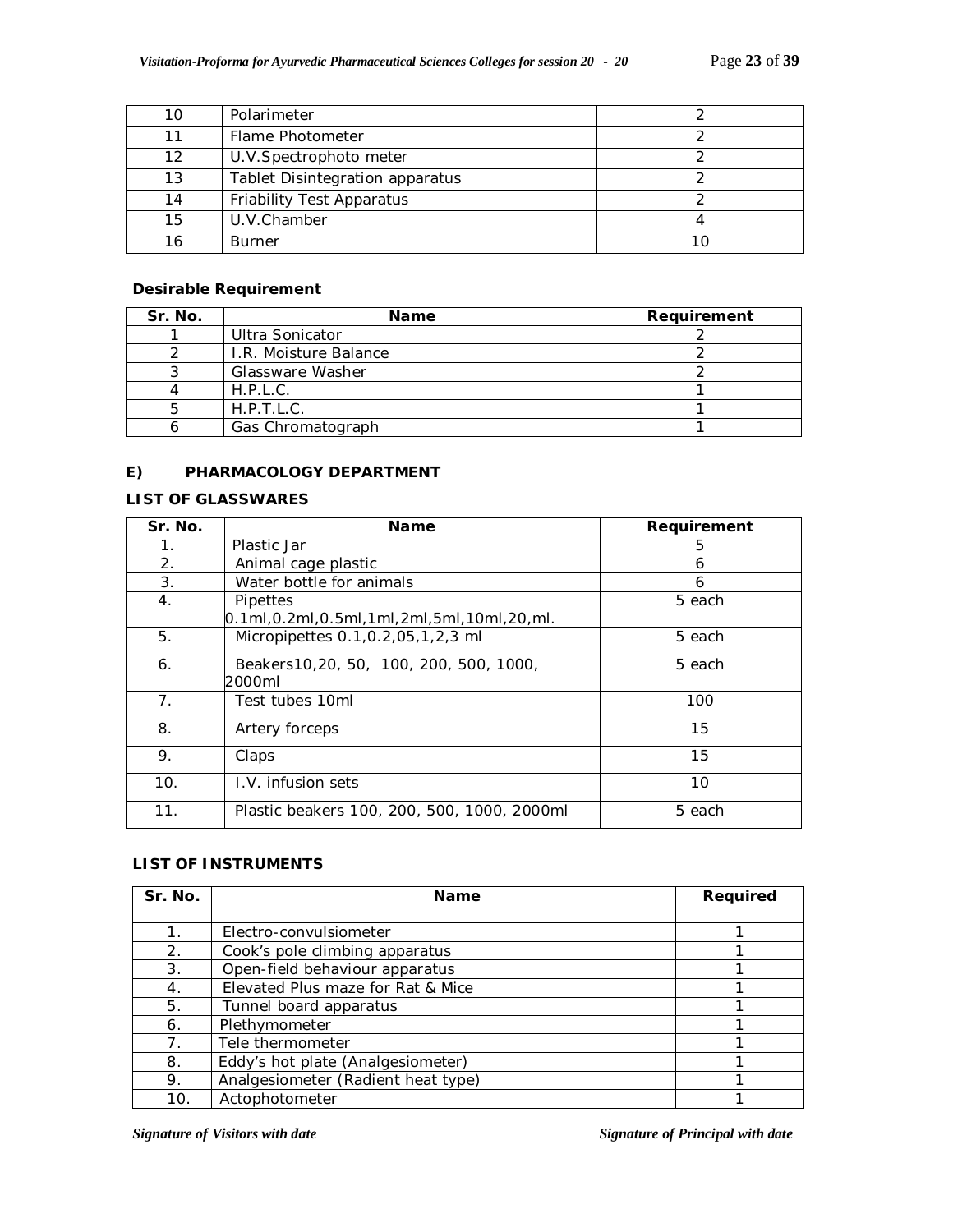|     | Microscope with H.lamp                               |  |
|-----|------------------------------------------------------|--|
| 12. | Isolated tissue assemblies                           |  |
| 13. | Dissection box                                       |  |
| 14. | Relevant photographs, charts and audio visual c.d.'s |  |

# **F) PHARMACEUTICAL TECHNOLOGY DEPARTMENT**

# **LIST OF GLASSWARES**

| Sr. No. | <b>Name</b>           | Quantity.  | Requirement |
|---------|-----------------------|------------|-------------|
|         | Mortar pastle         | 8 inch Dia | 40          |
| 2       | Beaker                | 50 ml      | 50          |
| 3       | Beaker                | 100 ml     | 50          |
| 4       | <b>Beaker</b>         | 250 ml     | 50          |
| 5       | Beaker                | 500 ml     | 10          |
| 6       | Measuring cylinder    | 100 ml     | 50          |
| 7       | Measuring cylinder    | 50 ml      | 50          |
| 8       | Measuring cylinder    | 10 ml      | 50          |
| 9       | Spatula               |            | 60          |
| 10      | Tripod stand          | 8 inch     | 40          |
| 11      | Funnel                | 6 inch     | 40          |
| 12      | Funnel                | 4 inch     | 40          |
| 13      | Evoperating disc      | 4 inch     | 50          |
| 14      | Evoperating disc      | 3 inch     | 50          |
| 15      | <b>Bunsurn Burner</b> | 6 inch     | 20          |
| 16      | Petri dish            | 4 inch     | 25          |

#### **LIST OF INSTRUMENTS**

### **Essential Requirement**

| Sr. No.        | <b>INSTRUMENTS</b>                                      | Quantity       |
|----------------|---------------------------------------------------------|----------------|
|                | Hot Air Oven                                            |                |
| $\overline{2}$ | Digital Balance (10 mg Variation)                       | 10             |
| 3              | Weighing balance (4 digit)                              | 4              |
| $\overline{4}$ | Mixer with exchangable attachments (Table Top)          | $\overline{2}$ |
| 5              | Homogeniser (Table Top)                                 | $\overline{2}$ |
| 6              | Tablet Comression (8 or 16 station)                     |                |
| 7              | <b>Monsento Hardness Tester</b>                         | $\overline{2}$ |
| 8              | <b>Phizer Hardness Tester</b>                           | $\overline{2}$ |
| 9              | <b>GMP</b> Granulator (Lab model)                       |                |
| 10             | Capsule filling machine (Manual, Lab model, Table Top.) |                |
| 11             | <b>Suppository Moulds</b>                               | 4              |
| 12             | Tapping Device for sieves (Partical size determination) |                |
| 13             | 3 in 1 Printer                                          |                |
| 14             | Disintigrator                                           |                |
| 15             | Dissolution test apperatus                              |                |
| 16             | Digital Balance (0.001 gm capacity)                     | $\overline{2}$ |
| 17             | Scott Volumeter (Powder bulk density volumeter)         | 5              |
| 18             | Pulverizer lab model                                    |                |
| 19             | Water Bath                                              | 2              |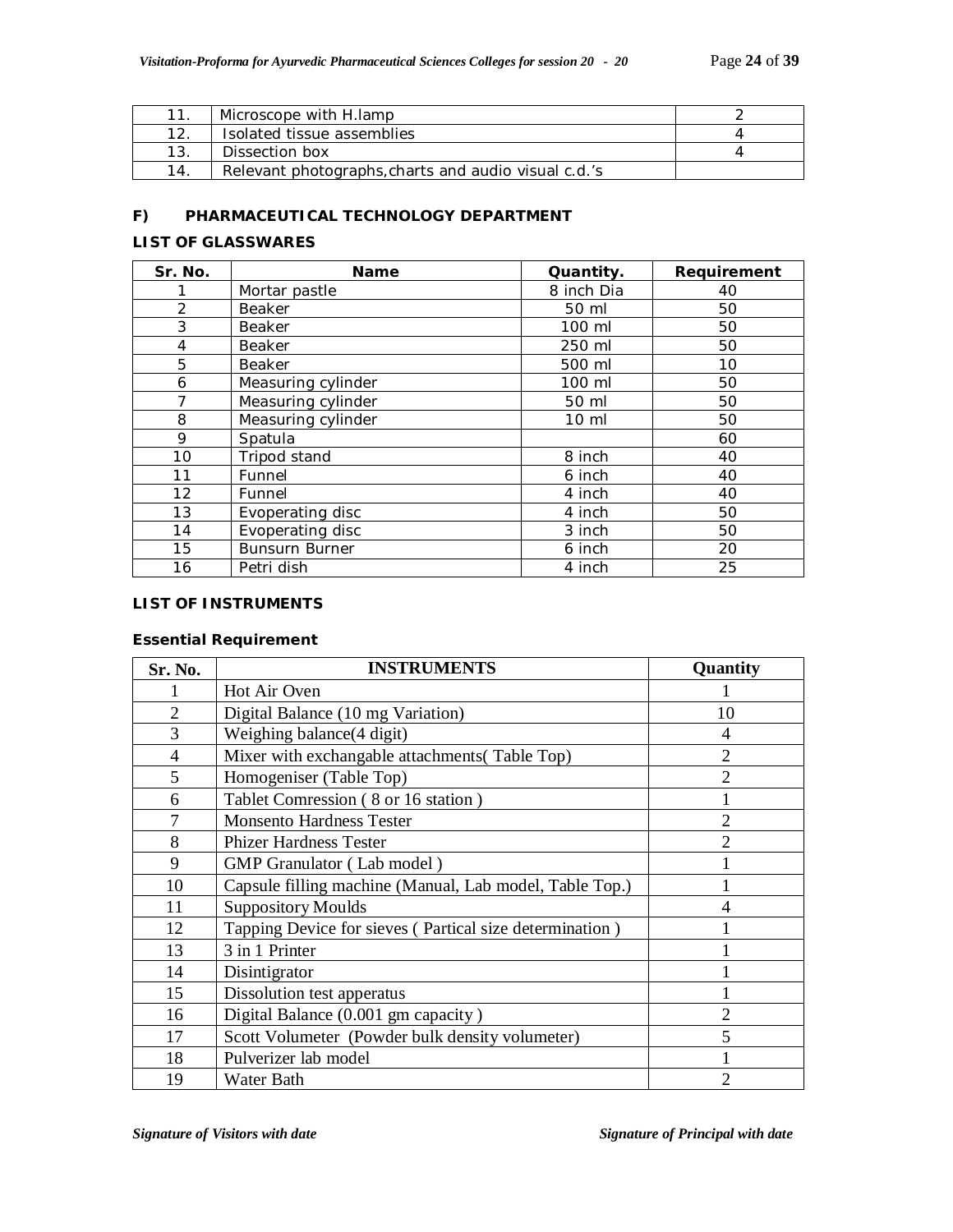| Sr. No.               | <b>Name of Instruments</b>                                 | <b>Quantity</b> |
|-----------------------|------------------------------------------------------------|-----------------|
|                       | Table top tablet compression machine                       |                 |
| $\mathcal{D}_{\cdot}$ | Table top cream/ointment manufacturing vessel              |                 |
|                       | with adjustment of homogeniser & vaccume                   |                 |
| $\mathcal{R}$         | Vaccume pump 0.5 HP                                        |                 |
|                       | Jacketed vessel (for Semisolid products)                   |                 |
| 5                     | fully automatic Digital Powder Characteristic Tester       |                 |
|                       | Optical Microscope with Camera Lucida and Moniter          |                 |
| 6                     | Attachment                                                 |                 |
|                       | Computer (With Internal Lan or WIFI)(2 for staff and 1 for |                 |
|                       | Instrumentation Lab.)                                      | 3               |
| 8                     | <b>LCD</b> Projector                                       |                 |
| 9                     | <b>LCD</b> Projector Mount                                 |                 |
| 10                    | Laptop (for 1. LCD projector)                              |                 |
|                       | UPS for Computer / LCD projecter                           |                 |
| 12                    | Scott Volumeter (Powder bulk density volumeter)            |                 |

#### **Desirable Requirement**

# **G) PHARMACEUTICAL CHEMISTRY DEPARTMENT**

| Sr. No.        | Name of Instruments                   | Quantity       |
|----------------|---------------------------------------|----------------|
| 1              | Hot plate                             | 2              |
| $\mathfrak{D}$ | Oven                                  |                |
| 3              | Refrigerator                          |                |
| 4              | Analytical Balances for demonstration |                |
| 5              | Digital balance 10mg sensitivity      |                |
| 6              | Digital Balance (1mg sensitivity)     |                |
| $\overline{7}$ | Suction pumps                         | 5              |
| 8              | Water bath 6 holes                    |                |
| 9              | <b>Mechanical Stirrers</b>            | 2              |
| 10             | Magnetic Stirrers with Thermostat     | $\overline{2}$ |
| 11             | Vacuum Pump                           | 5              |
| 12             | Digital pH meter                      | $\mathcal{P}$  |
| 13             | Microwave Oven                        | 1              |
| 14             | Arsenic Limit Test Apparatus          | 5              |
| 15             | <b>Hot Plate</b>                      | $\overline{2}$ |
| 16             | Ultra Sonicator.                      |                |
| 17             | Nesslers Cylinders                    | 20             |
| 18             | <b>Distillation Unit</b>              | 1              |
| 19             | Water Bath                            | 3              |

# **H) SHARIR DEPARTMENT**

# **ANATOMY (RACHANA SHARIR)**

| Sr.<br>No. | Required Models / Organs /<br><b>Charts</b> | Minimum | <b>Number of Models</b><br>Requirements   / Organs Available |
|------------|---------------------------------------------|---------|--------------------------------------------------------------|
|            | Human Skeleton (Articulated)                |         |                                                              |
|            | Male                                        |         |                                                              |
|            | Female                                      |         |                                                              |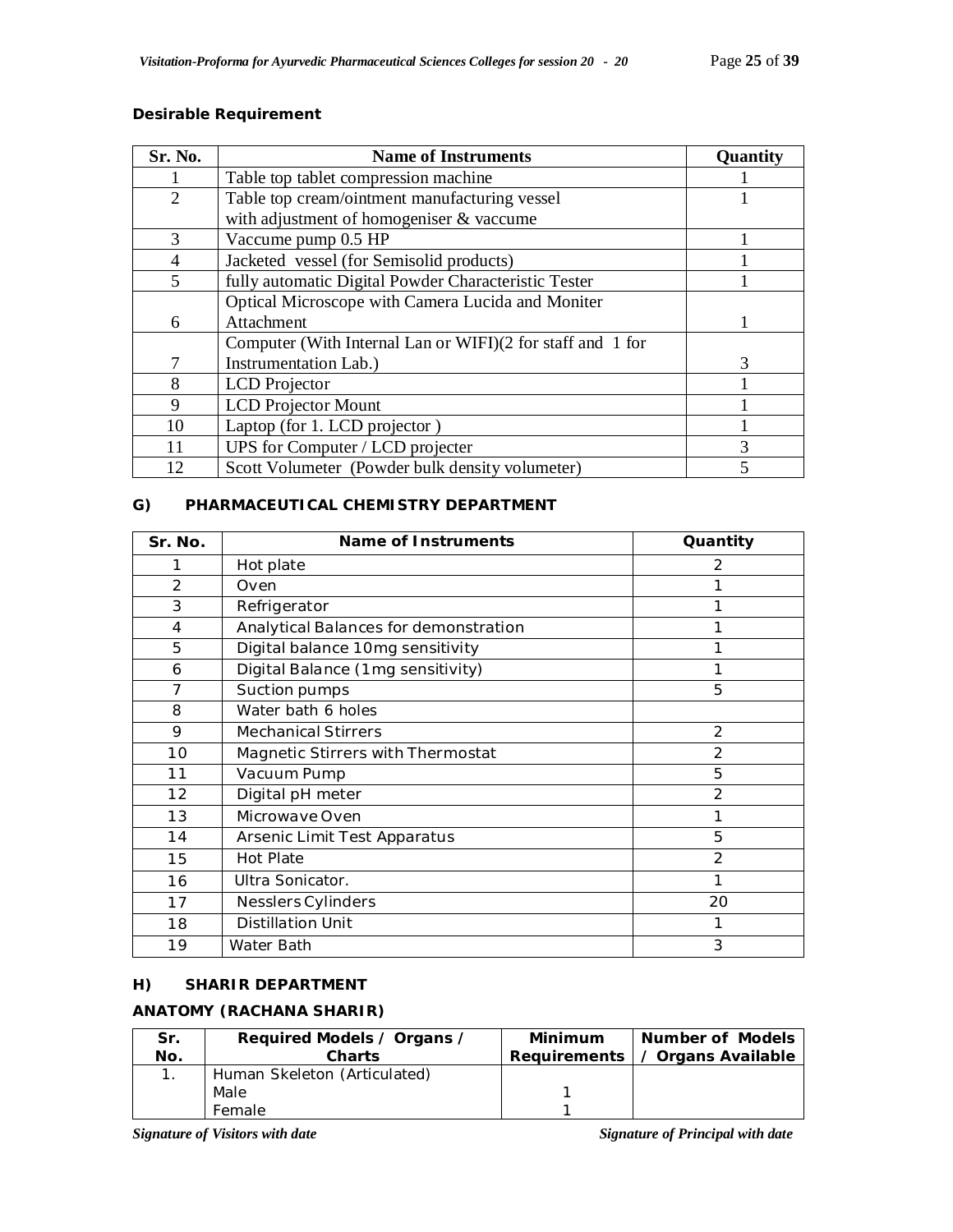| 2. | Models - a. Digestive System           |        |  |
|----|----------------------------------------|--------|--|
|    | b. Respiratory System                  |        |  |
|    | c. Blood Circulatory System<br>(Cardio |        |  |
|    | Vascular System)                       |        |  |
|    | d. Urinary System (Kidney<br>With      |        |  |
|    | Bladder)                               |        |  |
|    | e. Male Reproductive System            |        |  |
|    | f. Female Reproductive System          |        |  |
|    | g. Human Nervous System                |        |  |
|    | h. Spinal Cord                         |        |  |
|    | i. Human Brain                         |        |  |
|    | j. Human Nose                          |        |  |
|    | k. Human Eye                           |        |  |
|    | I. Human Ear                           |        |  |
| 3. | Human Development of Foetus (1 to      | 1 each |  |
|    | 9 months)                              |        |  |
| 4. | Organs – a. Stomach                    |        |  |
|    | b. Liver                               |        |  |
|    | c. Duodenum with Pancreas              |        |  |
|    | d. Small and Large Intestine           |        |  |
|    | e. Heart                               |        |  |
|    | f. Kidney                              |        |  |
|    | g. Lungs                               |        |  |

# **PHYSIOLOGY (KRIYA SHARIR)**

| Sr.<br>No.     | <b>Essential Instruments and</b><br><b>Equipments</b> | <b>Minimum</b><br><b>Requirements</b> | Number of<br><b>Instruments</b><br>and<br><b>Equipments</b><br>available |
|----------------|-------------------------------------------------------|---------------------------------------|--------------------------------------------------------------------------|
| 1 <sub>1</sub> | Compound Microscopes                                  | 4                                     |                                                                          |
| 2.             | Sahli's Haemoglobinometer                             | 5                                     |                                                                          |
| 3.             | Haemocytometer                                        | 5                                     |                                                                          |
| 4.             | Stop watches                                          |                                       |                                                                          |
| 5.             | <b>Microslides</b>                                    | 2 boxes                               |                                                                          |
| 6.             | Cover slips, glassware                                |                                       |                                                                          |
| 7.             | Urinometer                                            | 5                                     |                                                                          |
| 8.             | Containers of Urine (Plastic Beaker -<br>250ml)       | 5                                     |                                                                          |
| 9.             | Prepared Slides – a. Different types of               | 5                                     |                                                                          |
|                | <b>WBC</b>                                            | 5                                     |                                                                          |
|                | b. RBC                                                | 5                                     |                                                                          |
|                | c. Platelets                                          |                                       |                                                                          |

# **I) MICROBIOLOGY DEPARTMENT**

# **LIST OF GLASSWARE**

| Sr. No. | Name of Glassware               | Quantity |
|---------|---------------------------------|----------|
|         | Flask 50 ml                     |          |
|         | Flask 100 ml                    |          |
| 3.      | Flask 250 ml                    | 1つ       |
|         | Flask 500 ml                    |          |
| 5.      | Test tube                       | 200      |
| 6.      | Sugar tube                      | 100      |
|         | Glass pipettes 10ml, 5 ml, 1 ml | 20 each  |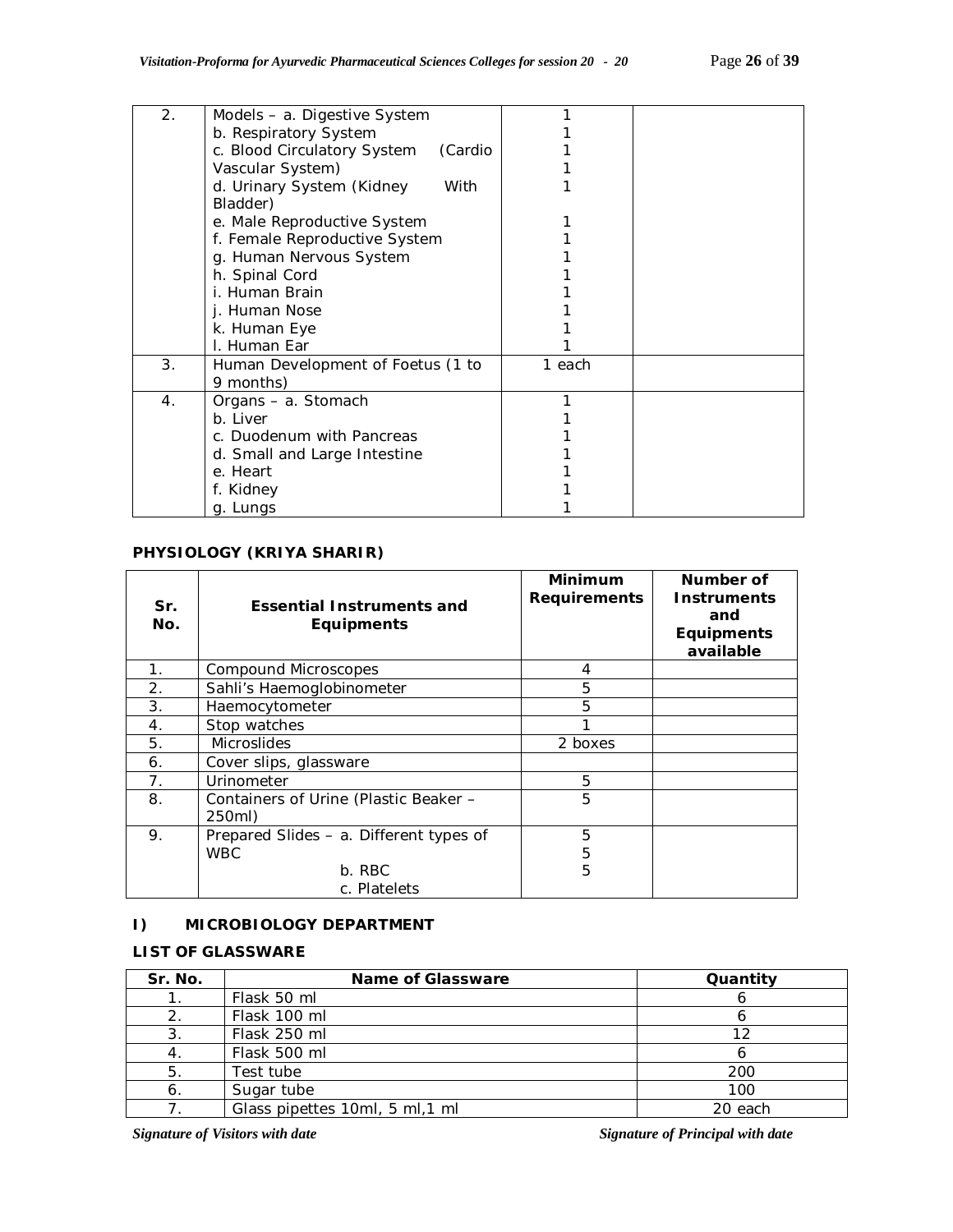| 8.                 | Measuring cylinder 50 ml, 100 ml                               | 5 each         |
|--------------------|----------------------------------------------------------------|----------------|
| 9.                 | Glass beaker 250 ml,500 ml                                     | 5 each         |
| 10.                | Glass slide                                                    | 2 box          |
| 11                 | Cavity slide                                                   | 1 box          |
| 12.                | Glass spreader                                                 | 10             |
| 13.                | L spreader                                                     | 1 box          |
| 14.                | Cover slip                                                     | 2 box          |
| Other requirements |                                                                |                |
| 1 <sub>1</sub>     | Cup borer                                                      | 1 set          |
| 2.                 | Wire loop                                                      | 10 pieces      |
| 3.                 | Cotton                                                         | 5 roles        |
| 4.                 | Tripod stand with wire gose                                    | 5 each         |
| 6.                 | Auto pipette(5-50 µl), (20-200 µl), (100-1000 µl), (1-5<br>mI) | 2/ each range  |
| 7 <sub>1</sub>     | Tips of all range                                              | 2 packets each |
| 8.                 | Tip box of 1ml $&$ 500 $\mu$ l tips                            | 2 box each     |

### **LIST OF INSTRUMENT**

# **Essential Requirement**

| Sr. No.     | <b>Name of Instrument</b> | Quantity      |
|-------------|---------------------------|---------------|
| 1.          | Compound Microscope       | <b>Min 20</b> |
| 2.          | Autoclave                 | 2             |
| 3.          | Orbital shaker            |               |
| 4.          | <b>Burner</b>             | Min 6         |
| 5.          | Water bath                |               |
| 6.          | Gas cylinder              |               |
| $7_{\cdot}$ | Digital balance machine   |               |
| 8.          | Spectrophotometer         |               |
| 9.          | Colorimeter               |               |
| 10.         | Hot air oven              |               |
| 11.         | Refrigerator              |               |
| 12.         | pH meter                  | 2             |

# **Desirable Requirement**

| Sr. No. | <b>Name of Instrument</b> | Quantity |
|---------|---------------------------|----------|
|         | Laminar air flow          |          |
|         | Hot plate                 |          |
|         | Incubator                 |          |
|         | Incubator with humidity   |          |

# **J) BIOCHEMISTRY DEPARTMENT**

# **LIST OF GLASSWARE**

| Sr. No. | Name of Glassware | Quantity |
|---------|-------------------|----------|
|         | Flask 50 ml       |          |
|         | Flask 100 ml      |          |
|         | Flask 250 ml      |          |
|         | Flask 500 ml      |          |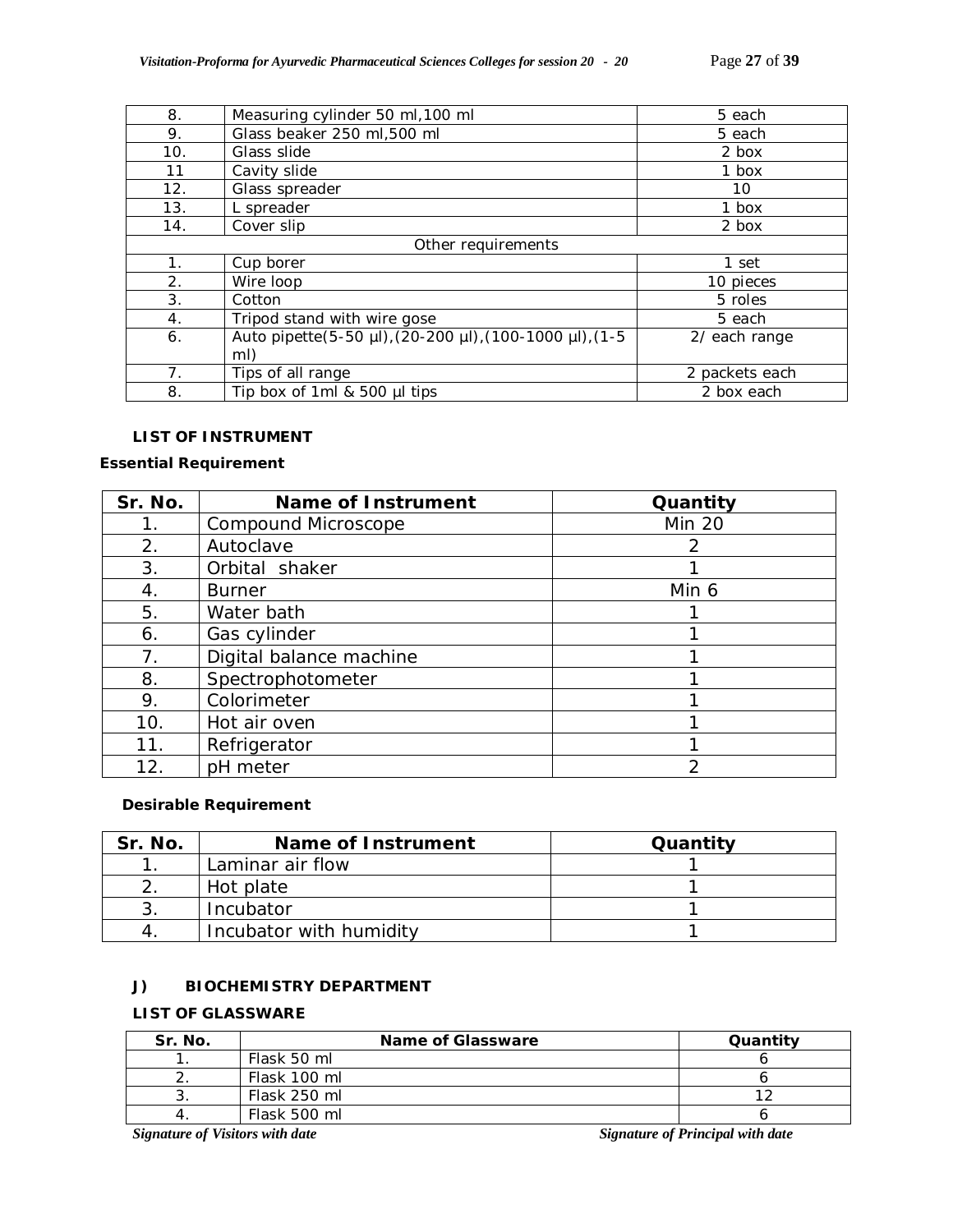| 5.             | Test tube                                               | 200            |
|----------------|---------------------------------------------------------|----------------|
| 6.             | Glass pipettes 10ml, 5 ml, 2 ml,                        | 20 each        |
|                | $1 \text{ ml}$                                          |                |
| 7 <sub>1</sub> | Measuring cylinder 50 ml, 100 ml, 250 ml, 500 ml        | 10 each        |
| 8.             | Graduated Beaker 50 ml, 100 ml, 250 ml, 500 ml          | 20 each        |
| 9.             | Burette 50 ml                                           | 20             |
| 10.            | Volumetric flask 100 ml, 250 ml, 500 ml                 | 20 each        |
|                | Other requirements                                      |                |
|                | Tripod stand with wire gauze                            | 5 each         |
| 2.             | Auto pipette(5-50 µl), (20-200 µl), (100-1000 µl), (1-5 | 2/ each range  |
|                | mI)                                                     |                |
| 3.             | Tips of all range                                       | 2 packets each |
| 4.             | Tip box of 1ml & 500 µl tips                            | 2 box each     |

# **LIST OF INSTRUMENT**

### **Essential Requirement**

| Sr. No. | <b>Name of Instrument</b>   | Quantity |
|---------|-----------------------------|----------|
|         | Digital colorimeter         |          |
| 2.      | Spectrophotometer           |          |
| 3.      | Refrigerator                |          |
|         | Water bath                  |          |
| 5.      | High speed centrifuge       |          |
| 6.      | Digital balance             |          |
|         | Gel Electrophoresis Chamber |          |
| 8       | pH meter                    |          |

# **Desirable Requirement**

| Sr. No. | Name of Instrument | Quantity |
|---------|--------------------|----------|
|         | Vortex mixture     |          |
|         | Hot air oven       |          |
|         | Incubator          |          |

### **LIST OF CHEMICALS**

# **A) DRAVYAGUNA DEPARTMENT**

| Sr. | Name of chemical | Pack size ml/gm | Available |
|-----|------------------|-----------------|-----------|
| No. |                  |                 |           |
| . . | Formalin         | $25$ lit        |           |
|     | Ethyl Alcohol    | 10 lit          |           |
| 3.  | Acetic acid      | 10 lit          |           |
|     | Glycerine        |                 |           |

# **B) PHARMACOGNOSY DEPARTMENT**

| -Sr. | Chemicals | Minimum             | Available | <b>Remarks</b> |
|------|-----------|---------------------|-----------|----------------|
| No.  |           | <b>Requirements</b> | Nos.      | Reauired       |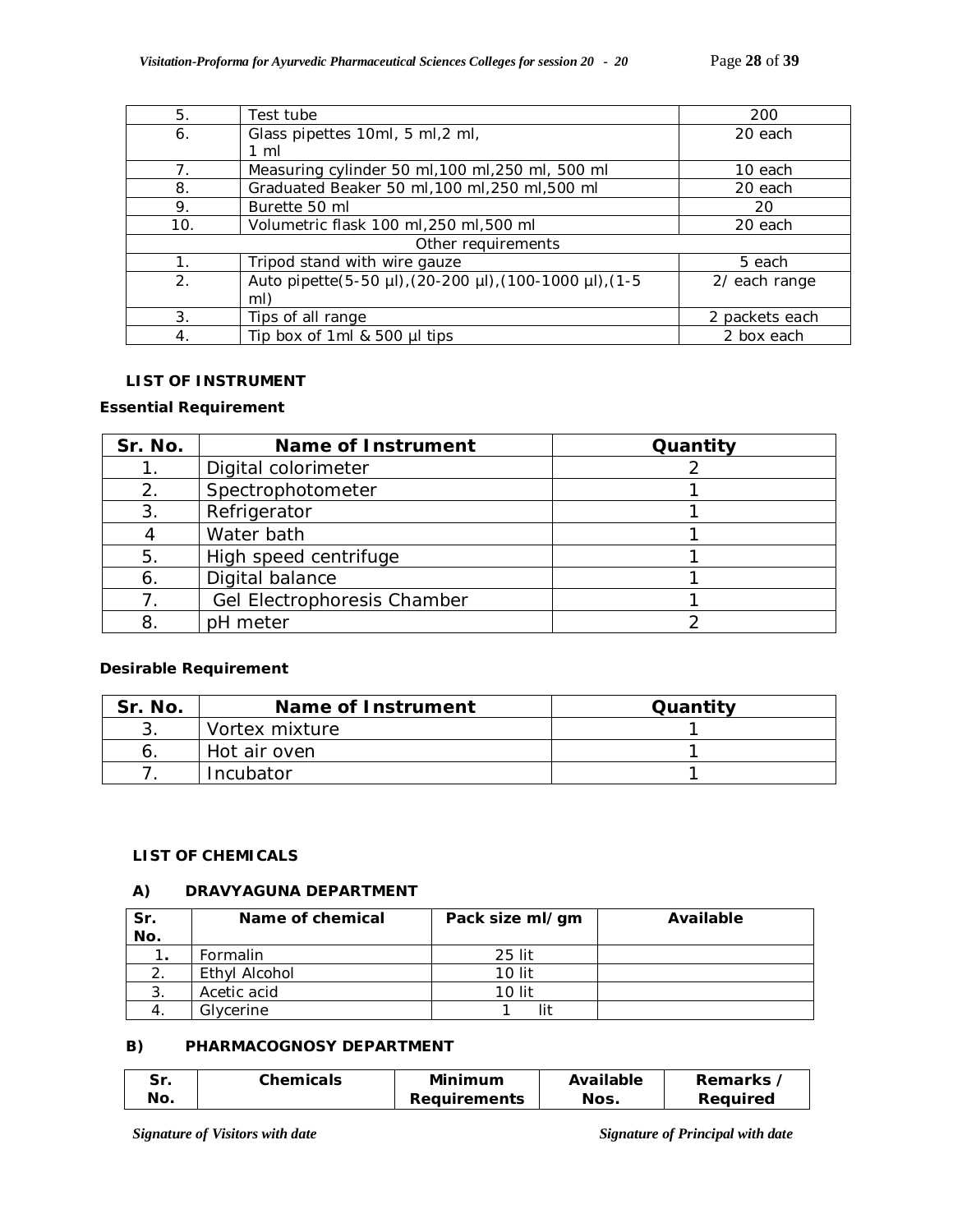| 1               | Phloroglucinol                         | 2 Packs |                                         |
|-----------------|----------------------------------------|---------|-----------------------------------------|
| $\overline{2}$  | HCI                                    | 500 ml  |                                         |
| 3               | Chloral Hydrate                        | 1 Kg.   |                                         |
| 4               | Iodine Solution                        | 500 ml  |                                         |
| 5               | Sudan III                              | 500 ml  |                                         |
| 6               | Ruthenium Red                          | $1$ gm  |                                         |
| $\overline{7}$  | $H_2SO_4$                              | 500 ml  |                                         |
| 8               | HNO <sub>3</sub>                       | 500 ml  |                                         |
| 9               | Lactophenol                            | 500 ml  |                                         |
| 10              | Petrolium Ether Light                  | 1 Ltr.  |                                         |
| 11              | Resorcinol                             | 100 gm  |                                         |
| 12              | <b>Borax</b>                           | 100 gm  |                                         |
| 13              | H <sub>2</sub> O <sub>2</sub>          | 500 ml  |                                         |
| 14              | Fehling's I                            | 500 ml  |                                         |
| 15              | Fehling's II                           | 500 ml  |                                         |
| 16              | Methanol                               | 1 Ltr   |                                         |
| 17              | Chloroform                             | 500 ml  |                                         |
| 18              | Acetic Acid                            | 500 ml  |                                         |
| 19              | $a$ – napthol                          | 500 gm  |                                         |
| 20              | Molisch's Reagent                      | 500 ml  |                                         |
| 21              | Formaldehyde                           | 5 Ltr   |                                         |
| 22              | Lead subacetate                        | 500 ml  |                                         |
| 23              | Lead acetate                           | 500ml   |                                         |
| 24              | Acetic anhydride                       | 500 ml  |                                         |
| 25              | Ferric Sulphate                        | 500 gm  |                                         |
| 26              | Pyrridine                              | 500 ml  |                                         |
| 27              | Sodium Nitropruside                    | 500 ml  |                                         |
| 28              | <b>KOH</b>                             | 500 gm  |                                         |
| 29              | <b>NaOH</b>                            | 500 gm  |                                         |
| 30              | Hydroflouric acid 40%                  | 500 ml  |                                         |
| 31              | $m - nitrobenzene$                     | 500 ml  |                                         |
| 32              | Kedde Reagent                          | 500 ml  |                                         |
| 33              | Sodium Borate                          | 500 gm  |                                         |
| 34              | $p -$                                  | 500 ml  |                                         |
|                 | nitrosodimethylaneline                 |         |                                         |
| 35              | <b>Bromine Solution</b>                | 500 ml  |                                         |
| $\overline{36}$ | Kieselguhr                             | 500 gm  |                                         |
| 37              | Picric acid                            | 500 ml  |                                         |
| 38              | Sodium carbonate                       | 500 gm  |                                         |
| 39              | Vanilline                              | 500 ml  |                                         |
| 40              | Mayer's Reagent                        | 500 ml  |                                         |
| 41              | Wagner's Reagent                       | 500 ml  |                                         |
| 42              | Hager's Reagent                        | 500 ml  |                                         |
| 43              | Dragondroff's Reagent                  | 500 ml  |                                         |
| 44              | NH <sub>3</sub>                        | 1 Ltr   |                                         |
| 45              | Petroleum Ether 60 - 80                | 1 Ltr   |                                         |
| 46              | FeCl <sub>3</sub>                      | 500 ml  |                                         |
| 47              | Ammonium venadate                      | 500 ml  |                                         |
| 48              | Potassium dichromate                   | 500 ml  |                                         |
| 49              | Nitro cellulose                        | 500gm   |                                         |
| 50              | CuSO <sub>4</sub>                      | 500 gm  |                                         |
| 51              | Gelatin                                | 500 gm  |                                         |
| 52              | Sodium acid phosphate                  | 500 gm  |                                         |
| 53              | Phenazone                              | 500 ml  |                                         |
|                 | <b>Signature of Visitors with date</b> |         | <b>Signature of Principal with date</b> |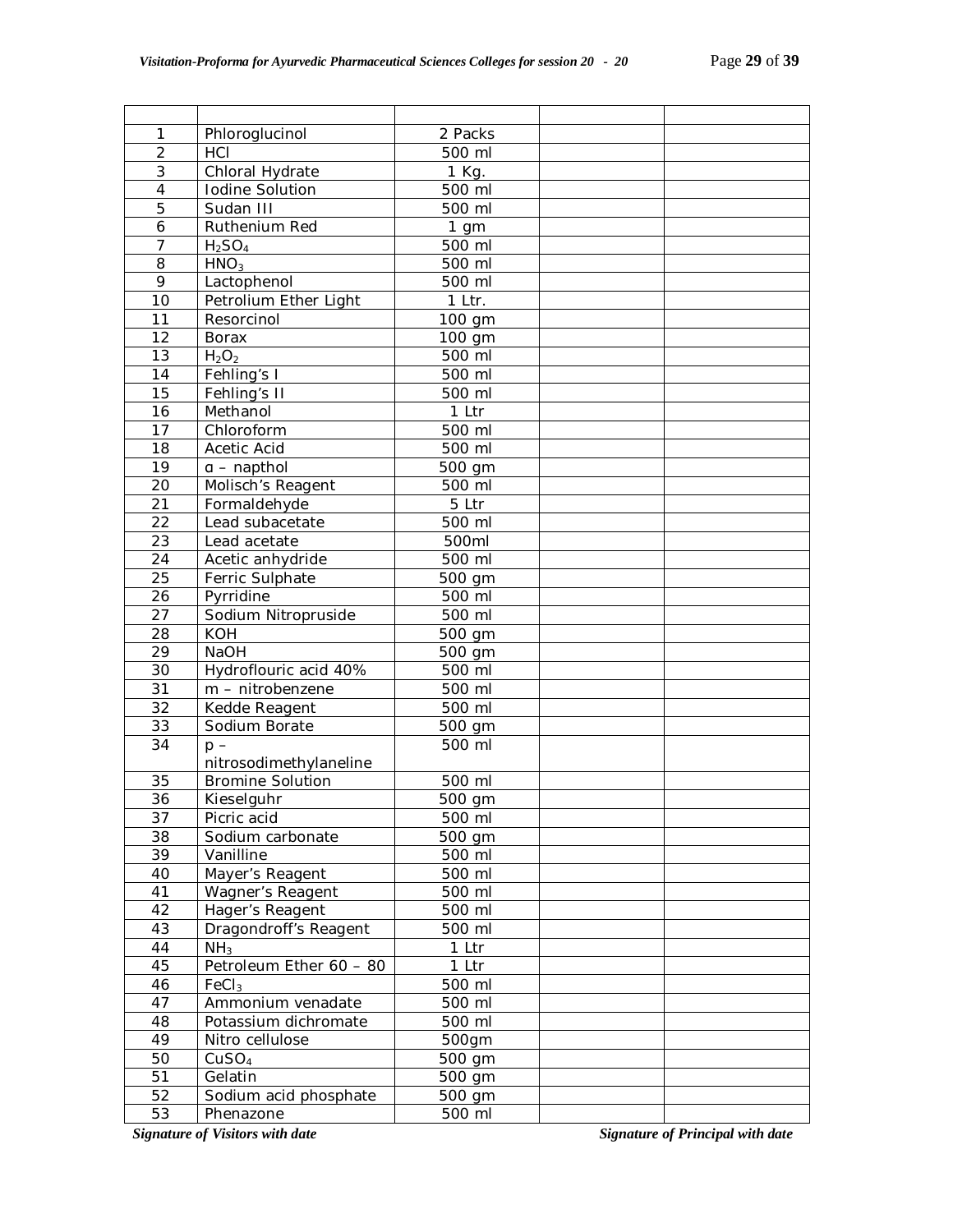| 54 | Ethanol               | 1 Ltr    |  |
|----|-----------------------|----------|--|
| 55 | Mercuric Chloride     | 500 ml   |  |
| 56 | Antimony tri chloride | 500 ml   |  |
| 57 | Mg                    | $100$ gm |  |
| 58 | Tincture of Alkanna   | 500 gm   |  |
| 59 | Benzoic acid          | 500 ml   |  |
| 60 | Cinnamic acid         | 500 ml   |  |
| 61 | Boric acid            | 500 ml   |  |
| 62 | Phenol                | 500 ml   |  |
| 63 | Cresol                | 500 ml   |  |
| 64 | Acetone               | 500 ml   |  |
| 65 | Millon's reagent      | 500 ml   |  |
| 66 | Glycerol              | 1 Ltr    |  |

# **C) PHARMACEUTICAL ANALYSIS DEPARTMENT**

| Sr. No.        | <b>CHEMICALS</b>           | Pack Size ml / Gm | <b>Piece</b>   |
|----------------|----------------------------|-------------------|----------------|
| 1              | Acetone                    | 2.5litre          | $\overline{2}$ |
| $\overline{2}$ | Acetone                    | 500 ml            | 10             |
| 3              | Conc. HCL                  | 2.5 Liter         | 6              |
| $\overline{4}$ | Conc. $H2SO4$              | 2.5 Liter         | 6              |
| 5              | Conc. HNO <sub>3</sub>     | 2.5 Liter         | 6              |
| 6              | Ammonia Solution           | 500 ml            | 6              |
| $\overline{7}$ | <b>NaOH Pellets</b>        | 500 gm            | 6              |
| 8              | <b>KOH Pellets</b>         | 500 gm            | 6              |
| 9              | Kaolin Heavy               | 500 gm.           | 6              |
| 10             | KMnO <sub>4</sub> Crystals | 500 gm.           | 6              |
| 11             | AgNo <sub>3</sub> Crystals | 10 gm.            | 10             |
| 12             | Toluene                    | 500 ml            | 10             |
| 13             | <b>Ethyl Acetate</b>       | 500 ml            | 10             |
| 14             | Formic Acid                | 500 ml            | 3              |
| 15             | Methanol                   | 500 ml            | 10             |
| 16             | Methanol                   | 2.5 Liter         | 6              |
| 17             | Ethanol                    | 500 ml            | 20             |
| 18             | Butanol                    | 500 ml            | $\overline{4}$ |
| 19             | Diethyl Ether              | 2.5 liter         | 10             |
| 20             | Chloroform                 | 500 ml            | 20             |
| 21             | Pet. Ether 40-60           | 500 ml            | 40             |
| 22             | Pet. Ether 60-80           | 500 ml            | 40             |
| 23             | Wij's Solution             | 500 ml            | 20             |
| 24             | Potassium Iodide           | 500 gm.           | 6              |
| 25             | Indigo Carmine             | 500 gm.           | $\overline{4}$ |
| 26             | Gelatine                   | 500 gm.           | 6              |
| 27             | Sodium Chloride            | 500 gm.           | 6              |
| 28             | Methyl Orange              | 500 gm.           | $\overline{2}$ |
| 29             | Phenolphthalein            | 500 gm.           | $\overline{2}$ |
| 30             | 1'10 Phenanthroline        | 500 gm.           | $\overline{2}$ |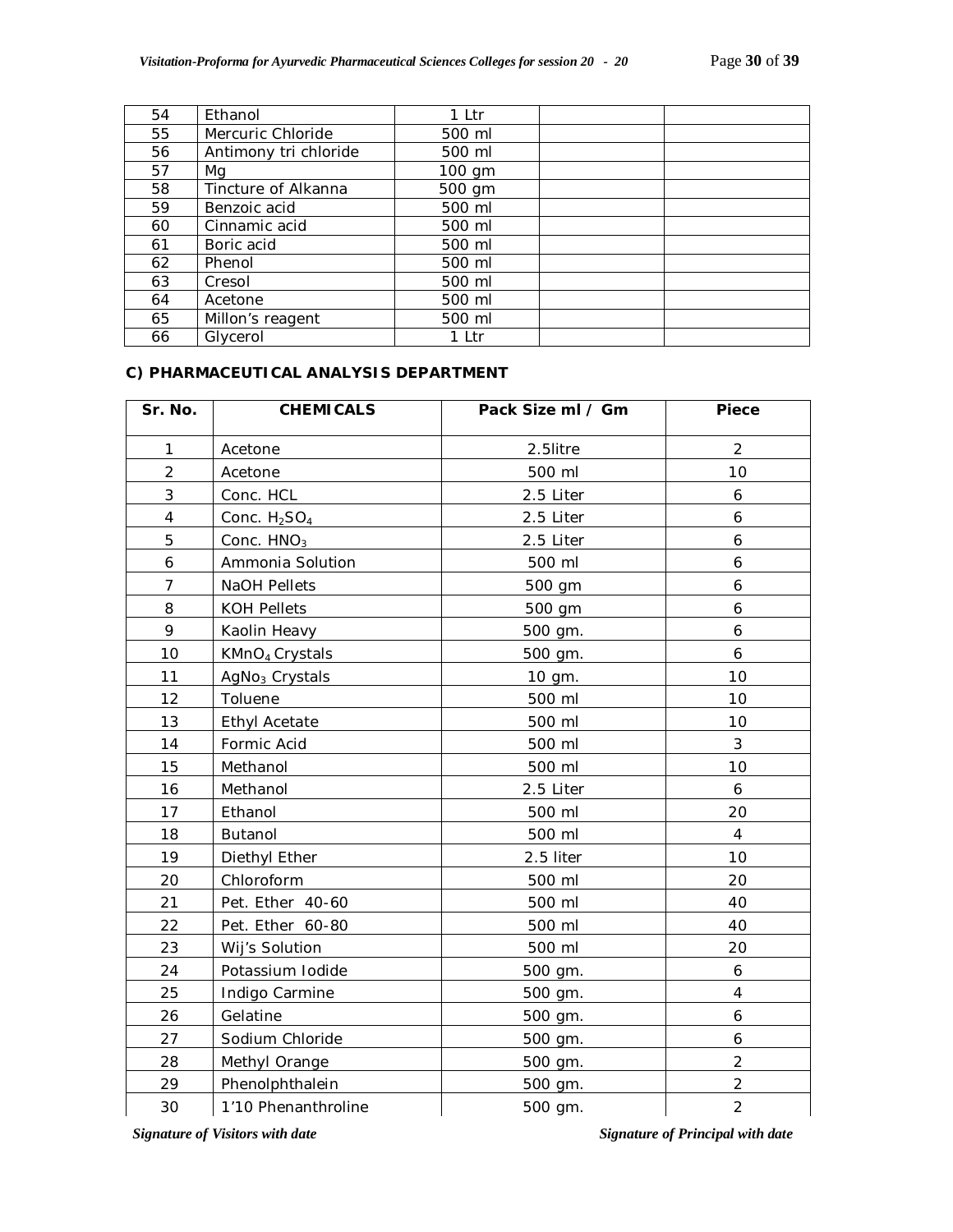| 31 | Benzene              | 500 ml    | 6                               |
|----|----------------------|-----------|---------------------------------|
| 32 | Dicloromethane       | 500 ml    | 6                               |
| 33 | Sodium Sulphate      | 500 gm    | 6                               |
| 34 | Lead Acetate         | 500 gm.   | 6                               |
| 35 | Sodium Oxalate       | 500 gm.   | 6                               |
| 36 | Potassium Oxalate    | 500 gm.   | 6                               |
| 37 | Fehling A            | 500 ml    | 20                              |
| 38 | Fehling B            | 500 ml    | 20                              |
| 39 | Potassium Dichromate | 500 gm.   | 2                               |
| 40 | Ferric Chloride      | 500 gm.   | 6                               |
| 41 | Bismuth Sub nitrate  | 500 gm.   | $\overline{2}$                  |
| 42 | Anisaldehyde         | 500 ml    | 8                               |
| 43 | Glacial Acetic Acid  | 500 ml    | 4                               |
| 44 | Hexane               | 500 ml    | 5                               |
| 45 | Sodium Carbonate     | 500 gm.   | 3                               |
| 46 | Potassium Nitrate    | 500 gm.   | 3                               |
| 47 | Resorcinol           | 500gm     | $\mathfrak{D}$                  |
| 48 | pH Buffers           | 4,7 & 9.2 | $\overline{2}$<br>packs<br>each |

#### **D) PHARMACOLOGY DEPATMENT**

| Sr.           | <b>Name</b>                                                               | Requirement   |  |
|---------------|---------------------------------------------------------------------------|---------------|--|
| No.           |                                                                           |               |  |
|               | NaCl (Sodium chloride -AR)                                                | 500 gm        |  |
| $\mathcal{P}$ | KCI (potassium chloride -AR)                                              | 500 gm        |  |
| 3             | CaCl <sub>2</sub> (calcium chloride $-AR$ )                               | 500 gm        |  |
| 4             | $MgCl2$ (Magnesium chloride $-AR$ )                                       | 500 gm        |  |
| 5             | NaHCO <sub>3</sub> (Sodium bicarbonate $-AR$                              | 500 gm        |  |
| 6             | MgSO <sub>4</sub> .7H <sub>2</sub> O (Magnesium Sulfate Heptahydrate -AR) | 500 gm        |  |
|               | NaH <sub>2</sub> PO <sub>4</sub> (Sodium dihydrogen phosphate -AR)        | 500 gm        |  |
| 8             | KH <sub>2</sub> PO <sub>4</sub> (Potassium dihydrogen phosphate -AR)      | 500 gm        |  |
| 9             | Glucose                                                                   | 1000 gm       |  |
| 10            | Acetylcholine                                                             | 5-10 gm       |  |
| 11            | Histamine                                                                 | $5 - 10$<br>m |  |

# **E) PHARMACUETICAL TECHNOLOGY DEPARTMENT**

| Sr. No. | <b>CHEMICALS</b>  | Pack Size ml / Gm | Piece |
|---------|-------------------|-------------------|-------|
|         | Acetone           | 2.5litre          | 2     |
| 2       | Acetone           | 500               |       |
| 3       | Acacia            | 500               | 2     |
| 4       | Arachis oil       | 500               |       |
| 5       | <b>Bantonite</b>  | 250               |       |
| 6       | Benzene           | 500               |       |
| 7       | Bees wax (white)  | 500               | 2     |
| 8       | Bees wax (Yellow) | 500               | 2     |
| 9       | Benzoic Acid      | 500               |       |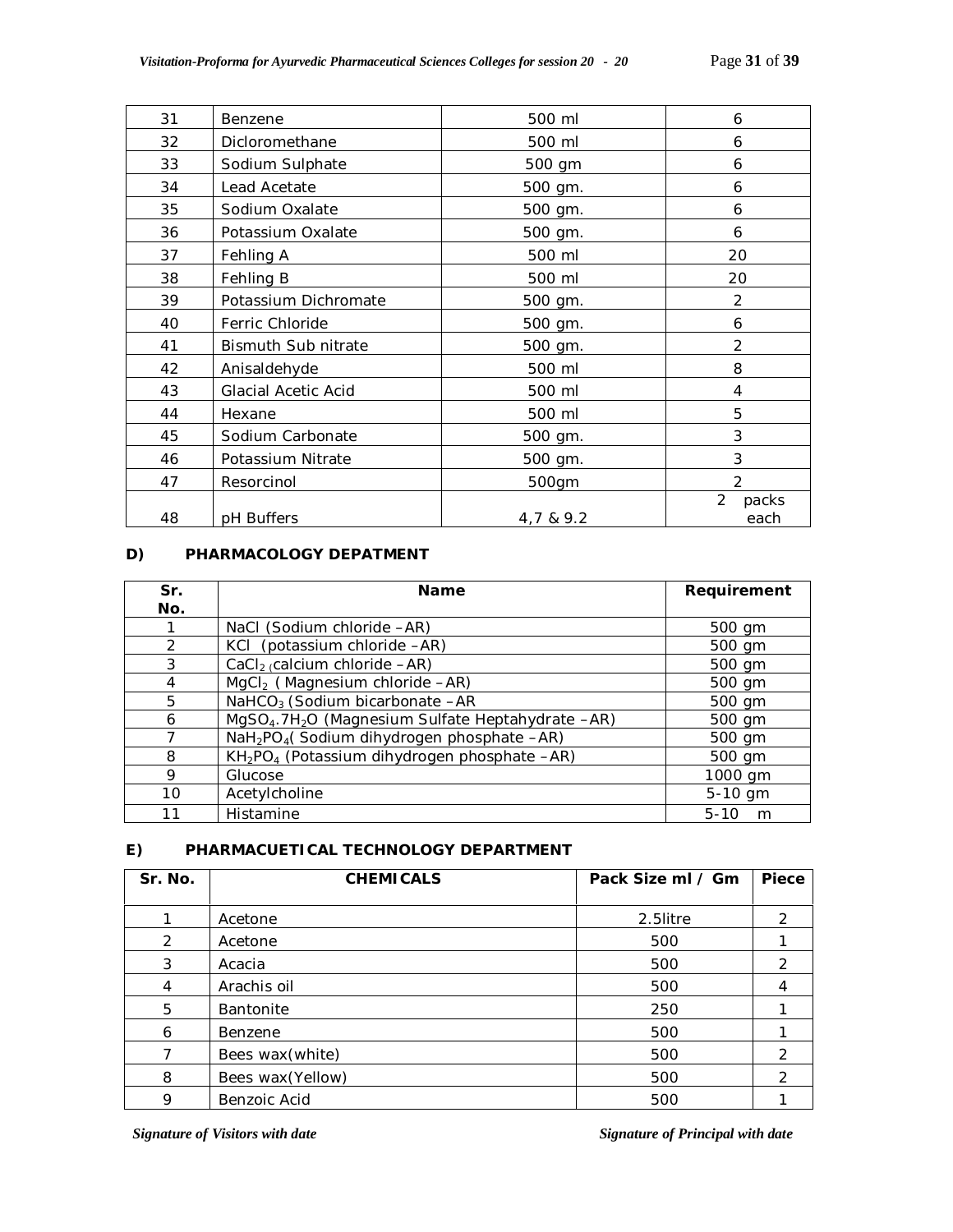| 10                                                                                | <b>Borax</b>                  | 500     | $\overline{2}$ |  |
|-----------------------------------------------------------------------------------|-------------------------------|---------|----------------|--|
| 11                                                                                | Boric Acid                    | 500     | 1              |  |
| 12                                                                                | 500<br><b>Butyl Acetate</b>   |         |                |  |
| 13                                                                                | Calamine<br>500               |         |                |  |
| 14                                                                                | Calcium carbonate<br>500      |         |                |  |
| 15                                                                                | Calcium Chloride              | 500     | $\overline{2}$ |  |
| 16                                                                                | Carbopol (439)                | 500     | $\overline{2}$ |  |
| 17                                                                                | Carbopol (436)                | 500     | $\overline{2}$ |  |
| 18                                                                                | Castor oil                    | 500     | 3              |  |
| 19                                                                                | Ceto stearyl alcohol          | 500     | $\overline{2}$ |  |
| 20                                                                                | Cetyl alcohol                 | 500     | $\overline{2}$ |  |
| 21                                                                                | Chloroform                    | 500     | $\mathbf{1}$   |  |
| 22                                                                                | Clove oil                     | 500     | $\mathbf{1}$   |  |
| 23                                                                                | Coconut Oil                   | 500     | 4              |  |
| 24                                                                                | CM-1000                       | 500     | 1              |  |
| 25                                                                                | <b>EDTA</b>                   | 500     | 1              |  |
| 26                                                                                | <b>Ethyl Acetate</b>          | 500     | 1              |  |
| 27                                                                                | <b>Ethyl Cellulose</b>        | 500     | 1              |  |
| 28                                                                                | Disodium Citrate              | 500     | $\mathbf{1}$   |  |
| 29                                                                                | Dextrose                      | 500     | $\mathfrak{Z}$ |  |
| 30                                                                                | Glycerine                     | 500     | 8              |  |
| 31                                                                                | Hard gelatine capsule (empty) | 500     | 5              |  |
| 32                                                                                | Hard Soap (powdered)          | 500     | 1              |  |
| 33                                                                                | Iso-propyl Alcohol (LR grade) | 500     | 6              |  |
| 34                                                                                | Iodine                        | 100     | $\overline{4}$ |  |
| 35                                                                                | Jasmine oil (Oil Grade)       | 100     | $\mathbf{1}$   |  |
| 36                                                                                | Jasmine oil (Shampoo Grade)   | 100     | $\mathbf{1}$   |  |
| 37                                                                                | Kaoline                       | 500     | 1              |  |
| 38                                                                                | Lactose                       | 500     | $\overline{2}$ |  |
| 39                                                                                | Lanoline                      | 500     | $\overline{2}$ |  |
| 40                                                                                | Lavender oil (Oil Grade)      | 100     | $\mathbf{1}$   |  |
| 41                                                                                | Lavender oil (Shampoo Grade)  | 100     | 1              |  |
| 42                                                                                | Lenette Wax                   | 500     | $\overline{2}$ |  |
| 43                                                                                | m-Cresol                      | 500     | $\overline{2}$ |  |
| 44                                                                                | Menthol                       | 100     | 1              |  |
| 45                                                                                | Mentha oil                    | 500     | 1              |  |
| 46                                                                                | Methanol                      | 2.5 lit | $\overline{2}$ |  |
| 47                                                                                | Methyl Salicylate             | 500     | 1              |  |
| 48                                                                                | Nutmeg oil                    | 500     | 1              |  |
| 49                                                                                | Pipermint oil                 | 500     | 1              |  |
| 50                                                                                | Oleic Acid                    | 500     | 1              |  |
| 51                                                                                | <b>SLES</b>                   | 5 Lit   | 1              |  |
| 52                                                                                | SLS (powder)                  | 500     | $\overline{2}$ |  |
| 53                                                                                | <b>SLS Needles</b>            | 500     | $\overline{2}$ |  |
| 54                                                                                | Sucrose (LR Grade)<br>500     |         | $\overline{2}$ |  |
| <b>Signature of Visitors with date</b><br><b>Signature of Principal with date</b> |                               |         |                |  |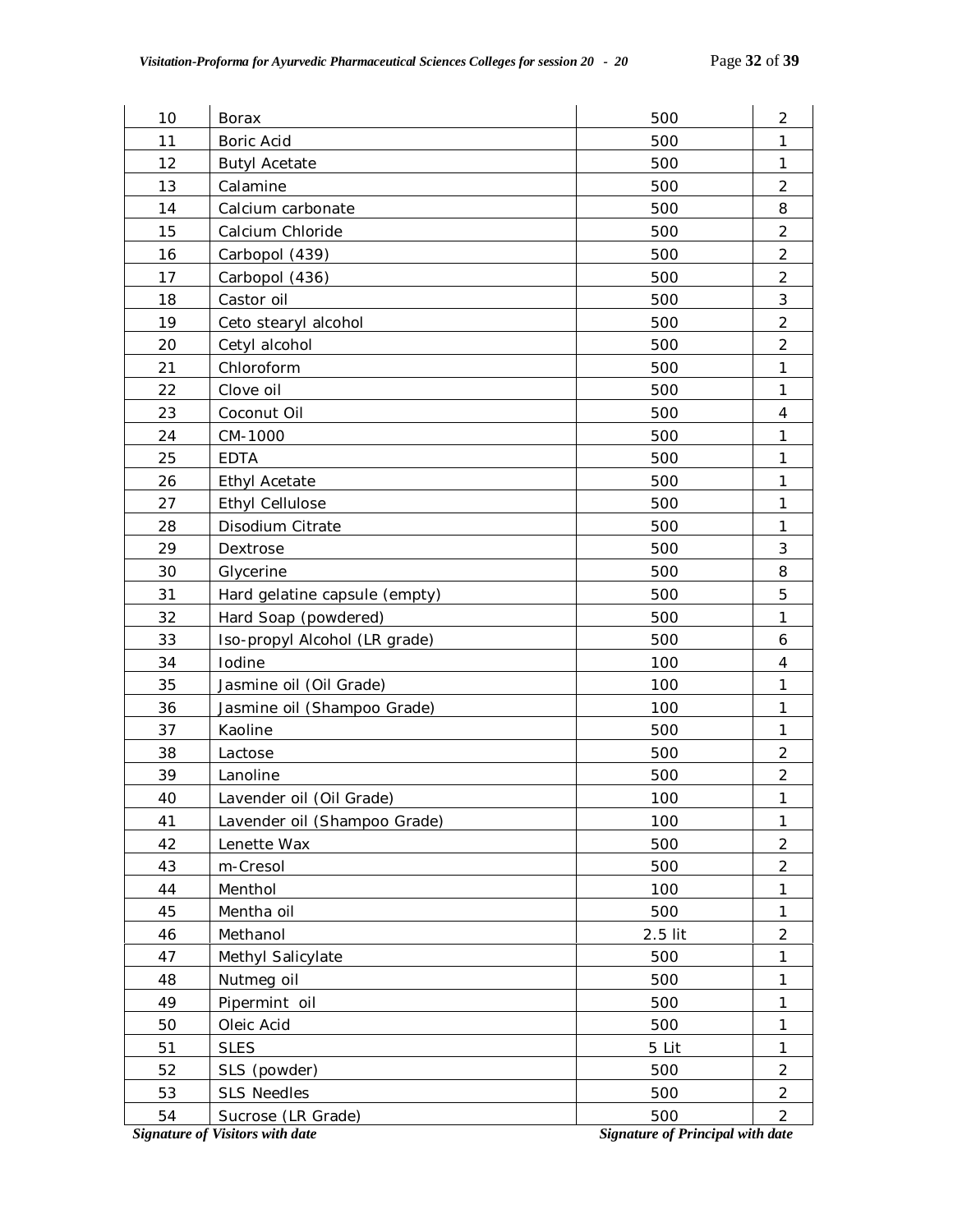| 55 | Sodalime           | 500 | 1              |
|----|--------------------|-----|----------------|
| 56 | Sodium Chloride    | 500 | 1              |
| 57 | Sodium Sulphide    | 500 | $\mathbf{1}$   |
| 58 | Sodium Carbonate   | 500 | $\overline{4}$ |
| 59 | Sodium Bicarbonate | 500 | 2              |
| 60 | Sodium Alginate    | 500 | 1              |
| 61 | Span 2000          | 500 | 1              |
| 62 | Span 8000          | 500 | 1              |
| 63 | Spermaceti         | 500 | 1              |
| 64 | Starch Powder      | 500 | 3              |
| 65 | Stearic Acid       | 500 | 1              |
| 66 | Stearyl alcohol    | 500 | $\overline{2}$ |
| 67 | Talc               | 500 | 5              |
|    |                    |     |                |
| 68 | Tannic Acid        | 500 | 1              |
| 69 | Terpentine Oil     | 500 | 4              |
| 70 | Thymol             | 100 | 1              |
| 71 | Titanium dioxide   | 500 | 1              |
| 72 | Tolune             | 500 | 4              |
| 73 | Tragakanth Gum     | 500 | $\overline{2}$ |
| 74 | Trisodium citrate  | 500 | 1              |
| 75 | Tween 20           | 500 | 1              |
| 76 | Tween 80           | 500 | 1              |
| 77 | Vaniline           | 100 | 3              |
| 78 | Zinc oxide         | 500 | $\overline{2}$ |

# **F) PHARMACUETICAL CHEMISTRY DEPARTMENT**

| Sr.No.            | Name of chemical            | Pack size ml/gm |
|-------------------|-----------------------------|-----------------|
|                   | Acetic acid glacial LR      | 1Lit            |
| $\overline{2}$    | Sulfanilic acid             | 100gm           |
| 3                 | Ammonium molybdate          | 25gm            |
| $\overline{4}$    | Diammonium hydrogen phospet | 500             |
| 5                 | Ammonium hydroxide          | 500gm           |
| 6                 | Acetone                     | 2.5 lit.        |
| 7                 | Aluminium sulphate LR       | 500gm           |
| 8                 | Ammonia solution 26%        | $1.5$ LIT       |
| 9                 | Ammonium Oxalate            | 500gm           |
| 10                | Soda lime                   | 250gm           |
| 11                | Methanol                    | 2.5 lit.        |
| $12 \overline{ }$ | Sodium nitro prusside       | $100$ gm        |
| 13                | Silver nitrate LR           | 50gm            |
| 14                | Phthalic anhydride          | 250gm           |
| 15                | Potassium permanganate      | 50              |
| 16                | Ammonium nitrate            | 500gm           |
| 17                | m-dinitrobenzene            | 250gm           |
| 18                | Ceric ammonium nitrate      | 50gm            |
| 19                | Zn dust                     | 50gm            |
| 20                | <b>B-napthol</b>            | 250kg           |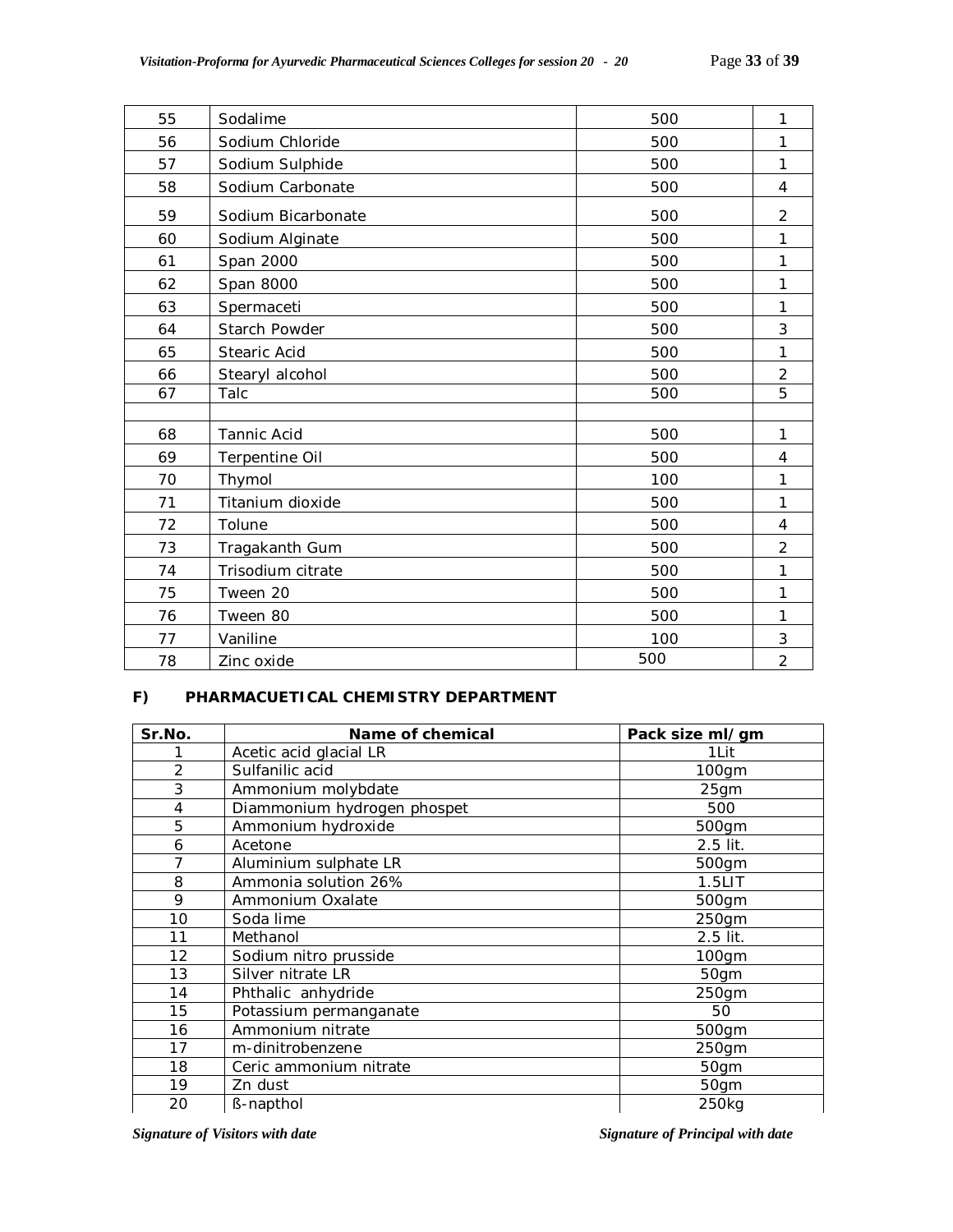| 21<br>Calcium chloride<br>500gm                 |  |
|-------------------------------------------------|--|
| $\overline{2}2$<br>Salicylic acid<br>250gm      |  |
| 23<br>Benzoic acid<br>500gm                     |  |
| 24<br>250gm<br>p-toludine                       |  |
| 25<br>Cinnamic acid<br>50gm                     |  |
| 26<br>500ml<br>Chlorobenzene                    |  |
| $\overline{27}$<br>Urea<br>500gm                |  |
| $2.5$ lit<br>28<br>Aniline                      |  |
| $\overline{29}$<br>Thiourea<br>250gm            |  |
| 30<br>1.0 lit<br>Ethyl acetate                  |  |
| 31<br>Succinic acid<br>500gm                    |  |
| 32<br>Phthalic acid<br>250gm                    |  |
| 33<br>2.5 lit<br>Sulphuric acid                 |  |
| 34<br>Potassium bromate<br>500gm                |  |
| 35<br>$250$ gm<br>Ferric ammonium sulphate      |  |
| 36<br>Oxalic acid<br>500gm                      |  |
| 37<br>Iodine<br>500gm                           |  |
| 38<br>500gm<br>Sodium thio sulphate             |  |
| 39<br>Zinc sulphate<br>500gm                    |  |
| 40<br>Barium chloride<br>250gm                  |  |
| 41<br>Sodium cobalt nitrate<br>50 gm            |  |
| 42<br>250gm<br>Borax powder                     |  |
| 43<br>Manganese dioxide<br>500gm                |  |
| 44<br>Copper pieces<br>500gm                    |  |
| 45<br>Potassium iodide<br>50gm                  |  |
| 46<br>Di-methyl glycoxime<br>50gm               |  |
| 47<br>Mercury chloride<br>50gm                  |  |
| 48<br>Schiff's reagent<br>250gm                 |  |
| 49<br>Chloroform<br>$1.5$ lit                   |  |
| 50<br>250gm<br>Calcium carbonate                |  |
| 51<br>Sodium nitrite<br>500gm                   |  |
| 52<br>Zinc urinal acetate<br>100gm              |  |
| 53<br>Lead acetate<br>100gm                     |  |
| 54<br>Barium nitrate<br>100gm                   |  |
| 55<br>50<br><b>KCNS</b>                         |  |
| 56<br>Potassium nitrate<br>500gm                |  |
| 57<br>Sulfanilic acid<br>100gm                  |  |
| 58<br>Sodium chloride<br>500gm                  |  |
| 59<br>Conc. Sulphuric acid<br>5 lit             |  |
| Ethyl alcohol<br>2.5 lit<br>60                  |  |
| Methanol<br>$2.5$ lit<br>61                     |  |
| Isopropyl alcohol<br>62<br>$1.5$ lit            |  |
| 63<br>Anhydrous sodium carbonate<br>500gm       |  |
| Neutralized formaldehyde<br>1 lit<br>64         |  |
| 65<br>Chloroform<br>$1.5$ lit                   |  |
| Anhydrous Aluminum chloride<br>66<br>500gm      |  |
| 5 lit<br>67<br>Conc. Hydrochloric acid          |  |
| 68<br>Conc. Nitric acid<br>5 lit                |  |
| 69<br>Ferrous sulphate<br>500gm                 |  |
| 70<br>1,10-Ortho-phenthroline indicator<br>25gm |  |
| 71<br>phenolphthalein indicator<br>25gm         |  |
| 72<br>Potassium hydroxide<br>250gm              |  |

# **G) SHARIR DEPARTMENT**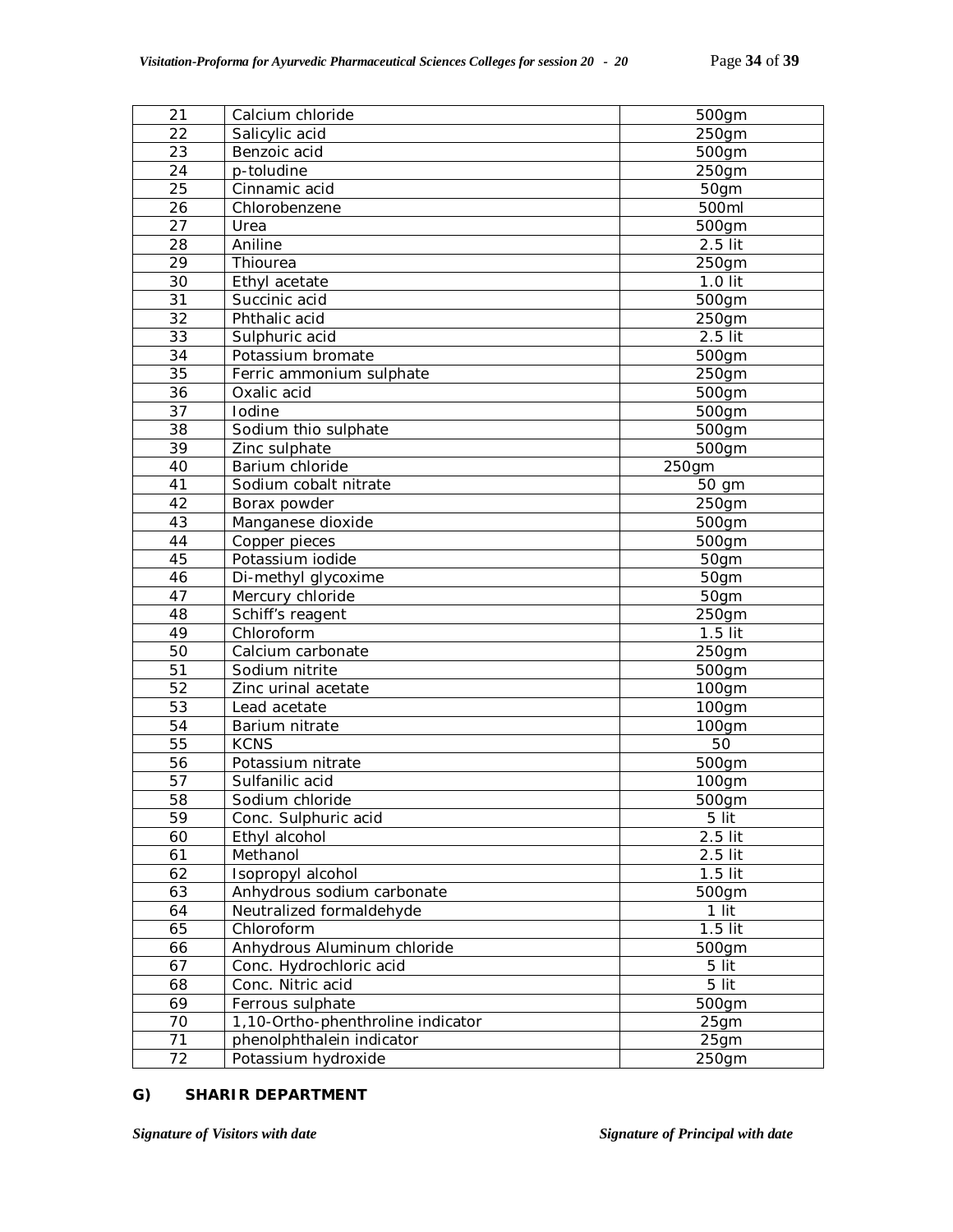| Sr. No. | Name of Chemical    | <b>Minimum Requirements</b> |
|---------|---------------------|-----------------------------|
|         | Conc. HCI           | 500ml                       |
|         | Benedict's solution | 100ml                       |
|         | paraffin wax oil    | 100 <sub>ml</sub>           |

# **H) MICROBIOLOGY DEPARTMENT**

| Sr. No.           | <b>Name of Media</b>                  | Quantity               | Req. Quantity  |
|-------------------|---------------------------------------|------------------------|----------------|
| 1.                | Nutrient agar                         | 250 gm                 | 2              |
| 2.                | Nutrient broth                        | 250 gm                 |                |
| 3.                | Saubaurase dextrose broth<br>250 gm   |                        | $\overline{2}$ |
| 4.                | Potato extract broth                  | 250 gm                 | $\overline{2}$ |
| 5.                | Peptone                               | 250 gm                 | 1              |
| 6.                | Yeast extract                         | 250 gm                 | 1              |
| $\overline{7}$ .  | Agar Agar powder                      | $250$ gm               | $\overline{2}$ |
| 8.                | Mac-conkey agar                       | 250 gm                 | 1              |
| 9.                | Simmon citrate agar                   | 250 gm                 | 1              |
| 10.               | Eosine methylene blue agar (EMB agar) | 250 gm                 | $\mathbf{1}$   |
| 11.               | Isopropyl alcohol (LR grade)          | 500 ml                 | $\mathbf{1}$   |
| 12.               | Crystal violet                        | 100 gm                 | $\overline{2}$ |
| 13.               | Methylene blue                        | 100 gm                 | $\overline{2}$ |
| 14.               | Nigrosine black stain (10%)           | 100 ml                 | $\overline{2}$ |
| 15.               | Gram's iodine                         | 100 gm                 | $\overline{2}$ |
| 16.               | Paraffin strip to cover Petri plate   |                        | 1 role         |
| 17.               | Acetone                               | 500 ml                 | 1              |
| 18.               | Safranin                              | 100 gm                 | $\overline{2}$ |
| 19.               | Ziehl's carbol fuchsin                | $\frac{1}{100}$ gm     | $\overline{2}$ |
| 20.               | Malachite green                       | 100 gm                 | $\overline{2}$ |
| $\overline{21}$ . | Copper sulphate                       | 500 gm                 | 1              |
| 22.               | Potassium permanganate                | 500 gm                 | 1              |
| 23.               | Chloroform                            | 500 ml                 | 1              |
| 24.               | Albert's stain                        | 100 ml                 | $\overline{2}$ |
| 25.               | Lygol's iodine                        | 100 gm                 | $\overline{2}$ |
| 26.               | Tannic acid                           | 100 ml                 | $\overline{2}$ |
| 27.               | Congo red                             | 100 gm                 | $\overline{2}$ |
| 28.               | Xylene                                | 500 ml                 | 1              |
| 29.               | Methanol                              | 500 ml                 | 1              |
| 30.               | Ethanol                               | 500 ml                 | 1              |
| 31.               | HCI                                   | 500 ml                 | 1              |
| 32.               | <b>H2SO4</b>                          | 500 ml                 | 1              |
| 33.               | Chloroform                            | $\mathbf{1}$<br>500 ml |                |
| 34.               | Methyl red                            | 100 gm                 | $\overline{c}$ |
| 35.               | Potassium iodide                      | 100 gm                 | $\overline{2}$ |

# **I) BIOCHEMISTRY DEPARTMENT**

| Sr. No. | Name of chemical           | Quantity  |
|---------|----------------------------|-----------|
|         | Sodium potassium tartarate | 500 gms   |
| 2.      | Ammonium molybdate         | $100$ gms |
| 3.      | Sodium tungstate           | $100$ gms |
|         | Cholesterol                | $25$ qms  |
| 5.      | Diacetyl monoxime          | $100$ gms |
| 6       | Thio semi carbazide        | $100$ gms |
|         | Sulphanilic acid           | $100$ gms |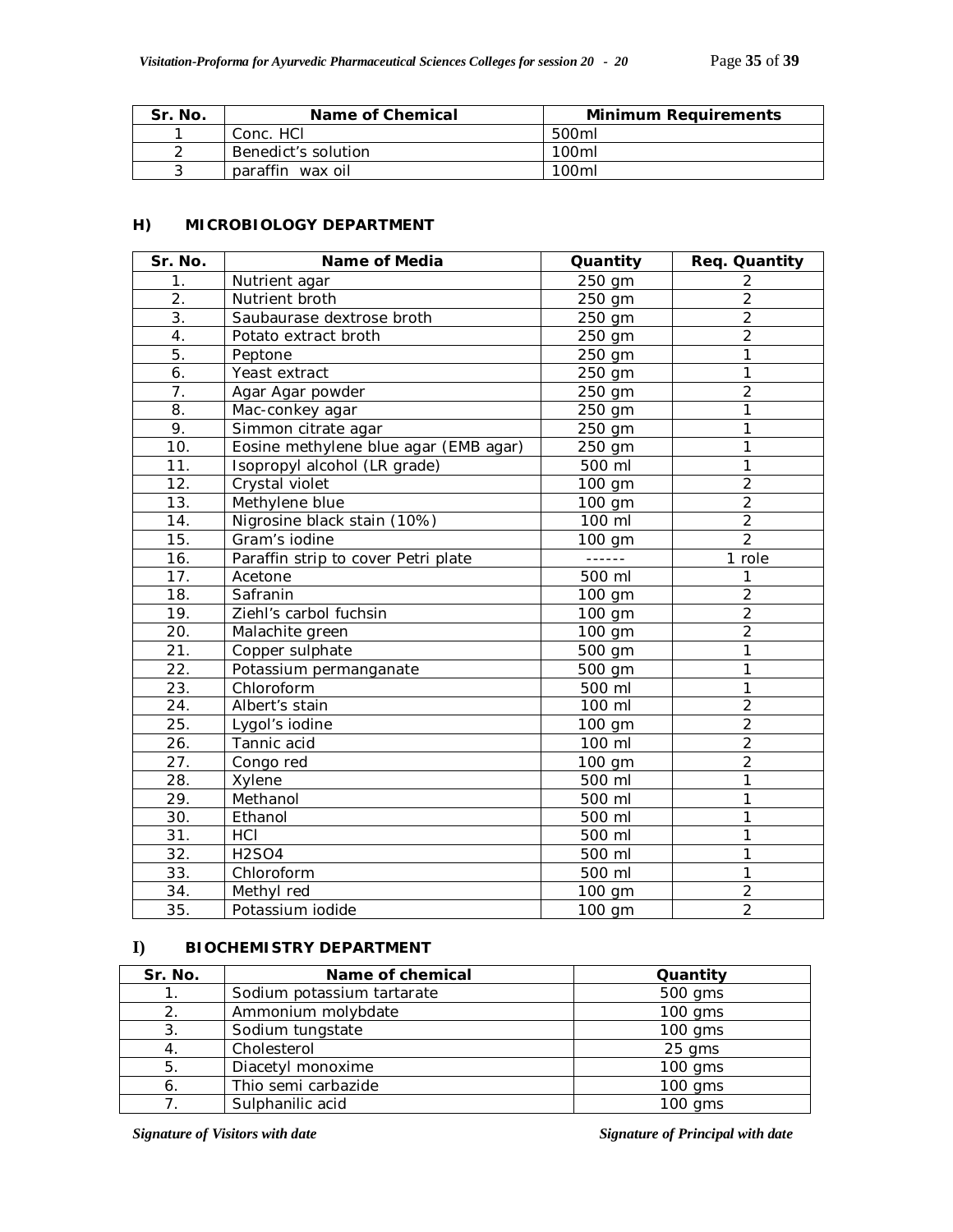| 8.                | Urea                     | 500 gms              |
|-------------------|--------------------------|----------------------|
| 9.                | Sodium arsenate          | 100 gms              |
| 10.               | Potassium ferrycynide    | 25 gms               |
| 11.               | Succinic acid            | 500 gms              |
| 12.               | Bromocresol green        | 25 gms               |
| $\overline{13}$ . | Phosphotungstic acid     | $\overline{1}00$ gms |
| 14.               | Ferric chloride          | 500 gms              |
| 15.               | Acetic acid              | 500 ml               |
| 16.               | o- toluidine             | 500 ml               |
| 17.               | Phenol reagent           | 500 ml               |
| 18.               | L- aspartic acid         | 25 gms               |
| 19.               | a ketoglutarate          | 25 gms               |
| 20.               | Creatinine               | 25 gms               |
| 21.               | Phenolphthelein          | 500 gms              |
| 22.               | Methanol                 | 500 ml               |
| 23.               | Sodium sulphate          | 500 gms              |
| 24.               | Copper sulphate          | 500 gms              |
| 25.               | Sodium bicarbonate       | 500 gms              |
| 26.               | Dextrose                 | 500 gms              |
| 27.               | Sodium benzoate          | 500 gms              |
| 28.               | Sodium nitrate           | 500 gms              |
| 29.               | Sodium hydroxide pellets | 500 gms              |
| 30.               | Diethyl ether            | 500 ml               |
| 31.               | Sulphosalicylic acid     | 500 gms              |
| 32.               | Sodium carbonate         | 100 gms              |
| 33.               | HCI                      | 500 ml               |
| 34.               | Sulphuric acid           | 500 ml               |
| 35.               | Topffer's reagent        | 500 ml               |
| 36.               | Potassium permanganate   | $100$ gms            |
| 37.               | Sodium chloride          | $100$ gms            |
| 38.               | EDTA powder              | 25 gms               |
| 39.               | Acetone                  | 500 ml               |
| 40.               | Ammonium oxalate         | 500 gms              |
| 41.               | Brij 35                  | 500 gms              |
| 42.               | Picric acid              | 500 gms              |
| 43.               | Orthophosphoric acid     | 500 ml               |
| 44.               | Bovine albumin           | 5 gms                |
| 45.               | Ammonium chloride        | 500 gms              |
| 46.               | Orcinol reagent          | 100 gms              |
| 47.               | Copper acetate           | 500 gms              |
| 48.               | Benedict's solution      | 500 ml               |
| 49.               | Copper sulphate          | 500 gms              |
| 50.               | Barbaturic acid          | 500 gms              |
| 51.               | Acetic acid              | 500 ml               |
| 52.               | Phenyl hydrazine         | 100 gms              |
| 53.               | Sodium azide             | 100 gms              |
| 54.               | Thio urea                | 500 gms              |
| 55.               | Thimol crystals          | 100 gms              |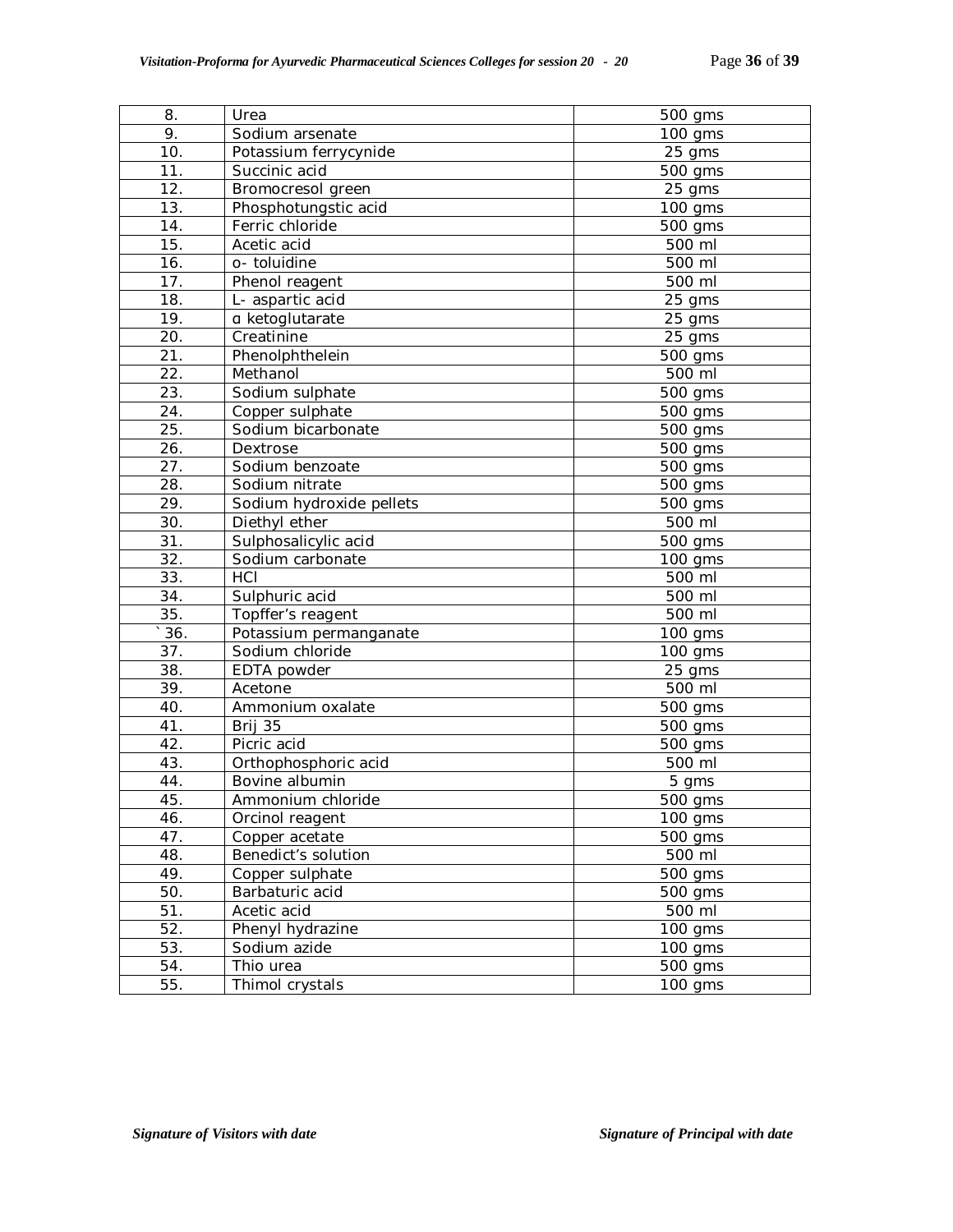# **ANNEXURE IV**

#### **NOTARISED AFFIDAVIT TO BE FILLED UP BY NEWLY APPOINTED TEACHERS**

Pass Port Size Photograph (To be attested by Principal)

| Sr.<br>No.     |                                  | <b>Information of Teacher</b>                                                                     | To be filled up by Teacher            |                         |             |                        |
|----------------|----------------------------------|---------------------------------------------------------------------------------------------------|---------------------------------------|-------------------------|-------------|------------------------|
| $\mathbf{1}$ . | Middle Name)                     | Name of the Teacher (Sur Name- First Name-                                                        |                                       |                         |             |                        |
| 2.             |                                  | Change of Name (if Applicable after marriage)                                                     |                                       |                         |             |                        |
| 3.             | Date of Birth (dd / mm / yyyy)   | (xx/xx/xxxx)                                                                                      |                                       |                         |             |                        |
| $\mathbf{4}$ . |                                  | UG Qualification (University & year)                                                              | Year                                  |                         |             |                        |
|                |                                  |                                                                                                   | Name of the                           |                         |             |                        |
|                |                                  |                                                                                                   | University                            |                         |             |                        |
| 5.             |                                  | PG Qualification with subject (University & year)                                                 | Subject                               |                         |             |                        |
|                | of completion                    |                                                                                                   | Year                                  |                         |             |                        |
|                |                                  |                                                                                                   | Name of the                           |                         |             |                        |
|                |                                  |                                                                                                   | University                            |                         |             |                        |
| 6.             | Ph.D (if applicable)             |                                                                                                   | Subject                               |                         |             |                        |
|                |                                  |                                                                                                   | Year                                  |                         |             |                        |
|                |                                  |                                                                                                   | Name of the                           |                         |             |                        |
|                |                                  |                                                                                                   | University                            |                         |             |                        |
| 7 <sub>1</sub> | should be mentioned)             | Post wise details of Experience in chronological<br>order (* Date, Month and Year wise experience | <b>Duration</b><br>(dd/mm/yyyy)<br>to | Department<br>(Subject) | Designation | Name of<br>the college |
|                |                                  |                                                                                                   | (dd/mm/yyyy)                          |                         |             |                        |
|                |                                  |                                                                                                   |                                       |                         |             |                        |
|                |                                  |                                                                                                   |                                       |                         |             |                        |
|                |                                  |                                                                                                   |                                       |                         |             |                        |
| 8.             |                                  | Present working Department (Subject)                                                              |                                       |                         |             |                        |
| 9.             | <b>Present Designation</b>       |                                                                                                   |                                       |                         |             |                        |
| 10.            | Nature of present appointment    |                                                                                                   |                                       |                         |             |                        |
|                | (regular/contractual/deputation) |                                                                                                   |                                       |                         |             |                        |
| 11.            | Name of present working college  |                                                                                                   |                                       |                         |             |                        |
| 12.            | Permanent Residential Address    |                                                                                                   |                                       |                         |             |                        |
| 13.            | Local Residential Address        |                                                                                                   |                                       |                         |             |                        |
| 14.            |                                  | State Board/ Council Registration detail                                                          | <b>Registration Number</b>            |                         |             |                        |
|                |                                  |                                                                                                   | Name of State Board                   |                         |             |                        |
| 15.            | Bank detail                      |                                                                                                   | Salary Account Number                 |                         |             |                        |
|                |                                  |                                                                                                   | Name and Branch of Bank               |                         |             |                        |
| 16.            | Contact Number                   | Mobile Number                                                                                     |                                       |                         |             |                        |
|                |                                  | Residence Number                                                                                  |                                       |                         |             |                        |
|                |                                  | Email ID                                                                                          |                                       |                         |             |                        |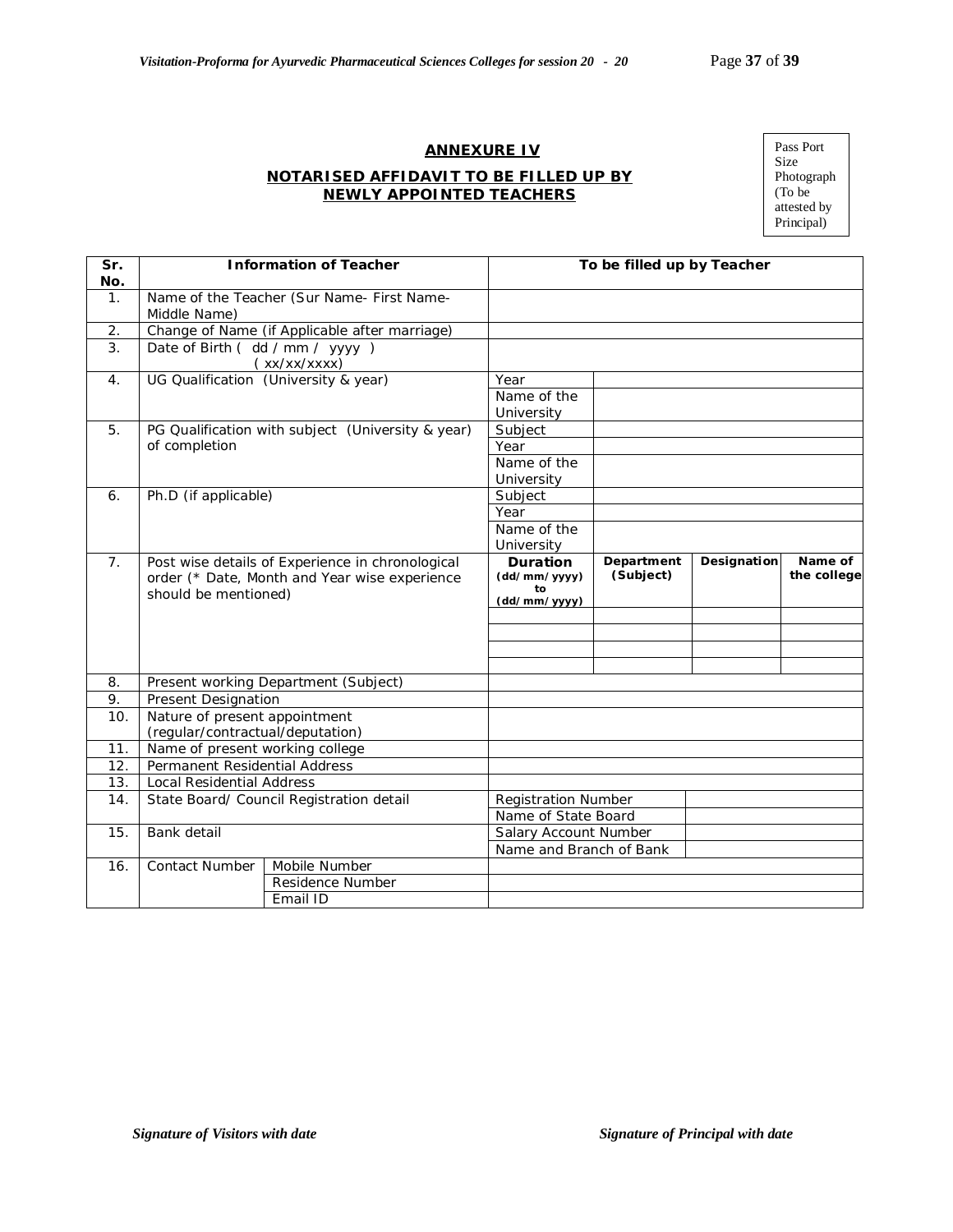I hereby solemnly affirm that the above information is correct as per my record and knowledge. I further affirm that if any information given in this affidavit is found to be incorrect/ false, I shall be liable to be any disciplinary action.

Date:

#### **Signature of Deponent/ Teacher**

I hereby solemnly affirm that the above information is correct as per my record and knowledge. I further affirm that if any information given in this affidavit is found to be incorrect/ false, I have no objection for any disciplinary action against the concerned teacher and myself.

Date:

**Signature of Principal with Stamp**